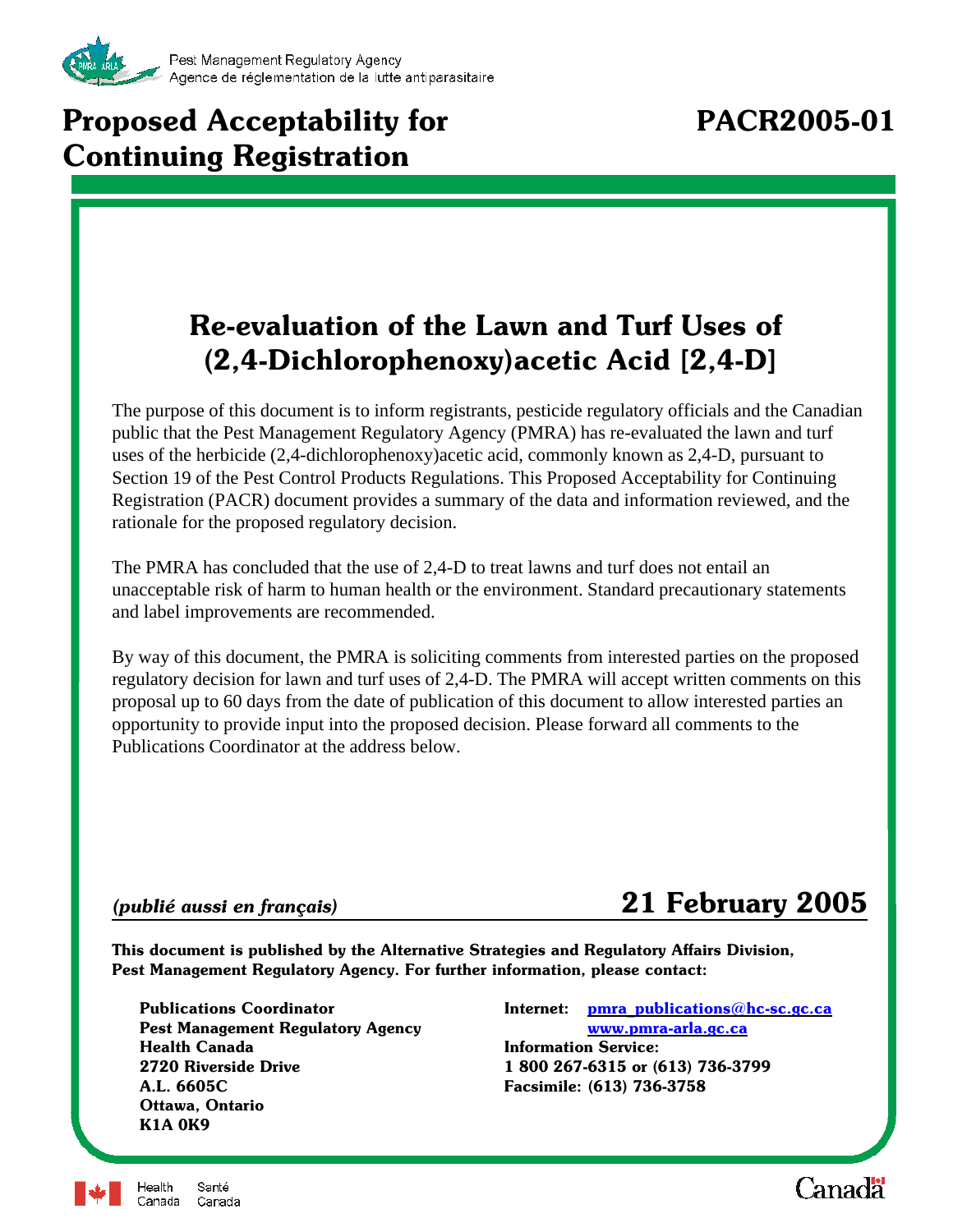ISBN: 0-662-39457-7 (0-662-39458-5) Catalogue number: H113-18/2005-1E (H113-18/2005-1E-PDF)

#### **© Her Majesty the Queen in Right of Canada, represented by the Minister of Public Works and Government Services Canada 2005**

All rights reserved. No part of this information (publication or product) may be reproduced or transmitted in any form or by any means, electronic, mechanical photocopying, recording or otherwise, or stored in a retrieval system, without prior written permission of the Minister of Public Works and Government Services Canada, Ottawa, Ontario K1A 0S5.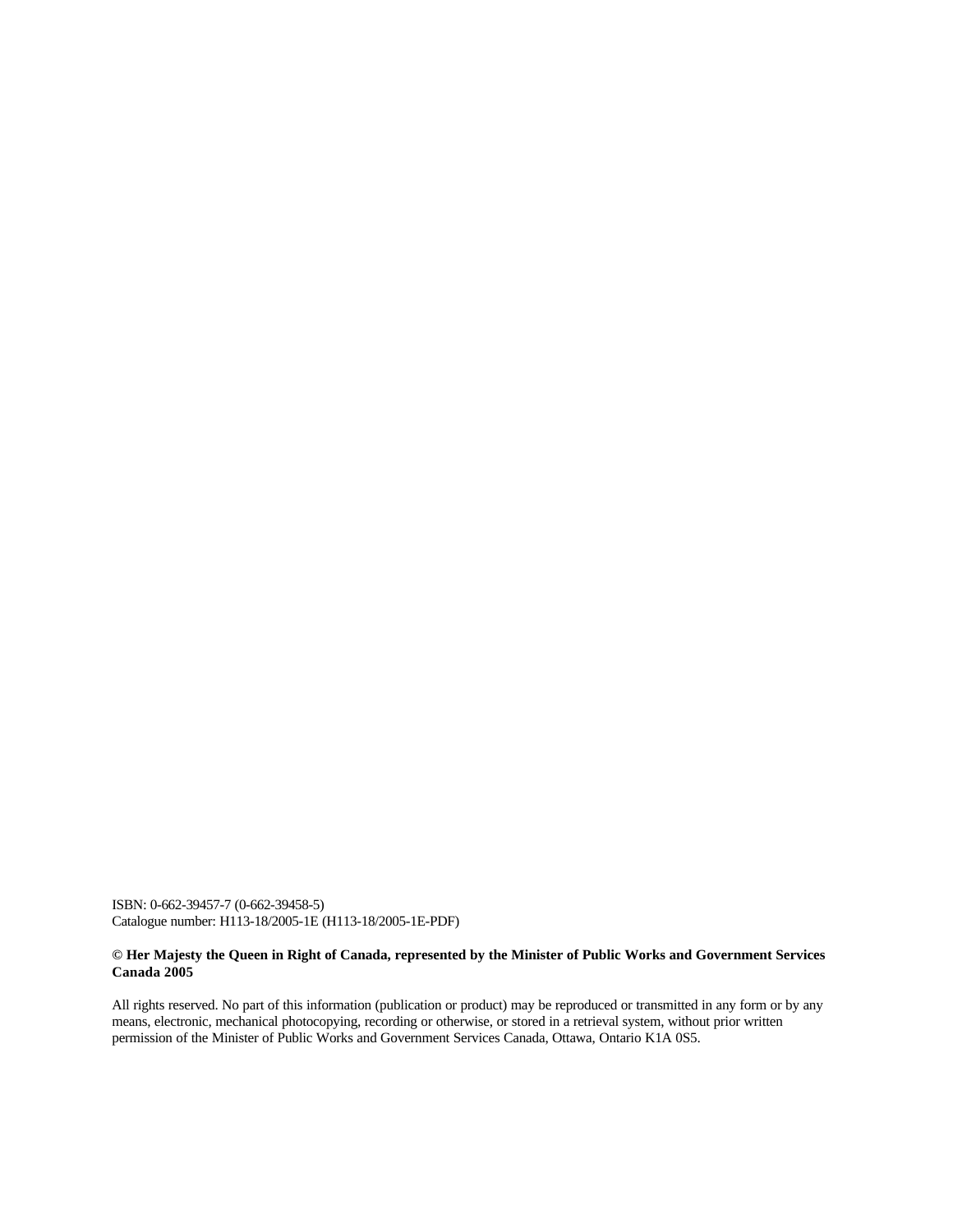# **Foreword**

The PMRA has completed a re-evaluation of the lawn and turf uses of the herbicide (2,4-dichlorophenoxy)acetic acid, commonly known as 2,4-D. This re-evaluation, initiated pursuant to Section 19 of the Pest Control Products Regulations, is part of the PMRA's commitment to review the most common lawn and turf chemicals used in Canada under the *Action Plan for Urban Use Pesticides*<sup>1</sup> .

The PMRA has carried out an assessment of available information and has found it sufficient, pursuant to Section 20 of the Pest Control Products Regulations, to allow a determination of the safety, merit and value of the use of 2,4-D for application to lawns and turf. The PMRA has concluded that the use of 2,4-D and its end-use products to treat lawns and turf does not entail an unacceptable risk of harm to human health or the environment. Standard precautionary statements and label improvements are required. The addition of buffer zones to commercial products applied by tractor-pulled sprayers is also required to protect surrounding broadleaf vegetation.

The PMRA will accept written comments on this proposal up to 60 days from the date of this document to allow interested parties an opportunity to provide input into the proposed re-evaluation decision for these products.

<sup>&</sup>lt;sup>1</sup> More information on this action plan can be obtained at<http://www.healthylawns.net>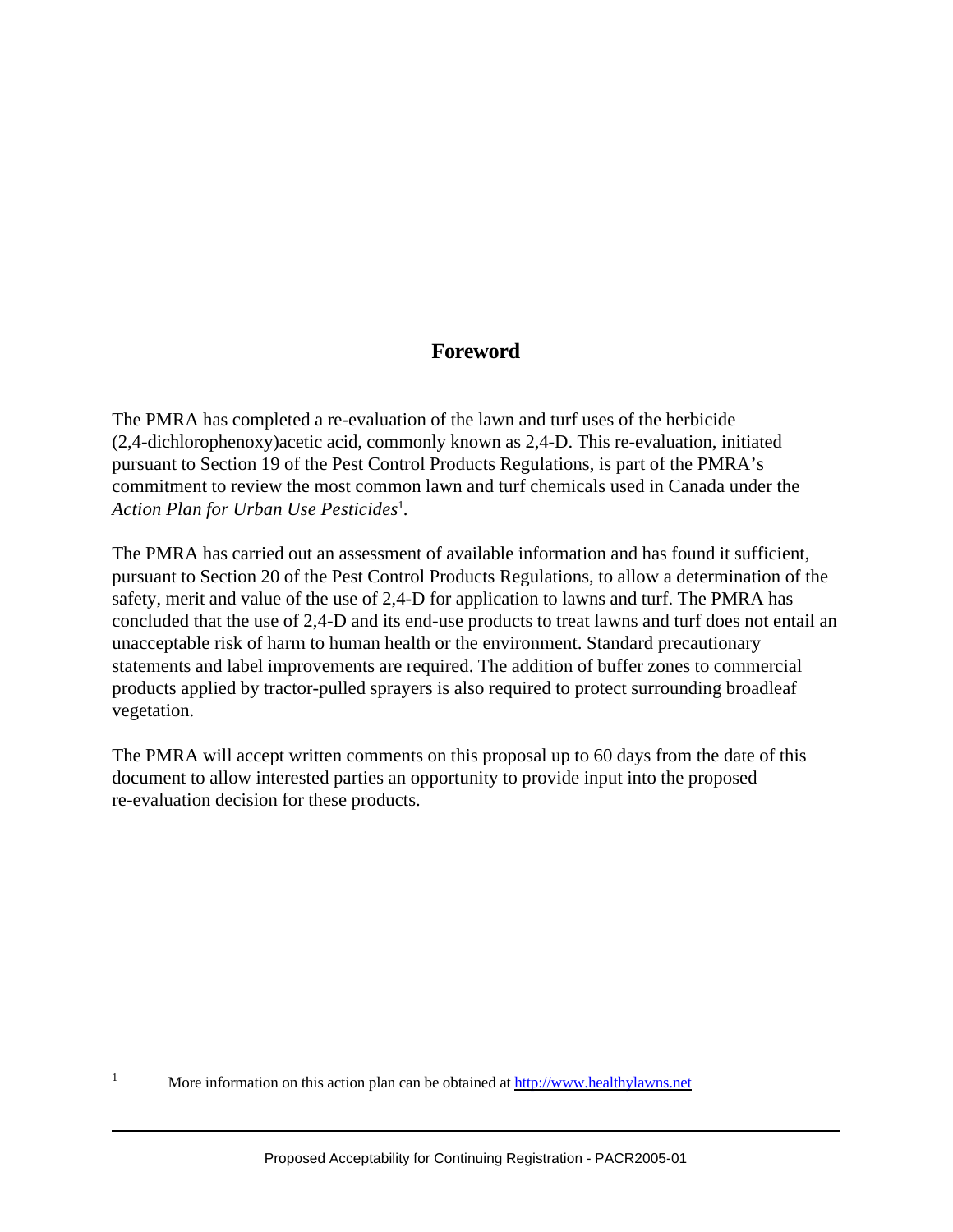# **Table of Contents**

| 1.0 |     |       |                                                                                   |  |  |  |  |  |  |
|-----|-----|-------|-----------------------------------------------------------------------------------|--|--|--|--|--|--|
| 2.0 |     |       |                                                                                   |  |  |  |  |  |  |
|     | 2.1 |       |                                                                                   |  |  |  |  |  |  |
|     | 2.2 |       |                                                                                   |  |  |  |  |  |  |
|     | 2.3 |       |                                                                                   |  |  |  |  |  |  |
|     | 2.4 |       |                                                                                   |  |  |  |  |  |  |
|     | 2.5 |       |                                                                                   |  |  |  |  |  |  |
|     | 2.6 |       |                                                                                   |  |  |  |  |  |  |
| 3.0 |     |       |                                                                                   |  |  |  |  |  |  |
|     | 3.1 |       | Identity of the active substance and the end-use products containing it $\dots$ . |  |  |  |  |  |  |
|     | 3.2 |       |                                                                                   |  |  |  |  |  |  |
| 4.0 |     |       |                                                                                   |  |  |  |  |  |  |
|     | 4.1 |       |                                                                                   |  |  |  |  |  |  |
|     |     | 4.1.1 |                                                                                   |  |  |  |  |  |  |
|     |     | 4.1.2 |                                                                                   |  |  |  |  |  |  |
|     |     | 4.1.3 |                                                                                   |  |  |  |  |  |  |
|     |     | 4.1.4 | Selection of toxicological endpoints for risk assessment  12                      |  |  |  |  |  |  |
|     | 4.2 |       |                                                                                   |  |  |  |  |  |  |
|     |     | 4.2.1 | Relevant toxicological endpoints and target margins of exposure                   |  |  |  |  |  |  |
|     |     |       | for acute and short-term exposures to homeowners and children  13                 |  |  |  |  |  |  |
|     |     | 4.2.2 | Exposure and risk assessment for homeowners mixing, loading                       |  |  |  |  |  |  |
|     |     |       |                                                                                   |  |  |  |  |  |  |
|     |     | 4.2.3 | Exposure and risk assessment for persons entering a treated area  16              |  |  |  |  |  |  |
|     | 4.3 |       |                                                                                   |  |  |  |  |  |  |
|     |     | 4.3.1 |                                                                                   |  |  |  |  |  |  |
|     |     | 4.3.2 |                                                                                   |  |  |  |  |  |  |
|     |     | 4.3.3 |                                                                                   |  |  |  |  |  |  |
|     | 4.4 |       |                                                                                   |  |  |  |  |  |  |
|     |     | 4.4.1 |                                                                                   |  |  |  |  |  |  |
|     |     | 4.4.2 |                                                                                   |  |  |  |  |  |  |
|     |     | 4.4.3 |                                                                                   |  |  |  |  |  |  |
|     | 4.5 |       |                                                                                   |  |  |  |  |  |  |
|     |     | 4.5.1 | Relevant toxicological endpoints and target margins of exposure for               |  |  |  |  |  |  |
|     |     |       | acute and short-term exposures to commercial applicators and                      |  |  |  |  |  |  |
|     |     |       |                                                                                   |  |  |  |  |  |  |
|     |     | 4.5.2 | Exposure and risk assessment for commercial applicators mixing,                   |  |  |  |  |  |  |
|     |     |       | loading and applying 2,4-D to residential lawns, golf courses and                 |  |  |  |  |  |  |
|     |     |       |                                                                                   |  |  |  |  |  |  |
|     |     | 4.5.3 |                                                                                   |  |  |  |  |  |  |
|     |     |       |                                                                                   |  |  |  |  |  |  |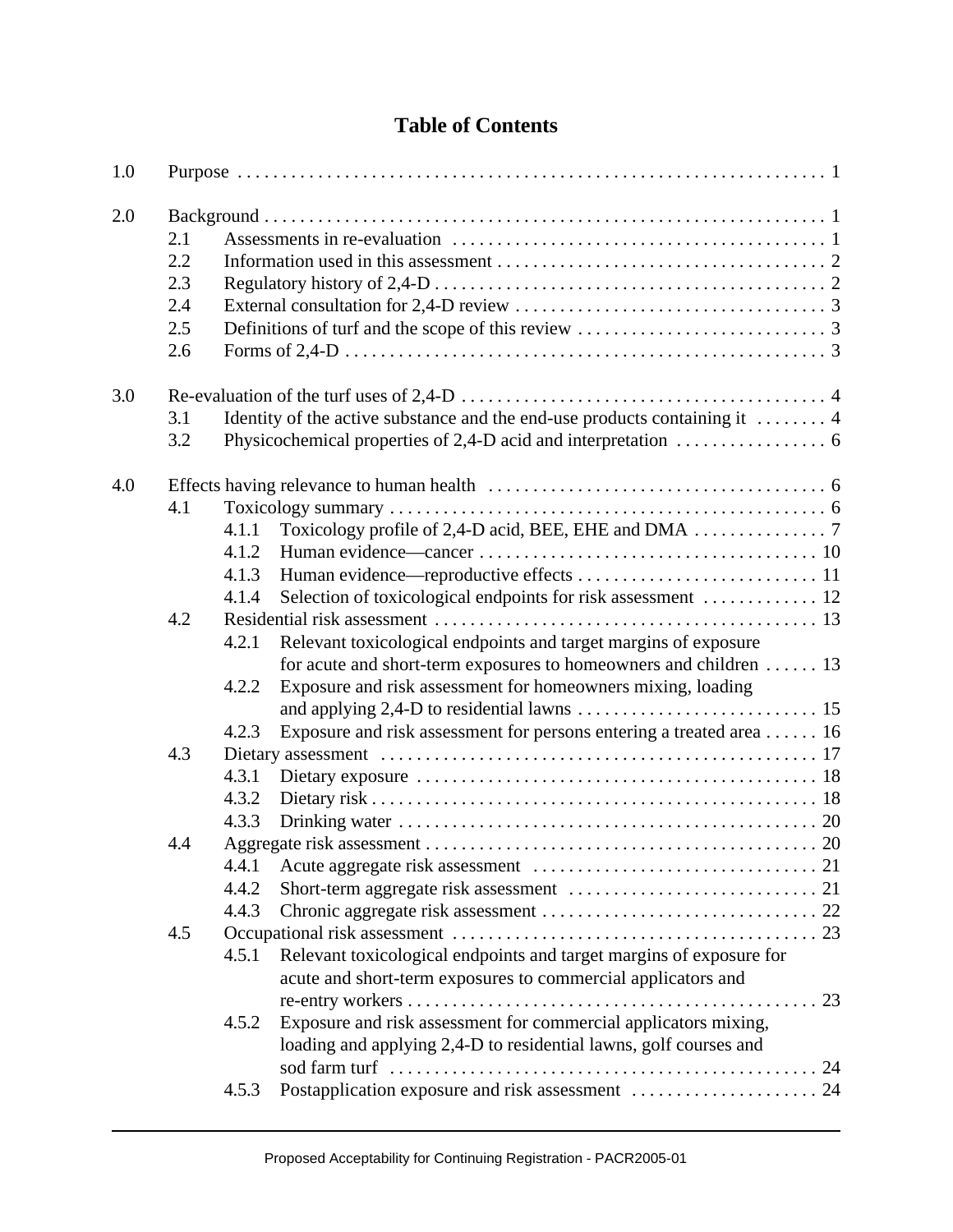| 5.0  |     |                                                                       |  |  |  |  |  |
|------|-----|-----------------------------------------------------------------------|--|--|--|--|--|
|      | 5.1 |                                                                       |  |  |  |  |  |
|      | 5.2 |                                                                       |  |  |  |  |  |
|      | 5.3 |                                                                       |  |  |  |  |  |
|      |     | 5.3.1                                                                 |  |  |  |  |  |
|      |     | 5.3.2                                                                 |  |  |  |  |  |
|      |     | 5.3.3                                                                 |  |  |  |  |  |
|      | 5.4 |                                                                       |  |  |  |  |  |
| 6.0  |     |                                                                       |  |  |  |  |  |
| 7.0  |     |                                                                       |  |  |  |  |  |
|      | 7.1 |                                                                       |  |  |  |  |  |
|      | 7.2 |                                                                       |  |  |  |  |  |
|      | 7.3 |                                                                       |  |  |  |  |  |
| 8.0  |     |                                                                       |  |  |  |  |  |
|      | 8.1 |                                                                       |  |  |  |  |  |
|      | 8.2 |                                                                       |  |  |  |  |  |
|      |     | 8.2.1                                                                 |  |  |  |  |  |
|      |     | 8.2.2                                                                 |  |  |  |  |  |
|      |     | 8.2.3                                                                 |  |  |  |  |  |
|      |     | 8.2.4                                                                 |  |  |  |  |  |
| 9.0  |     |                                                                       |  |  |  |  |  |
|      | 9.1 |                                                                       |  |  |  |  |  |
|      |     | 9.1.1                                                                 |  |  |  |  |  |
|      |     | All products to which DMA is added during the<br>9.1.2                |  |  |  |  |  |
|      | 9.2 |                                                                       |  |  |  |  |  |
|      |     |                                                                       |  |  |  |  |  |
|      | 9.3 | Data requirements relating to occupational and bystander exposure  37 |  |  |  |  |  |
| 10.0 |     |                                                                       |  |  |  |  |  |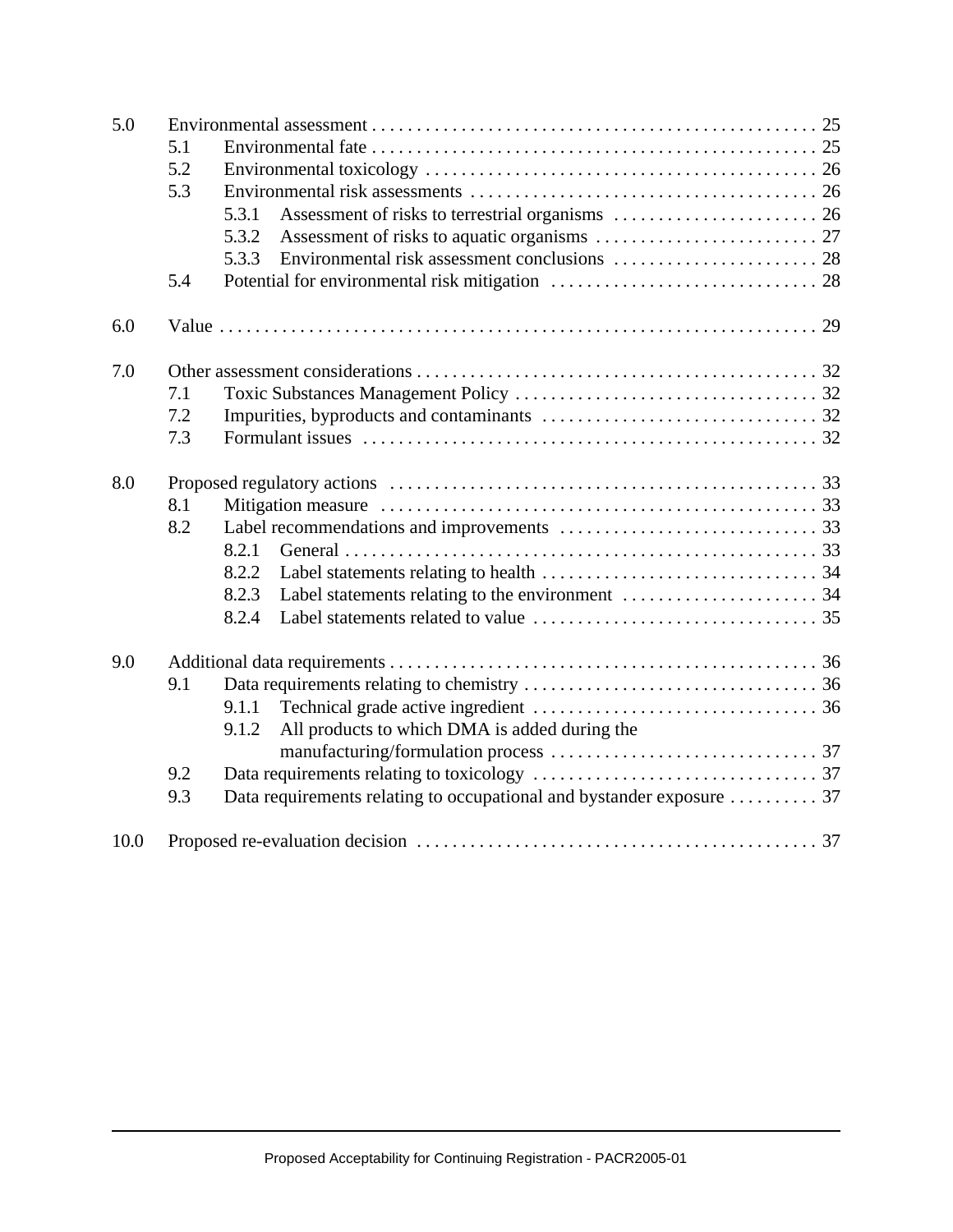| Appendix I | Key elements of the 2,4-D Science Advisory Panel report 40                |
|------------|---------------------------------------------------------------------------|
|            |                                                                           |
| Table 1    | Homeowner mixer/loader/applicator: short-term (1–7 day)                   |
|            |                                                                           |
| Table 2    | Adult and toddler acute (1 day) postapplication exposure and              |
|            |                                                                           |
| Table 3    | Adult and toddler short-term $(1-7 \text{ day})$ postapplication exposure |
|            |                                                                           |
| Table 4    | Postapplication exposure and margins of exposure for golfers  46          |
| Table 5    |                                                                           |
| Table 6    | Commercial mixer/loader/applicator: short-term exposure estimates         |
|            |                                                                           |
| Table 7    | Worker postapplication exposure and risk on golf course and               |
|            |                                                                           |
|            |                                                                           |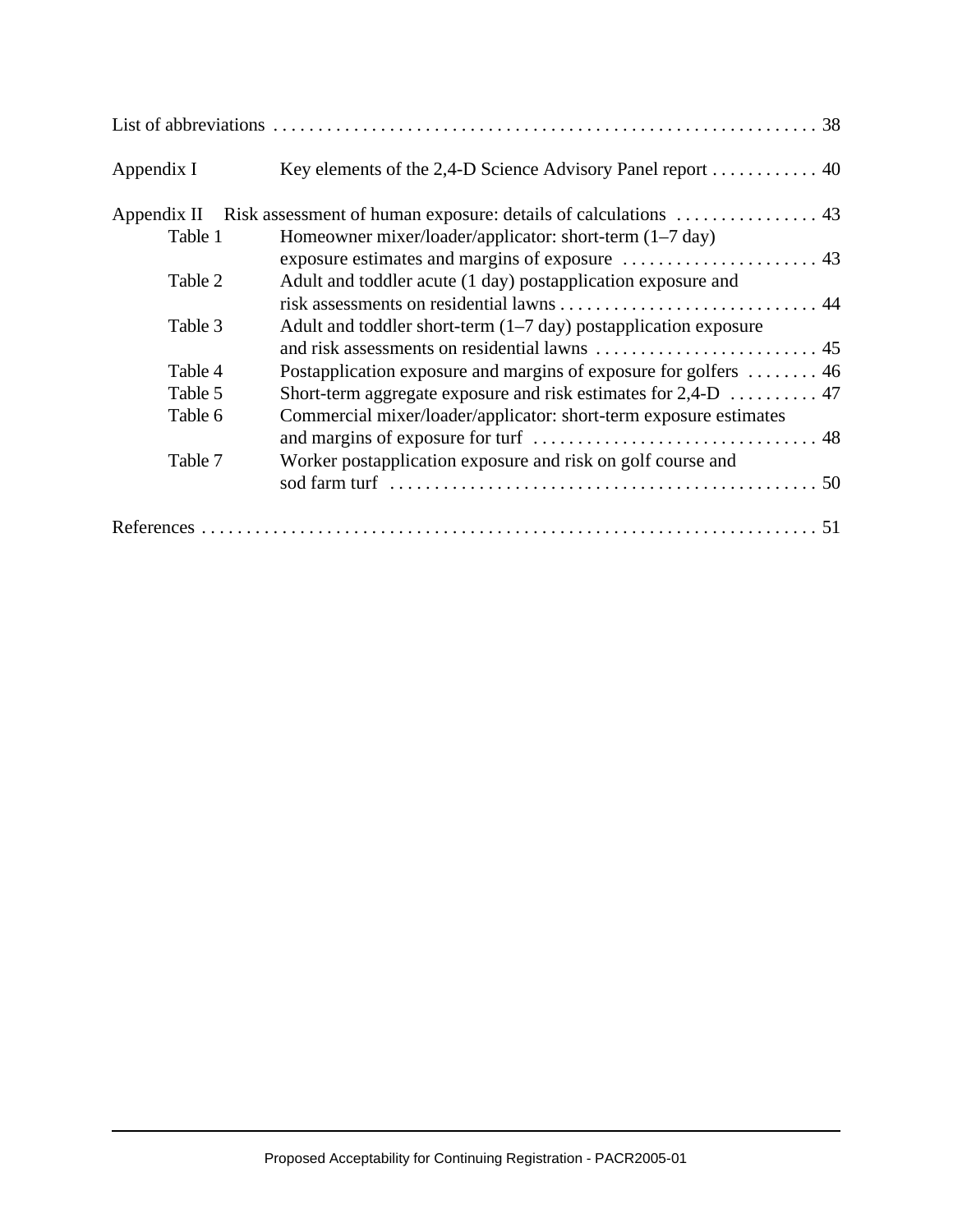# **1.0 Purpose**

This document describes the outcome of the PMRA's re-evaluation of the herbicide (2,4-dichlorophenoxy)acetic acid, commonly known as 2,4-D, and its end-use products for use on lawns and turf in Canada. The assessment considered the potential impact of 2,4-D on the health and safety of users and others incidentally exposed when products are used on residential lawns, the potential environmental impact associated with use of 2,4-D, and its value as a herbicide in the maintenance of lawn and turf.

This re-evaluation was completed as part of the PMRA's commitment to review the most common lawn and turf chemicals used in Canada under the *Action Plan for Urban Use Pesticides*.

# **2.0 Background**

#### **2.1 Assessments in re-evaluation**

The PMRA is currently re-evaluating all pesticides that were registered prior to 1995. As outlined in Regulatory Directiv[e DIR2001-03,](http://www.pmra-arla.gc.ca/english/pdf/dir/dir2001-03-e.pdf) *PMRA Re-evaluation Program*, the PMRA's re-evaluation program uses a modern scientific approach to determine whether older active ingredients continue to be acceptable in relation to their potential effects on human health and safety, and their potential impact on the environment.

#### **Health and safety assessment**

Re-evaluation involves a comprehensive review of the scientific data available on each pesticide. The health and safety assessment includes consideration of sensitive groups and their specific exposures (i.e., the sensitivity and exposure of children). It also applies additional safety factors to protect vulnerable groups and considers aggregate exposure to the same pesticide from all sources and routes of exposure.

#### **Environmental assessment**

The environmental assessment uses a tiered approach. The first tier identifies hazards to non-target organisms and those organisms in the environment that could be at a very high risk. The first tier usually overestimates risks. When a pesticide fails the first tier, which indicates that risks could be unacceptable, a more refined assessment (higher tier) will be conducted to more realistically define the magnitude and probability of risk.

#### **Value**

The PMRA seeks to understand, as early as possible in the re-evaluation process, the current uses of products under review and their importance for pest management. The PMRA relies to a great extent on provincial and territorial government input. Registrants and users are also an important source of information.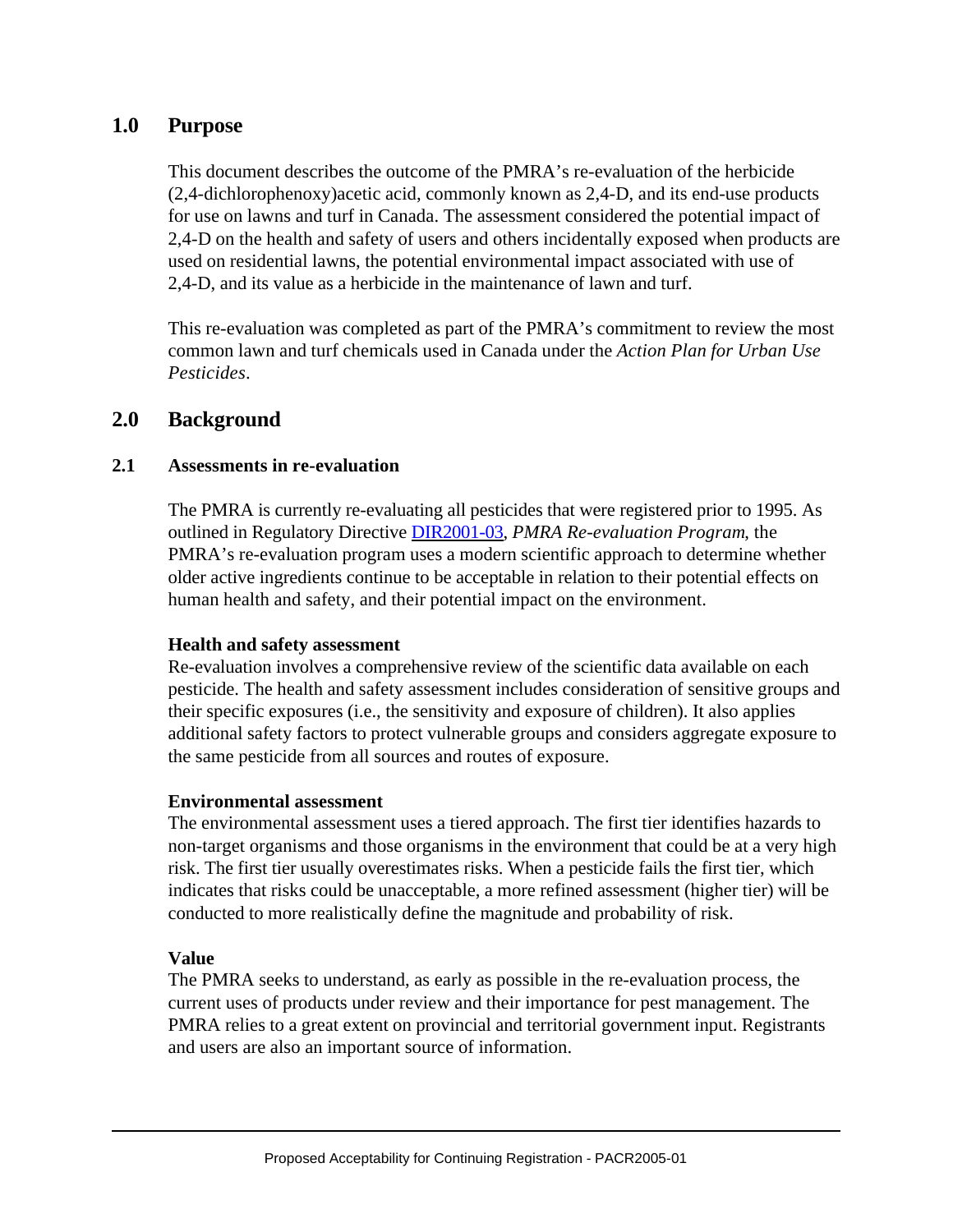#### **2.2 Information used in this assessment**

Information considered by the PMRA in the assessment of 2,4-D included proprietary data from individual registrants, as well as the Industry Task Force II on 2,4-D Research Data, the Pesticide Handlers Exposure Database, the Outdoor Residential Exposure Task Force (ORETF), the Broadleaf Turf Herbicide Transferable Foliar Residue Task Force and published studies. A list of published studies for 2,4-D is included in the References section of this document.

# **2.3 Regulatory history of 2,4-D**

2,4-D was first registered in Canada in 1946 and has been labelled for use on lawn/ turf since the 1960s. On lawn and turf, it is usually used in combination with one or more synthetic auxin herbicides that improve efficacy on certain weeds and broaden the weed control spectrum. The predominant combination is 2,4-D/mecoprop/dicamba. The first coformulation product containing 2,4-D/mecoprop/dicamba was registered in 1947.

The first Canadian re-evaluation of 2,4-D was announced in 1980 under the authority of Section 19 of the Pest Control Products Regulations. A re-evaluation of 2,4-D was undertaken in view of this product's broad range of applications and long history of use. It resulted in the identification of substantial data deficiencies that have since been filled by the key manufacturers of 2,4-D. A large number of more modern studies have been conducted, which have generated chemistry, mammalian toxicology, residue/metabolism, exposure, environmental toxicology and environmental fate data, to support the continued registration of 2,4-D in Canada and other countries, including the United States.

In 1994, Canada announced a label improvement program for 2,4-D products in Note to CAPC[O C94-08,](http://www.pmra-arla.gc.ca/english/pdf/reg/reg_c9408-e.pdf) *2,4-D Re-evaluation Update and Label Improvement Program*, in order to increase the protection of the public and those who apply 2,4-D. More stringent requirements were added to protect users and agricultural workers (requirements for protective clothing and equipment, operator use precautions, mechanical transfer systems, preharvest intervals), the environment (information on drift, buffer zones, and upgraded aerial application instructions) and to increase public protection (re-entry intervals for turf, reduced maximum application frequency and maximum allowable application rates).

In September 2000, the PMRA published the *Action Plan on Urban Use Pesticides*, which gave priority to re-evaluating the lawn and turf uses of a number of pesticides. That month, the PMRA also formally announced the re-evaluation of the most commonly used lawn and turf pesticides, including 2,4-D, in Re-evaluation Not[e REV2000-04,](http://www.pmra-arla.gc.ca/english/pdf/rev/rev2000-04-e.pdf) *Re-evaluation of Lawn and Turf Uses of Pesticides*. In this document, the PMRA indicated that the review of the lawn and turf uses for 2,4-D would proceed in advance of the completion of the overall re-evaluation for 2,4-D, which will include all of its agricultural uses. The re-evaluation of the agricultural uses of 2,4-D is ongoing and will be the subject of a separate document in the future.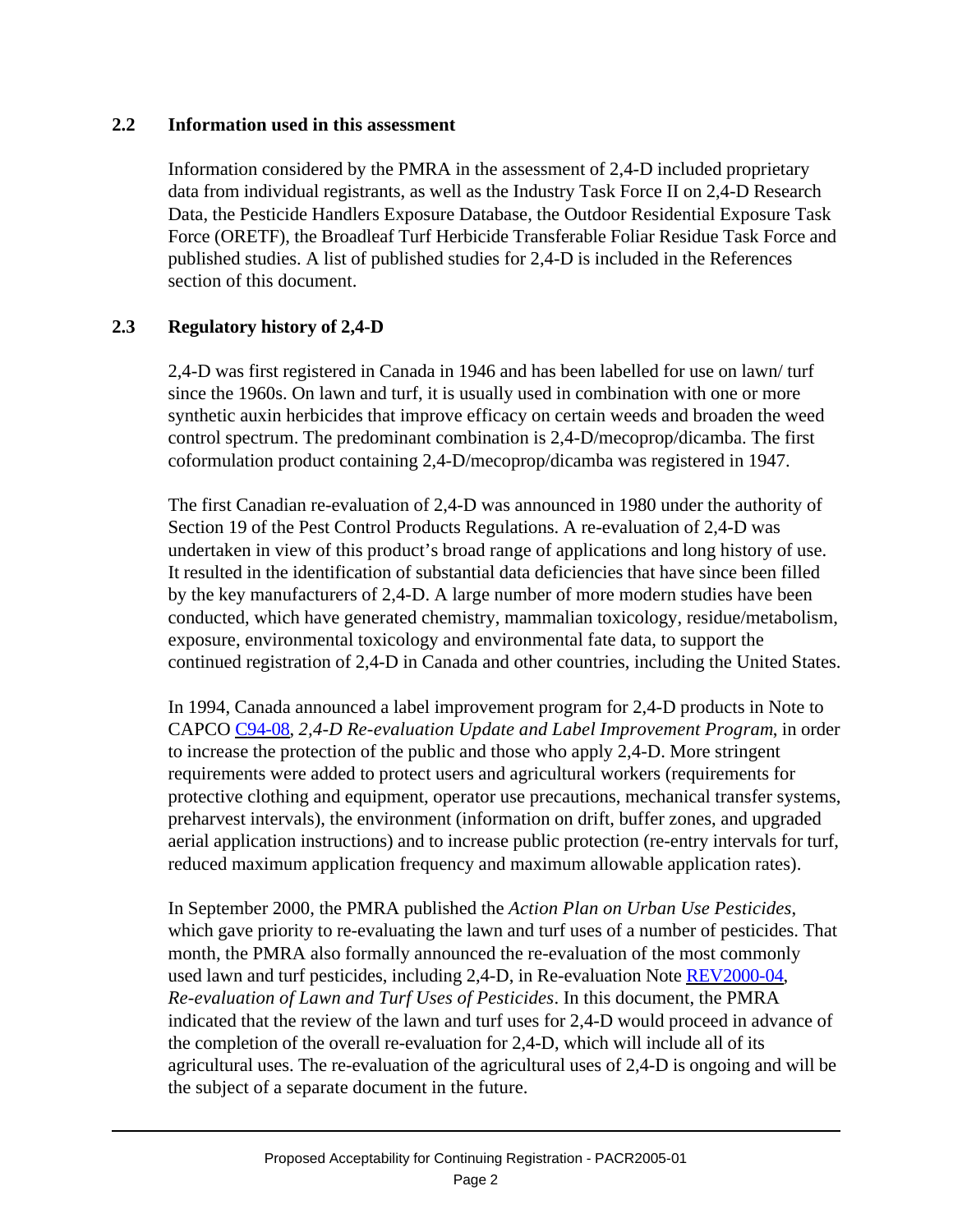#### **2.4 External consultation for 2,4-D review**

The PMRA convened an independent five-member expert Science Advisory Panel in June 2003 to comment on and provide input into the mammalian toxicology and exposure re-evaluations, the preliminary human health risk assessment as well as the environmental risk assessment of 2,4-D for lawn and turf use. The Panel was provided with the draft PMRA assessment and given an opportunity to seek clarification of issues. Panel comments were provided in a final report submitted to the PMRA in January 2004. The Panel comments were carefully considered by the PMRA and reflected, as appropriate, in this document. Appendix II provides additional details regarding the consultation process, and a summation of the key comments from the Panel report.

### **2.5 Definitions of turf and the scope of this review**

The re-evaluation of the lawn and turf uses of 2,4-D has focussed on the assessment of risks resulting from the treatment of the following types of turf:

- sports and recreational turf such as turf in parks, playgrounds, golf courses<sup>2</sup>, zoos, botanical garden and athletic playing fields;
- lawn turf such as turf planted in or around residences, public and commercial buildings including schools and cemeteries; and
- sod that is grown in sod farms and harvested for transplanting<sup>2</sup>.

These types of turf are collectively known as fine turf, which may be maintained by homeowners or by professional applicators. Utility turf, also known as rough turf, is not included in this assessment. Utility turf is primarily intended for soil stabilization, requires less maintenance than fine turf and is usually maintained with commercial class products and equipment intended for large-scale application. Utility turf (i.e., roadsides; rights-ofway for railways, hydro installations, pipelines and highways; highway interchanges; airports; wasteland; and industrial parks) will be considered when agricultural uses of 2,4-D are re-evaluated.

# **2.6 Forms of 2,4-D**

2,4-D is sold in a number of different amine salt or ester forms, all based on 2,4-D acid. Different forms facilitate absorption of the 2,4-D acid into the plant differently. The ester form increases the lipid solubility of the herbicide, which allows it to more easily penetrate the waxy cuticle of the plant leaf. The amine form greatly increases the water

<sup>&</sup>lt;sup>2</sup> Although excluded from the announcement of re-evaluation of turf uses (REV2000-04), the use of 2,4-D on golf courses and sod farms is addressed in the current assessment.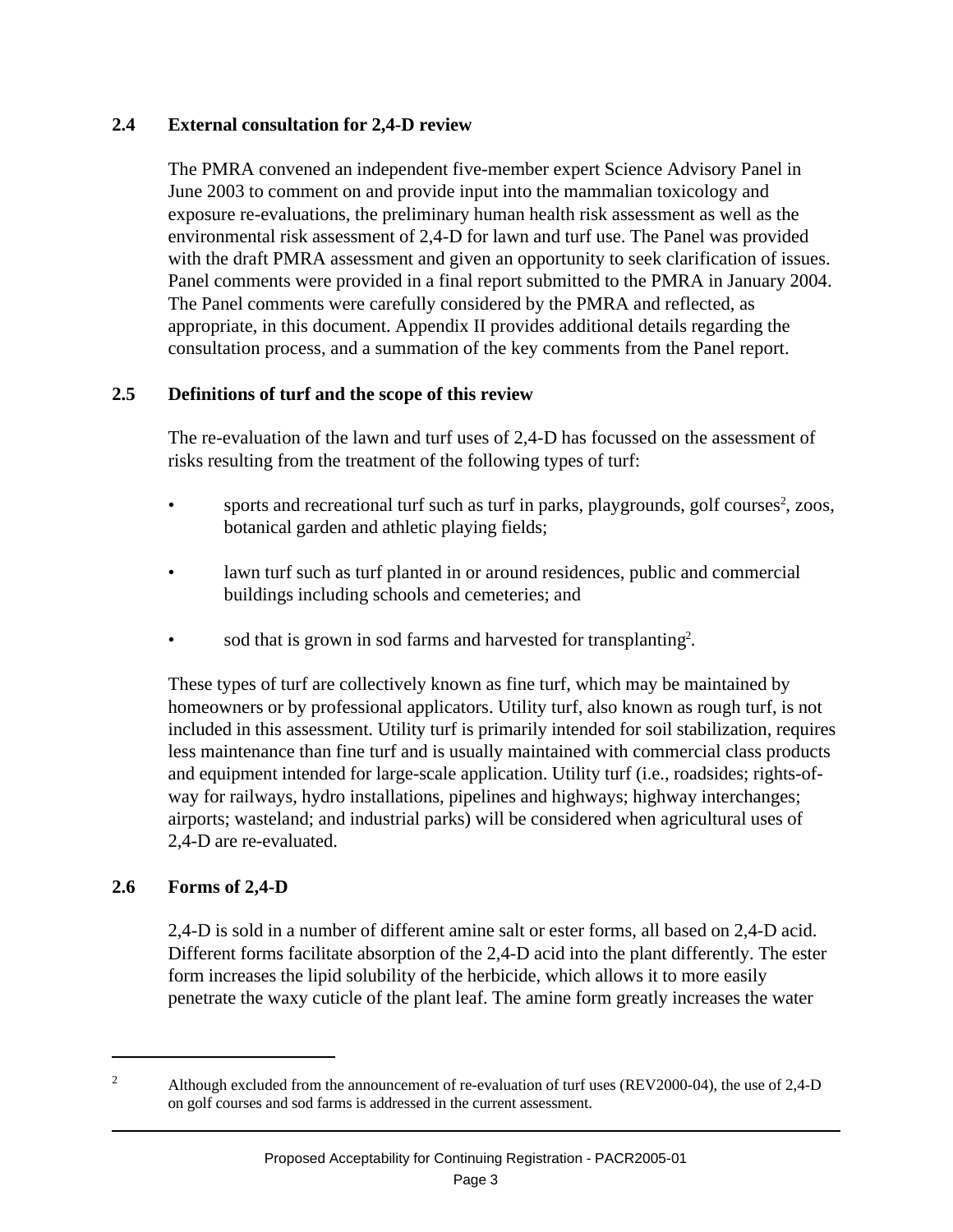solubility of the herbicide, which is desirable when effective use of the product depends on uptake by the plant via the roots.

The parent acid is the herbicidally active portion of the form. The parent acid is what binds to the herbicide target site within the plant and causes plant death, while the amine or ester portion of the formulated product may allow for greater absorption into the plant. For example, when an ester herbicide penetrates the cuticle, enzymes remove the ester moiety to yield the parent acid. As a result, following absorption, the ester part of the form plays no direct role in herbicidal activity. Therefore, when assessing 2,4-D, the application rates were expressed in terms of the amount of acid equivalent per hectare (e.g., kg a.e./ha).

Other differences in the various forms of 2,4-D will be explained in the mammalian toxicology as well as the environmental toxicology and fate sections of this review. The names of the various forms of 2,4-D for lawn and turf use are listed in Table 2.6.1.

### **Table 2.6.1 Forms of 2,4-D included in this assessment**

| <b>Grouping</b>     | Form                     |                                                                         |  |  |
|---------------------|--------------------------|-------------------------------------------------------------------------|--|--|
| Parent compound     | $2,4$ -D acid            |                                                                         |  |  |
| Salts <sup>3</sup>  | DEA: diethanolamine salt |                                                                         |  |  |
|                     | DMA: dimethylamine salt  |                                                                         |  |  |
| Low volatile esters | $2$ -EHE:                | isooctyl ester (2-ethylhexyl ester, 2-octyl,<br>2-ethyl-4-methylpentyl) |  |  |
|                     | BEE:                     | butoxyethyl ester (or butoxyethanol ester)                              |  |  |

# **3.0 Re-evaluation of the turf uses of 2,4-D**

# **3.1 Identity of the active substance and the end-use products containing it**

Active substance: 2,4-D

Function: Herbicide

<sup>&</sup>lt;sup>3</sup> The registrations of products containing the sodium salt form of 2,4-D have been discontinued by registrants and, therefore, are not addressed in this assessment. Existing product may be used until the expiry date, 1 June 2005.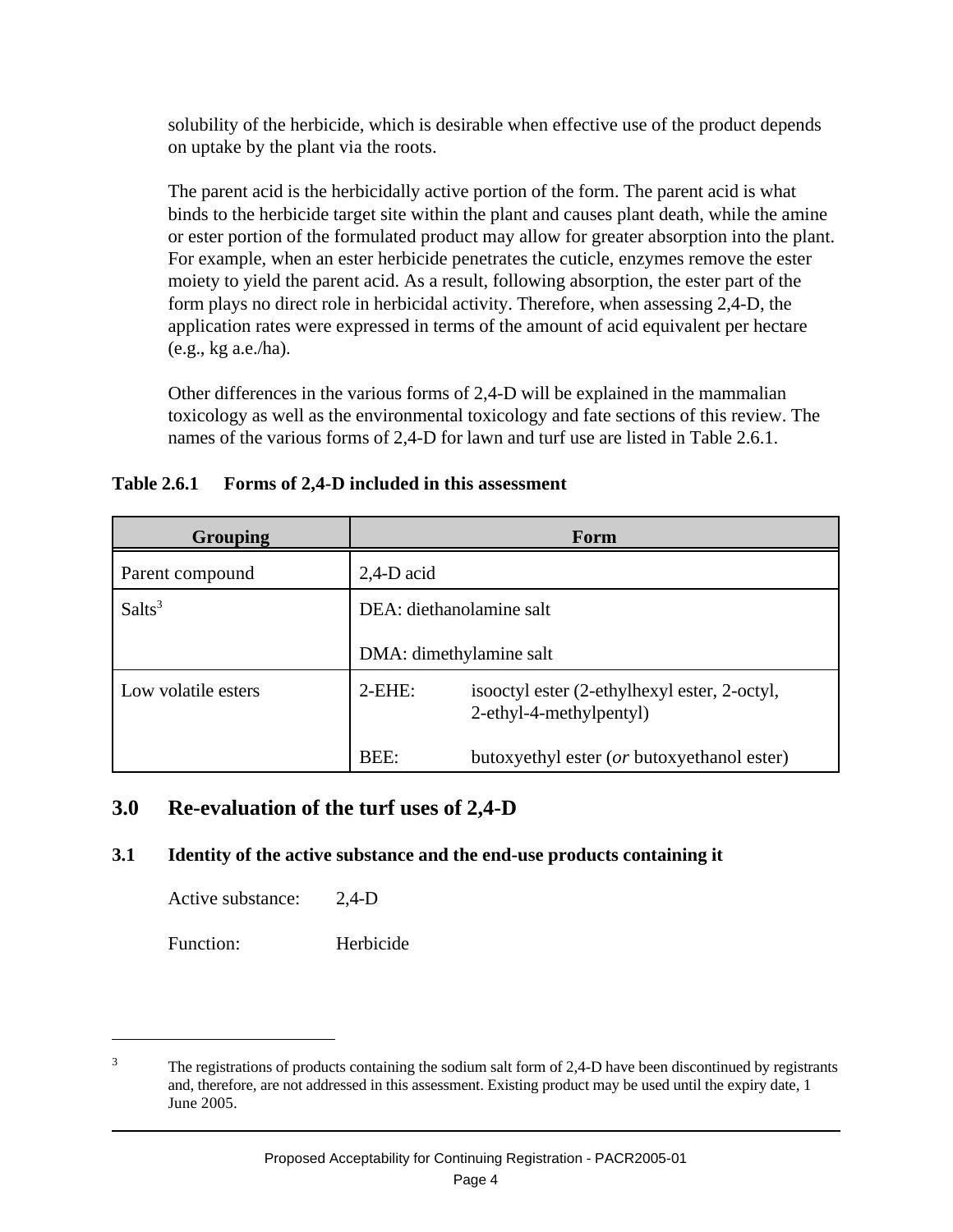Chemical names:

| <b>IUPAC:</b>       | (2,4-Dichlorophenoxy) acetic acid |
|---------------------|-----------------------------------|
| CAS:                | (2,4-Dichlorophenoxy) acetic acid |
| CAS number:         | $94 - 75 - 7$                     |
| Molecular formula:  | $C_8H_6Cl_2O_3$                   |
| Molecular weight:   | 221.0                             |
| Structural formula: | CI                                |

**Table 3.1.1 Registration number, purity and registrant of the technical grade active ingredient (TGAI)**

| <b>Registration number</b> | Purity of TGAI <sup>1</sup> | <b>Registrant</b>            |
|----------------------------|-----------------------------|------------------------------|
| 16981                      | 97% (nominal)               | Dow AgroSciences Canada Inc. |
| 24836                      | 74.8% (nominal)             | Dow AgroSciences Canada Inc. |
| 18611                      | $96.0$ (nominal)            | Nufarm Ltd.                  |
| 24562                      | 96.0 (nominal)              | Nufarm Ltd.                  |
| 17134                      | 94.0% (min.)                | Nufarm Ltd.                  |
| 17007                      | 98.5% (nominal)             | GroWell Ltd.                 |
| 17044                      | 98.5% (nominal)             | Nufarm Agriculture Inc.      |
| 17045                      | 99.0% (min.)                | Nufarm Agriculture Inc.      |
| 17291                      | 98.2% (nominal)             | PBI/Gordon Corp.             |
| 27437                      | 98.2% (nominal)             | Albaugh Inc.                 |

<sup>1</sup> Nominal guarantee (upper and lower limits), unless otherwise specified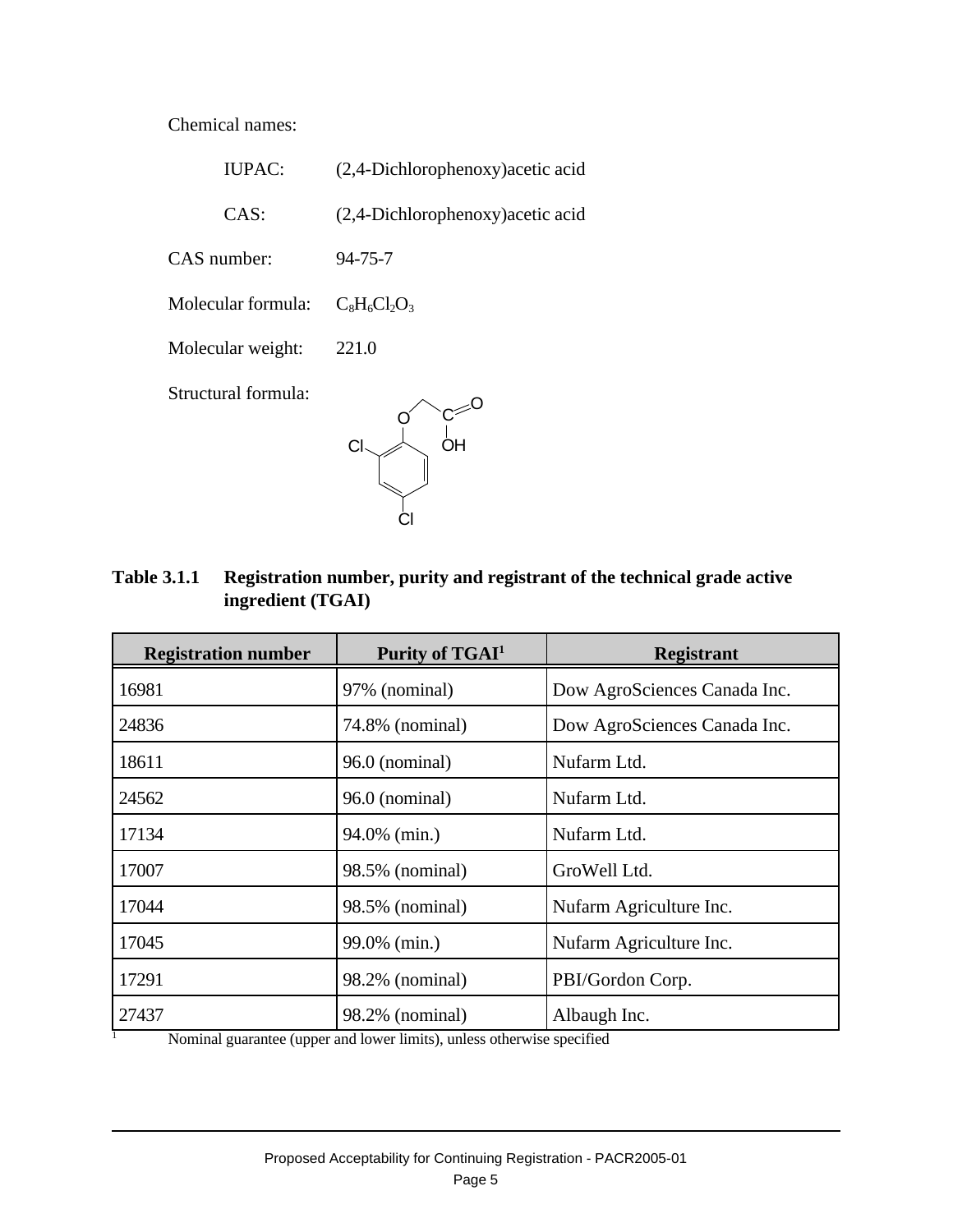| <b>Property</b>                                                  | <b>Result</b>                                                                | <b>Interpretation</b>                                |
|------------------------------------------------------------------|------------------------------------------------------------------------------|------------------------------------------------------|
| Vapour pressure at<br>$25^{\circ}$ C                             | $1.87 \times 10^{-2}$ mPa                                                    | Low potential to volatilize                          |
| Henry's Law constant                                             | $1.32 \times 10^{-5}$ Pa m <sup>3</sup> mol <sup>-1</sup>                    | Non volatile from water or<br>moist surfaces         |
| Ultraviolet<br>$(UV)/v$ is ible spectrum                         | Not expected to show significant UV<br>absorption at wave length $>$ 300 nm. | Low potential for<br>phototransformation             |
| Solubility in water at<br>$25^{\circ}$ C                         | $\mathbf{p}$ H<br><b>Solubility</b> $(g/L)$<br>5<br>20<br>23<br>34<br>9      | Very soluble at all pH's                             |
| $n$ -Octanol-water<br>partition coefficient<br>at $25^{\circ}$ C | pH <sub>5</sub><br>$Log K_{ow} = 0.04 - 0.33$                                | Unlikely to bioaccumulate                            |
| Dissociation constant                                            | $pKa = 2.8$                                                                  | Dissociates rapidly to anion<br>at environmental pHs |

# **3.2 Physicochemical properties of 2,4-D acid and interpretation**

# **4.0 Effects having relevance to human health**

#### **4.1 Toxicology summary**

The toxicology database for the various forms of 2,4-D in products for lawn and turf use consisted of proprietary and published studies conducted in laboratory animals. The various forms of 2,4-D registered for lawn and turf use in Canada include 2,4-D as acid, butoxyethyl ester (BEE), ethylhexyl ester (EHE), dimethylamine (DMA) and diethanolamine (DEA). All were assessed for acute and short-term toxicity in several mammalian species via various routes of exposure, as well as mutagenic potential, and developmental toxicity in rodent and non-rodent species. Mammalian metabolism and pharmacokinetic data were examined, and reproductive toxicity in rats as well as chronic toxicity and carcinogenicity in rats, mice and dogs were assessed using 2,4-D acid. Regulatory documents from the United States Environmental Protection Agency (USEPA), the Joint WHO/FAO Meeting on Pesticide Residues (JMPR) and the European Commission as well as peer-reviewed articles and other relevant publications were also considered, as were a number of expert assessments of the evidence available from numerous epidemiological studies on 2,4-D and other phenoxy herbicides.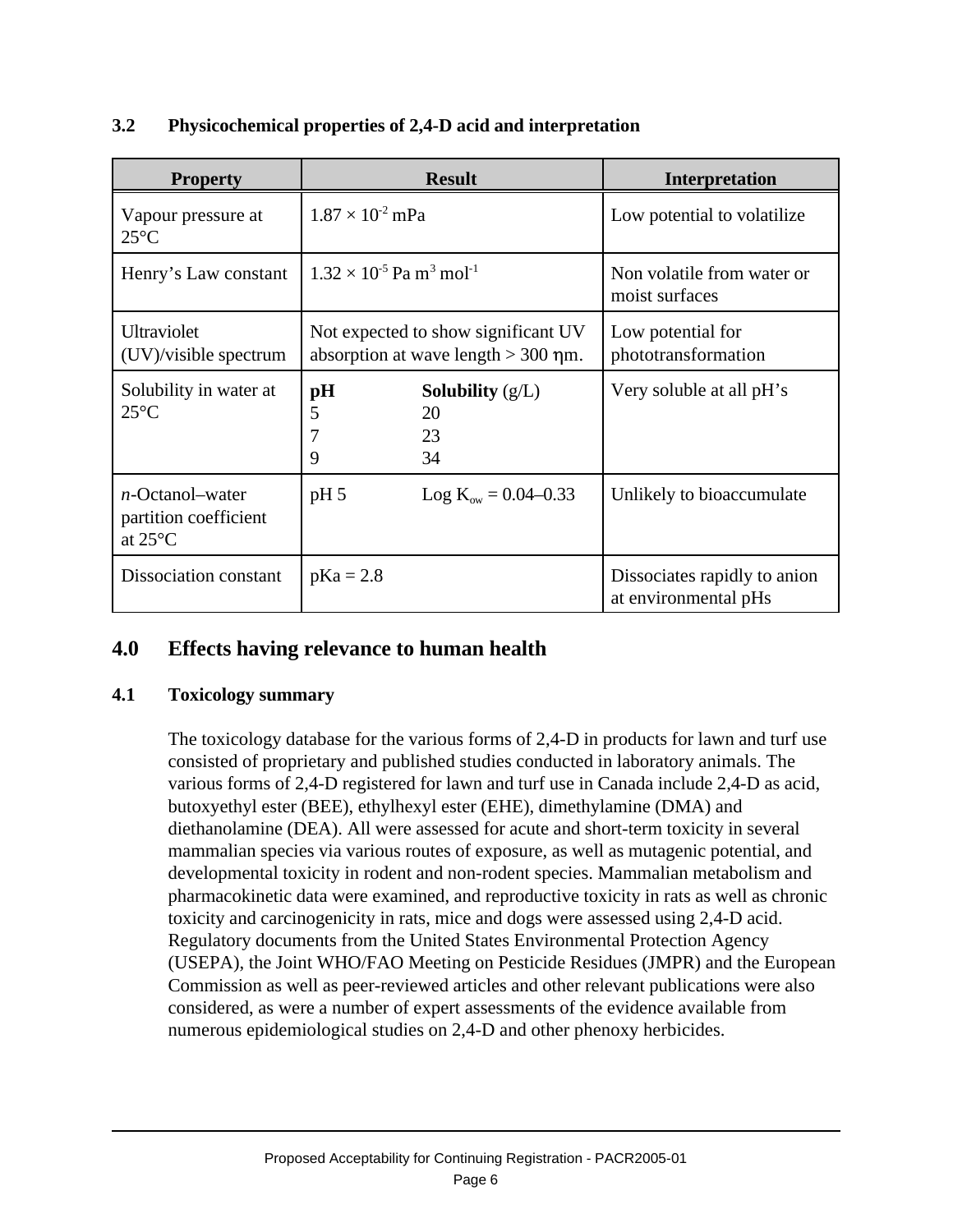A comparison of acute, short-term and developmental toxicity as well as the mutagenic potential indicated that the BEE, EHE and DMA forms of 2,4-D had similar toxicological profiles. However, certain quantitative differences were noted between 2,4-D BEE and 2,4-D acid, DMA and EHE, as evidenced by different no-effect levels in short-term toxicity studies. These differences in no-effect levels were taken into consideration as part of the risk assessment.

The DEA form of 2,4-D had a different toxicological profile compared to the other forms listed above. Available studies and foreign review summaries showed both a qualitative and quantitative difference in the toxicological effects that occurred after oral and dermal administration of the test article. Liver effects observed in a three-week dermal study in rabbits were not noted with the other forms of 2,4-D, and dietary studies indicated that 2,4-D DEA induced more severe thyroid and reproductive organ toxicity at lower dose levels when compared to all other forms of 2,4-D. Additional concerns arise from published data showing that repeated dermal application of DEA on its own is carcinogenic in mice (NTP 1997, 2001). No tumours were evident in a similar study conducted in rats, although the doses used were lower than those used in the mouse studies. In addition, short-term oral and dermal studies indicate that pure DEA causes brain and spinal cord demyelination in rats and is immunotoxic in rats and mice (NTP 1992a, 1992b, 1994). DEA is also classified as a List 2 formulant: potentially toxic formulants, with a high priority for testing (USEPA 2002b). Accordingly, the database for 2,4-D acid and the DMA, EHE and BEE forms of 2,4-D does not support the DEA form of 2,4-D. The registrant has submitted additional information regarding the toxicity of DEA on its own (as opposed to the DEA form of 2,4-D) to the PMRA for consideration. Mitigation measures for the DEA form of 2,4-D may be proposed depending on the outcome of the current review of this additional information.

# **4.1.1 Toxicology profile of 2,4-D acid, BEE, EHE and DMA**

Available data indicated that all tested forms of 2,4-D were readily absorbed and excreted after oral administration. Peak plasma levels were attained four hours after dosing. Urine was the main route of excretion and tissue residues were low. The acid and amine forms were excreted unchanged, and 2,4-D esters (BEE and EHE) were rapidly hydrolysed to 2,4-D acid, which was excreted, unchanged, in the urine and, to a lesser extent, in the feces. Volatile metabolites of the esters were eliminated via expired air. Other metabolites of 2,4-D esters were recovered in the excreta. Despite the formation of other metabolites, 2,4-D esters and amine salts did not appear to impart higher toxic potentials or show different target organ toxicity relative to 2,4-D acid in acute and short-term toxicity studies.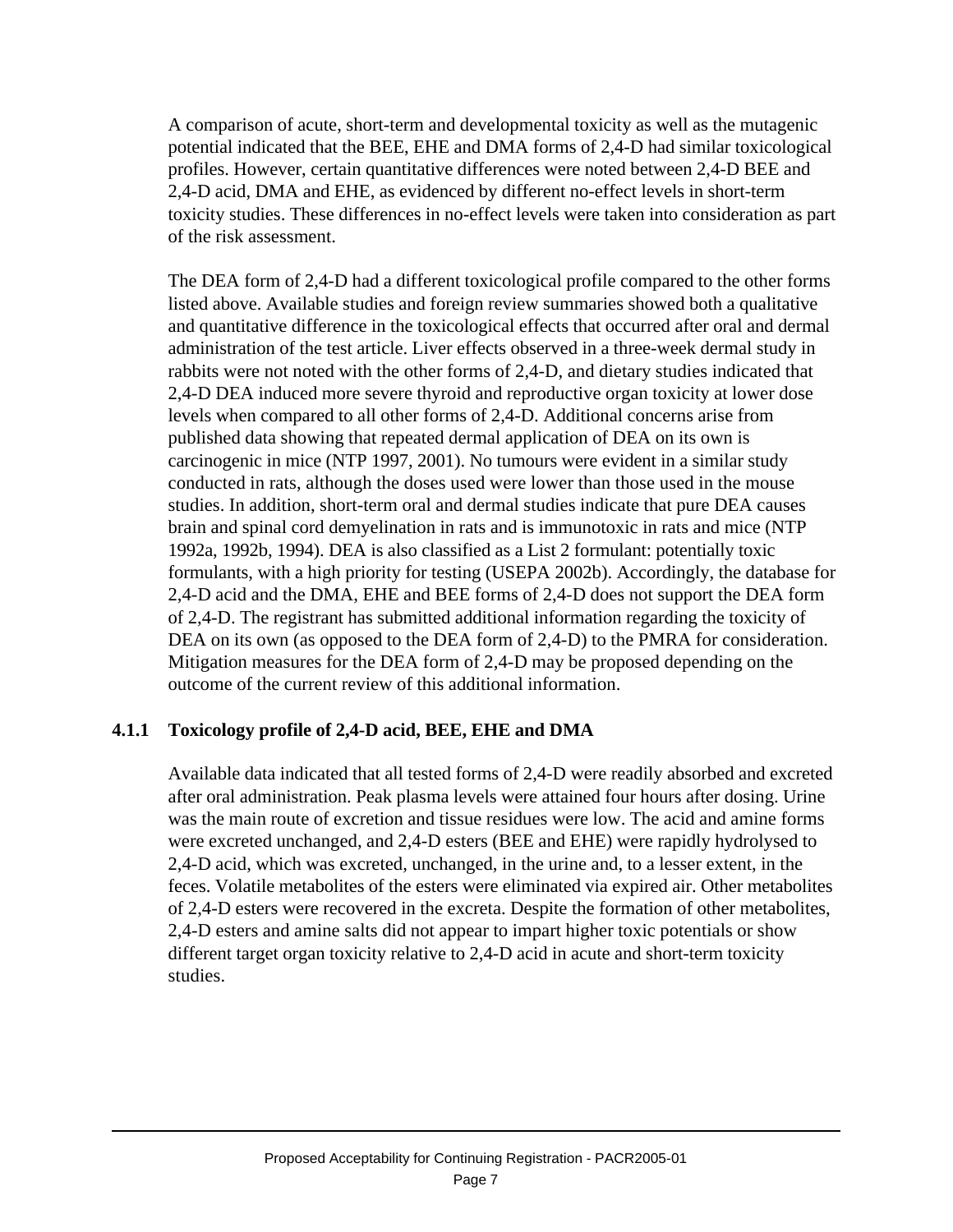Although the pharmacokinetics of 2,4-D showed some variability within and between species, allometric scaling of data from mice, rats, dogs and humans indicated that renal clearance of 2,4-D was approximately 30-fold slower in dogs compared to humans, making the dog less relevant as an indicator species for human toxicity. For this reason, the PMRA did not utilize the dog studies in the 2,4-D risk assessment.

Acute toxicity data from laboratory animals indicated that the various forms of 2,4-D were slightly to moderately toxic via the oral route of exposure. All forms of 2,4-D had low acute dermal and inhalation toxicity, but were severe eye irritants. 2,4-D DMA and EHE were irritating to skin, whereas other forms of 2,4-D were non-irritating. None of the forms were dermal sensitizers.

No systemic toxicity was noted in any of the short-term dermal studies in rabbits, using 2,4-D as acid, DMA, EHE or BEE. Short-term dietary exposure to 2,4-D at toxic doses adversely affected food consumption and body weight, and induced kidney and liver pathology. Higher doses in both short-term and long-term studies in the rat resulted in pathological changes in the liver, testes, ovary, uterus, adrenal, thyroid, thymus, bone marrow, lungs and eyes (retinal damage, cataracts). In all species, the primary target organ for toxicity was the kidney. Short- and long-term exposures via dietary administration induced similar effects and levels of toxicity in mice and rats, whereas dogs exhibited toxic effects at lower doses than rodents.

In vitro and in vivo test results showed that 2,4-D acid, DMA, EHE and BEE were not mutagenic or genotoxic; 2,4-D was not carcinogenic to either rats or mice. Results from these long-term toxicity and oncogenicity studies in mice and rats, which were conducted using 2,4-D acid in the diet, were considered applicable to the other forms of 2,4-D.

In 1991, a National Cancer Institute survey reported an association between dogs with canine malignant lymphoma (CML) and dog-owners who applied 2,4-D to their lawn (Hayes et al. 1991). However, a subsequent report by an independent panel concluded that the study design, analysis and interpretation were severely flawed and, in fact, did not show an association between CML and 2,4-D use (Carlo et al. 1992). Although a further set of analyses by the National Cancer Institute addressed some of the outstanding concerns (Hayes et al. 1995), a full re-examination of the 1991 data set by Michigan State University revealed an overestimation of the effect of 2,4-D due to misclassification of the exposure group ("unknowns" coded as positive). Furthermore, no differentiation was made between the number of times 2,4-D was used and the number of times other lawn care products were applied, the amount used or the type of application (i.e., spot versus full lawn treatment). Once this correction was made, the original association between 2,4-D use and CML could no longer be supported, and no relationship could be established (Kaneene and Miller 1999). Kelsey et al. (1998) report only a modest association between canine lymphoma and the use of lawn herbicides. A more recent study investigated the association between CML and living in industrial areas versus the use of chemicals (e.g., paints, solvents) by dog owners (Gavazza et al. 2001). This study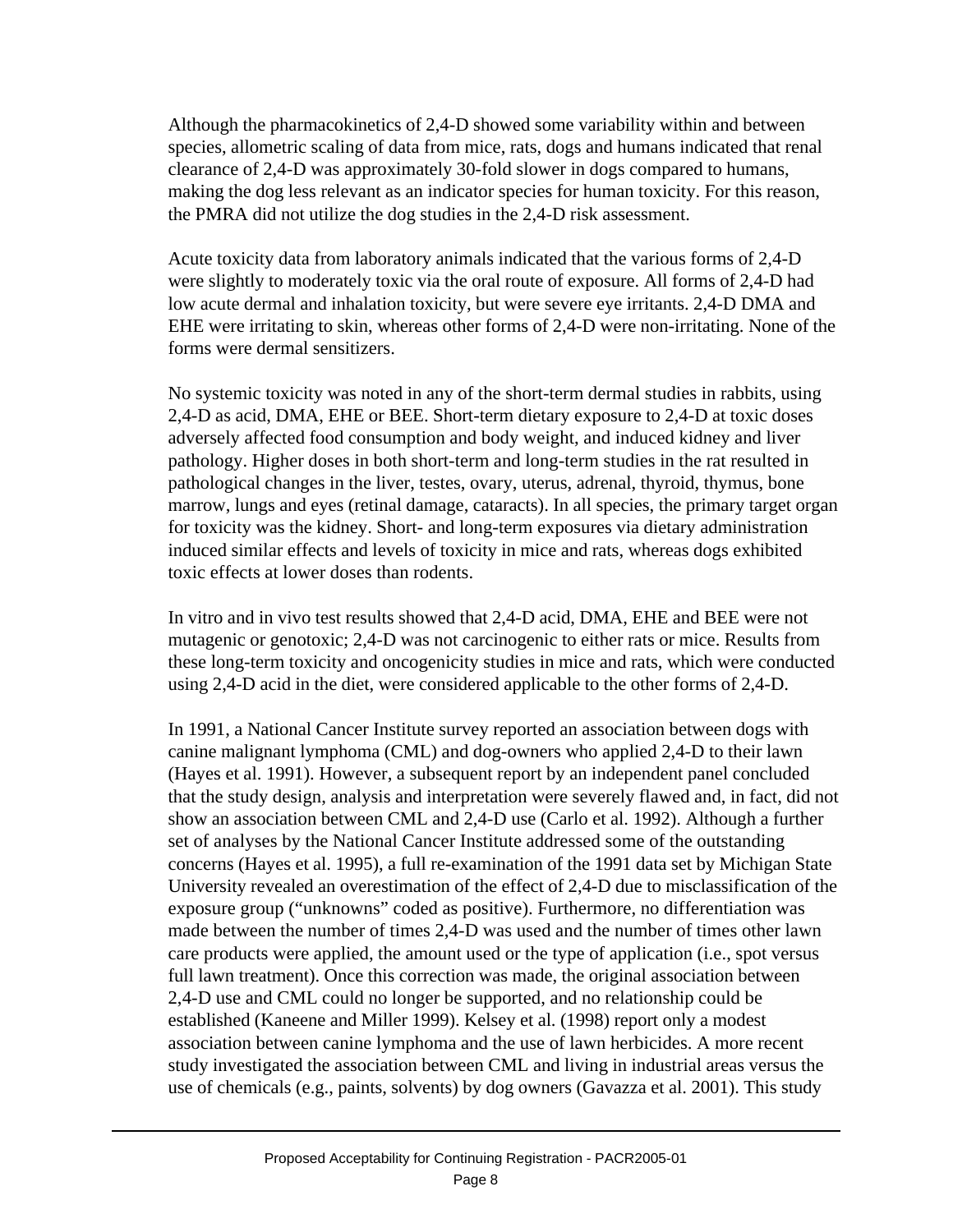concluded that pesticide use was either not associated with the disease, or was uninformative. The weight of this evidence, combined with the lack of any indicators for lymphoma in short- and long-term dietary studies in dogs, indicates that the original report of an association between homeowner use of 2,4-D and CML cannot be substantiated or supported.

In adult rats, neurotoxic effects were evident after a single high-dose exposure. The observed incoordination and slight gait abnormality were no longer evident four days later. Repeated high doses also affected forelimb grip strength and induced retinal degeneration. Published studies involving intraperitoneal and subcutaneous administration of 2,4-D acid to pregnant rats as well as studies focusing on oral exposure of pups through mother's milk during postnatal days 15–25, resulted in myelin deficiency in the central nervous system of pups. Another study using a combination of prenatal and postnatal exposures showed a delay in the development of the surface righting reflex, geotaxic response and hindlimb support in rat pups, which correlated with alterations in the development of the monoamine systems in the brains of these rats as adults (Bortolozzi et al. 1999, 2003; Duffard et al. 1995, 1996; Rosso et al. 1997, 2000; Sturtz et al. 2000). Although these effects were observed at much higher dose levels relative to the doses causing the primary target effects in the short- and long-term studies, these findings may be an indication of offspring sensitivity after exposure to 2,4-D during prenatal and postnatal development.

The potential for offspring sensitivity was also noted in the multigeneration reproductive toxicity study in rats, which showed significant effects on prenatal and postnatal pup survival at high-dose levels that were only marginally toxic to the dams. Although this rat study was deemed deficient for several reasons, the severity of the effects noted in the pups (i.e., mortality) relative to marginally toxic effects occurring in the dams may be an indication of selective sensitivity in the offspring. Other effects included a decreased sex ratio (more males) in the  $F_{1a}$  generation at the high dose, an increased gestation period, smaller litter size, and a marked increase in still births.

Developmental toxicity studies in rats and rabbits showed no indication of increased sensitivity in young animals relative to adult animals. Guideline studies indicated that 2,4-D acid, DMA, EHE and BEE did not cause birth defects in rats and rabbits. At maternally toxic doses, developmental effects observed in some studies consisted of delayed skeletal growth, skeletal variations and lower pup weights. With regard to published studies, fetal urogenital malformations have been observed in rats at maternally toxic doses, but these doses were generally above those used in the standard guideline studies (Fofana et al. 2002; Sulik et al. 2002). Although a preliminary study reported fewer fetal implantations in 2,4-D treated rats, errors in the study design negated the study authors' interpretation (Cavieres et al. 2002). In addition, a study using a coformulation of 2,4-D and picloram, which is not registered for turf in Canada, was negative for malemediated birth defects (Oakes et al. 2002). An increased incidence of maternal death in pregnant rabbits indicated that rabbits were more sensitive than rats to the toxic effects of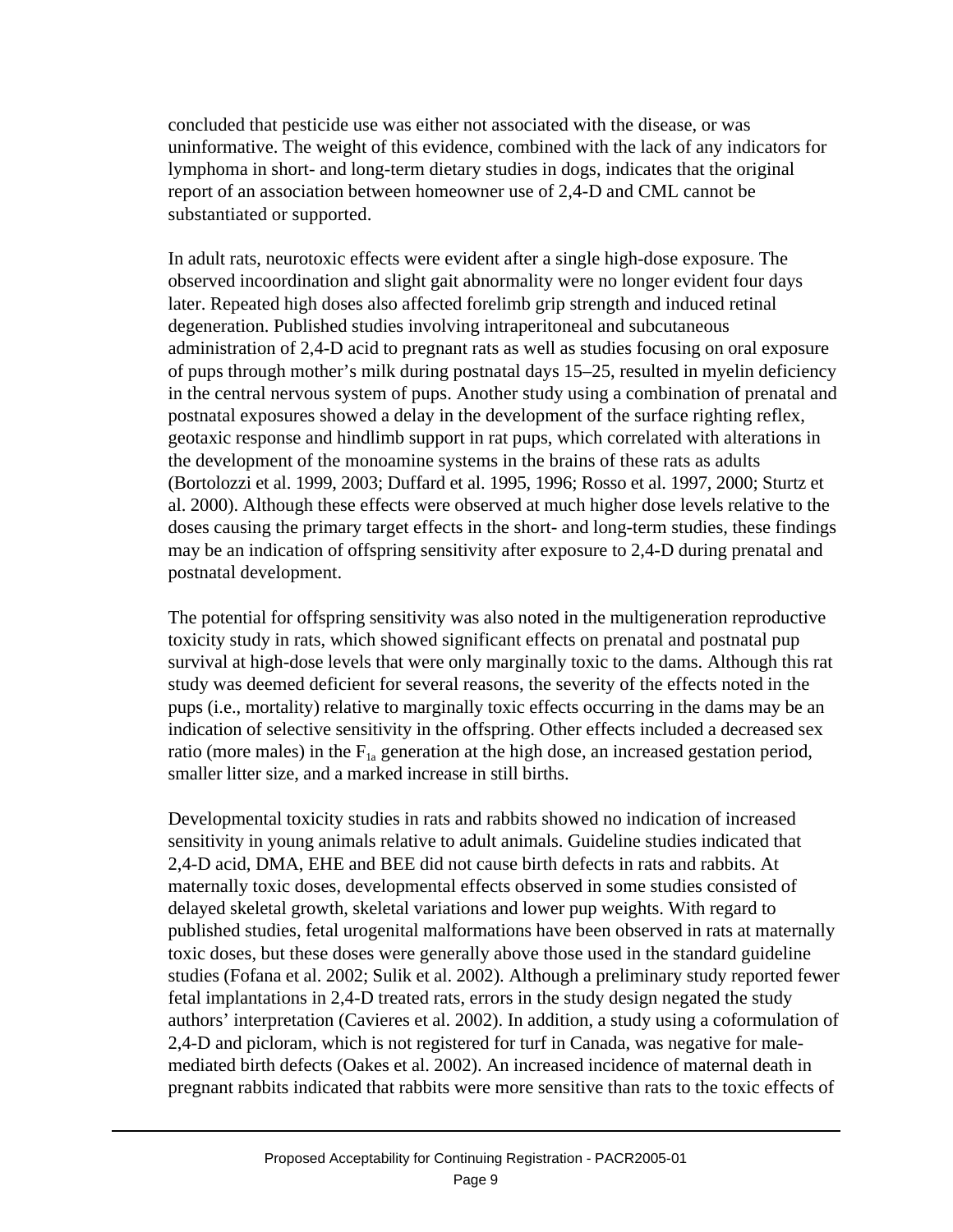2,4-D. The developmental toxicity studies, which used gavage dosing, often indicated a steep dose-response between serious effects (i.e., mortality, abortions) and the no-effect level. Although a similar response was not evident in the dietary studies, suggesting that the steep dose-response was attributed to bolus dosing, this observation remains of concern.

Both the potential sensitivity of young developing rats and maternal mortality in rabbits were considered in the human health risk assessment to ensure that adequate margins of safety were achieved. Reference doses for various population subgroups have been set based on no observed adverse effect levels (NOAELs) for the most relevant endpoints, namely effects on body weight, renal toxicity, neurotoxicity and maternal mortality. These reference doses incorporate various uncertainty factors to account for extrapolating between rats and humans, for variability within human populations and for data uncertainties. Additional safety factors have also been applied, where warranted, to protect pregnant females and their unborn children as well as nursing children from identified endpoints of concern.

### **4.1.2 Human evidence—cancer**

Numerous epidemiology studies on 2,4-D and related chlorophenoxy herbicides have provided contradictory findings with respect to an association between 2,4-D and the development of soft-tissue sarcoma and non-Hodgkin's lymphoma. A number of experts and expert panels have examined these studies in detail and have concluded that while some of the studies suggest a possible association between 2,4-D exposure and an increase in these tumours in humans, other epidemiological studies fail to support such an association. In 1996, a USEPA Carcinogenicity Peer Review Committee examined the 2,4-D databases for both animal carcinogenicity and epidemiology. The Committee concluded that these studies did not provide sufficient evidence to merit changes to the conclusions previously reached and that 2,4-D should remain classified as a "Group D carcinogen" (not classifiable as to human carcinogenicity) (USEPA 1997a).

Since the release of the USEPA Cancer Peer Review Committee report in 1997 (USEPA 1997a), other assessments of the epidemiological and animal evidence regarding 2,4-D and cancer risk also indicated that there is inadequate evidence that 2,4-D is a human carcinogen (Gandhi et al. 2000; Garabrant and Philbert 2002). Other regulatory authorities that have finalized their assessments for 2,4-D include the World Health Organization (WHO/FAO 1996), the United States Department of Agriculture (USDA Forest Service 1999), the New Zealand Pesticides Board Expert Panel on 2,4-D (New Zealand, 2000), the European Commission (EC 2001), the Joint WHO/FAO Meeting on Pesticide Residues (WHO 2003) and the USEPA (USEPA 2005). All are in agreement that there is no evidence of carcinogenicity in the animal toxicity studies and that the epidemiology studies show no clear association between exposure to phenoxy herbicides and human cancers. The PMRA is not aware of any new evidence that would challenge these conclusions, and more recent epidemiological analyses lend further support for this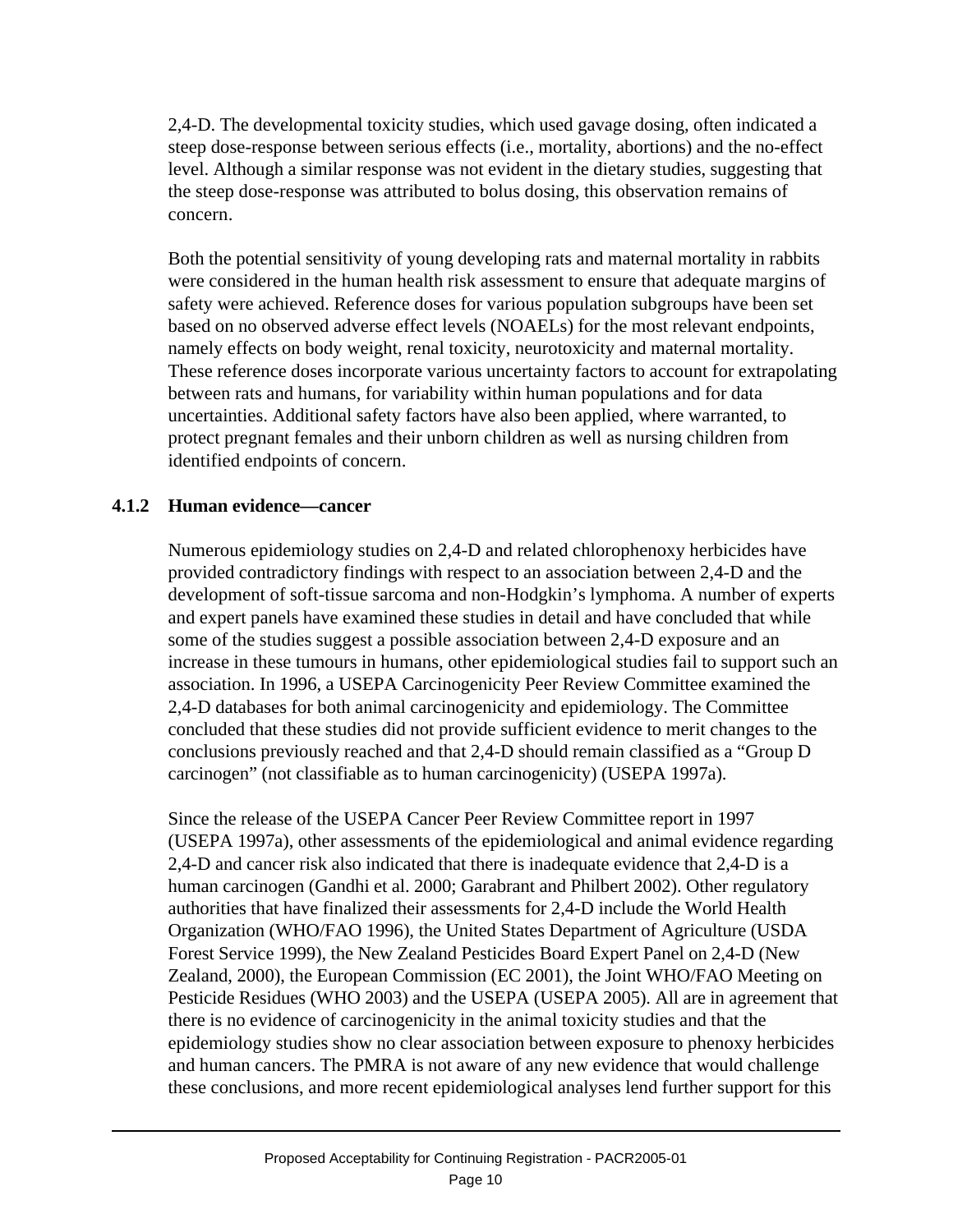classification (De Roos et al. 2003; Alavanja et al 2002, 2004). Because of the inconsistent epidemiological associations, the recognition that there are many other factors that may have contributed to the weakly positive associations and the fact that the animal studies designed to show causality were consistently negative, the PMRA concurs that 2,4-D cannot be classified as to its human carcinogenicity on the basis of all available and relevant data. However, the PMRA and the 2,4-D Science Advisory Panel concur with the stated premise of Gandhi et al. (2000) that, as with any chemical, caution should be exerted in its use, storage and disposal.

#### **4.1.3 Human evidence—reproductive effects**

Several epidemiological studies have been published that examine possible reproductive and fetal effects in humans following exposure to chlorophenoxy herbicides. A study involving Ontario farmers reported detectable levels of 2,4-D in both semen and urine. However, a separate assessment to identify any association between chlorophenoxy herbicides and spontaneous abortions in Ontario farm populations indicated that Ontario farm families who participated were not at increased risk for spontaneous abortion. Risk estimates for early versus late spontaneous abortions indicated a moderate increase in risk for early abortions; however, the exposure could not be adequately characterized as the number of pregnancies was too small to also incorporate potential confounders of the exposure-disease relationship (Arbuckle et al. 1998, 1999a, 1999b, 2001; Savitz et al. 1997; Sever et al. 1997).

A series of studies conducted in four wheat-growing states in the United States have reported associations between general pesticide use and birth defects, with the most recent study reporting an association between high-wheat growing areas and certain birth defects. The high-wheat growing area was used as a surrogate indicator for chlorophenoxy herbicide exposure. However, this same study also reported that separate analyses showed similar increases in these anomalies in low-wheat growing areas as well, suggesting other factors need to be considered. In the absence of any direct measurements of exposure to 2,4-D, the current scientific evidence to support adverse reproductive and developmental effects in humans, in association with exposure to 2,4-D, remains unclear.

Interpretation of epidemiological results for potential cancer or developmental and reproductive effects were often confounded by factors such as the general grouping of 2,4-D with other pesticides (2,4,5-T<sup>4</sup>, 2,4-DB, MCPA, MCPB, mecoprop, atrazine etc.),

<sup>&</sup>lt;sup>4</sup> Dioxin (TCDD) contamination of 2,4,5,-T was identified in the early 1970s and the manufacturing process was then improved to reduce this contaminant significantly (<0.5 ppm). 2,4,5-T, once registered in Canada for forestry use (not lawn and garden), has not been used in Canada since 1982. Registration was discontinued in 1985.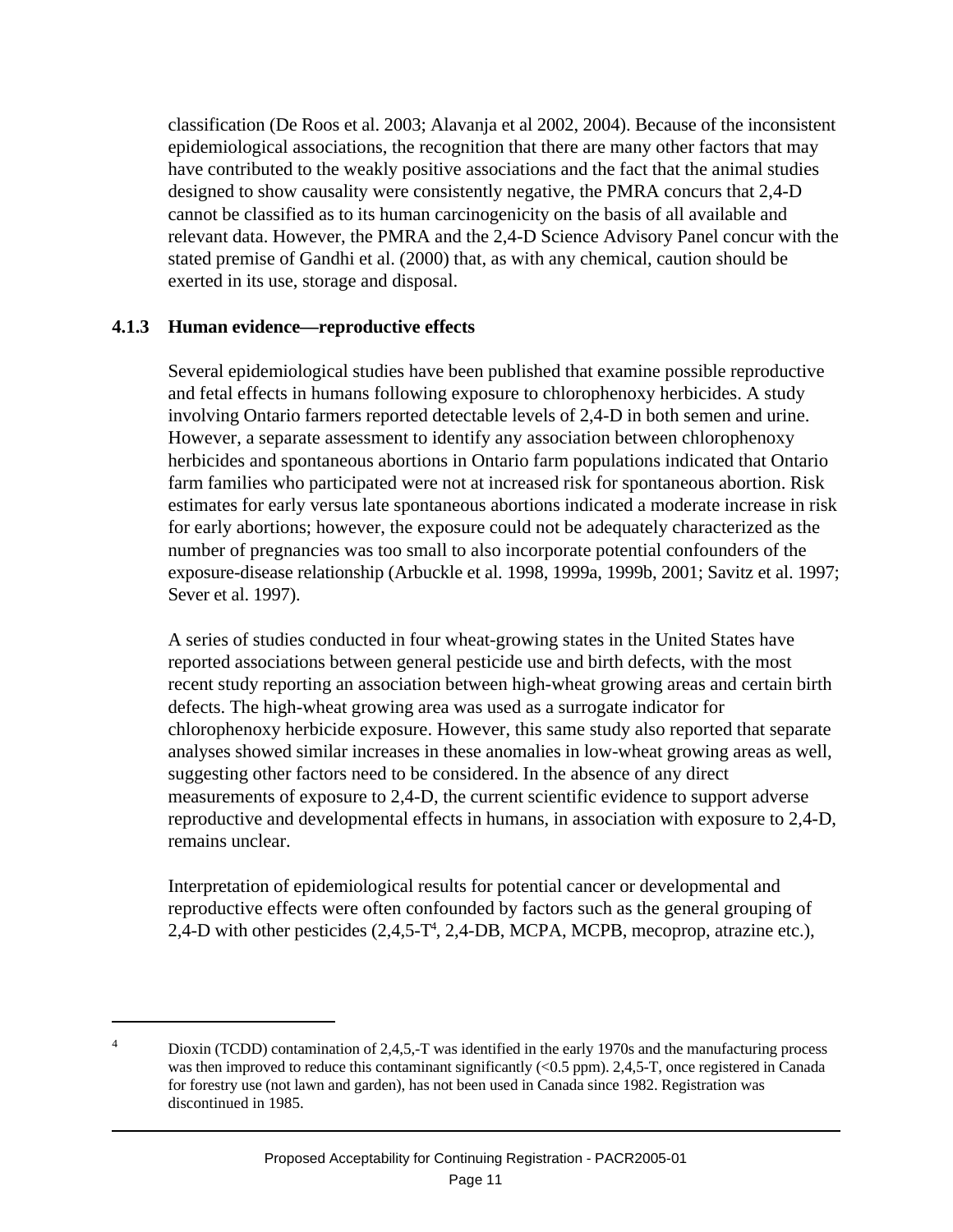and, in older studies, pesticide contamination with TCDD<sup>5</sup>. This highlights the need for more precise epidemiological study designs with proper exposure characterizations to identify any specific associations between 2,4-D exposure and human health effects.

#### **4.1.4 Selection of toxicological endpoints for risk assessment**

The toxicology endpoints used in the risk assessment of 2,4-D are based on studies in laboratory animals. These are summarized in Table 4.1.4.1. Reference doses for various populations and subgroups have been set based on NOAELs for the most relevant endpoints, namely effects on body weight, renal toxicity (the primary target organ), neurotoxicity and maternal mortality. These reference doses incorporate various safety factors (SF) or uncertainty factors (UF) to account for extrapolating between rats and humans, for variability within human populations and for data uncertainties. Additional safety factors have also been applied, where warranted, to protect children and pregnant females from the endpoints of concern indicated above. Reference doses for aggregate assessment were based on the NOAELs for common endpoints affected across the route-specific studies, which were not necessarily the study NOAELs.

| <b>Endpoint</b>                                 | Population      | 2,4-D acid, DMA, EHE        |                            |                        | <b>2,4-D BEE</b>            |                         |                        |
|-------------------------------------------------|-----------------|-----------------------------|----------------------------|------------------------|-----------------------------|-------------------------|------------------------|
|                                                 |                 | <b>NOAEL</b><br>(mg/kg/day) | <b>Study</b>               | <b>UF/SF</b><br>or MOE | <b>NOAEL</b><br>(mg/kg/day) | <b>Study</b>            | <b>UF/SF</b><br>or MOE |
| <b>ARfD</b>                                     | Females 13-50   | 25                          | Rat<br>developmenta        | 300                    |                             | Same as acid            |                        |
|                                                 | GP/children     | 75                          | Acute rat<br>neurotoxicity | 300                    |                             | Same as acid            |                        |
| $ADI^*$                                         | All populations | 1                           | Two-year rat               | 300                    |                             | Same as acid            |                        |
| Short-term: 1-7 day<br>dermal and<br>inhalation | Females 13-50   | 30                          | Rabbit<br>developmenta     | 1000                   | 10                          | Rabbit<br>developmental | 1000                   |
|                                                 | GP/children     | 12.5                        | Rat<br>developmenta        | 300                    |                             | Same as acid            |                        |
| Short-term: 1-7 day<br>incidental oral          | Toddlers        | 12.5                        | Rat<br>developmenta        | 300                    |                             | Same as acid            |                        |

|  | Table 4.1.4.1 Toxicological endpoints used in the 2,4-D lawn/turf risk assessment |  |
|--|-----------------------------------------------------------------------------------|--|
|  |                                                                                   |  |
|  |                                                                                   |  |

<sup>5</sup> In 1983, the manufacturing process for 2,4-D was modified, and a production limit of "not detectable at 1 ppb" was established for 2,3,7,8-tetrachlordibenzo-p-dioxin (2,3,7,8-TCDD). Based on the current manufacturing process, the precursor phenol (2,4,5-trichlorophenol) that forms 2,3,7,8-substituted isomers is not used to manufacture 2,4-D. Furthermore, as a result of the review in 1981, improved methods of synthesis are employed to lower the levels of non-2,3,7,8-substituted dioxins in 2,4-D. Thus, with refined manufacturing processes, contamination of 2,4-D with dioxins and furans is not seen, nor is it expected.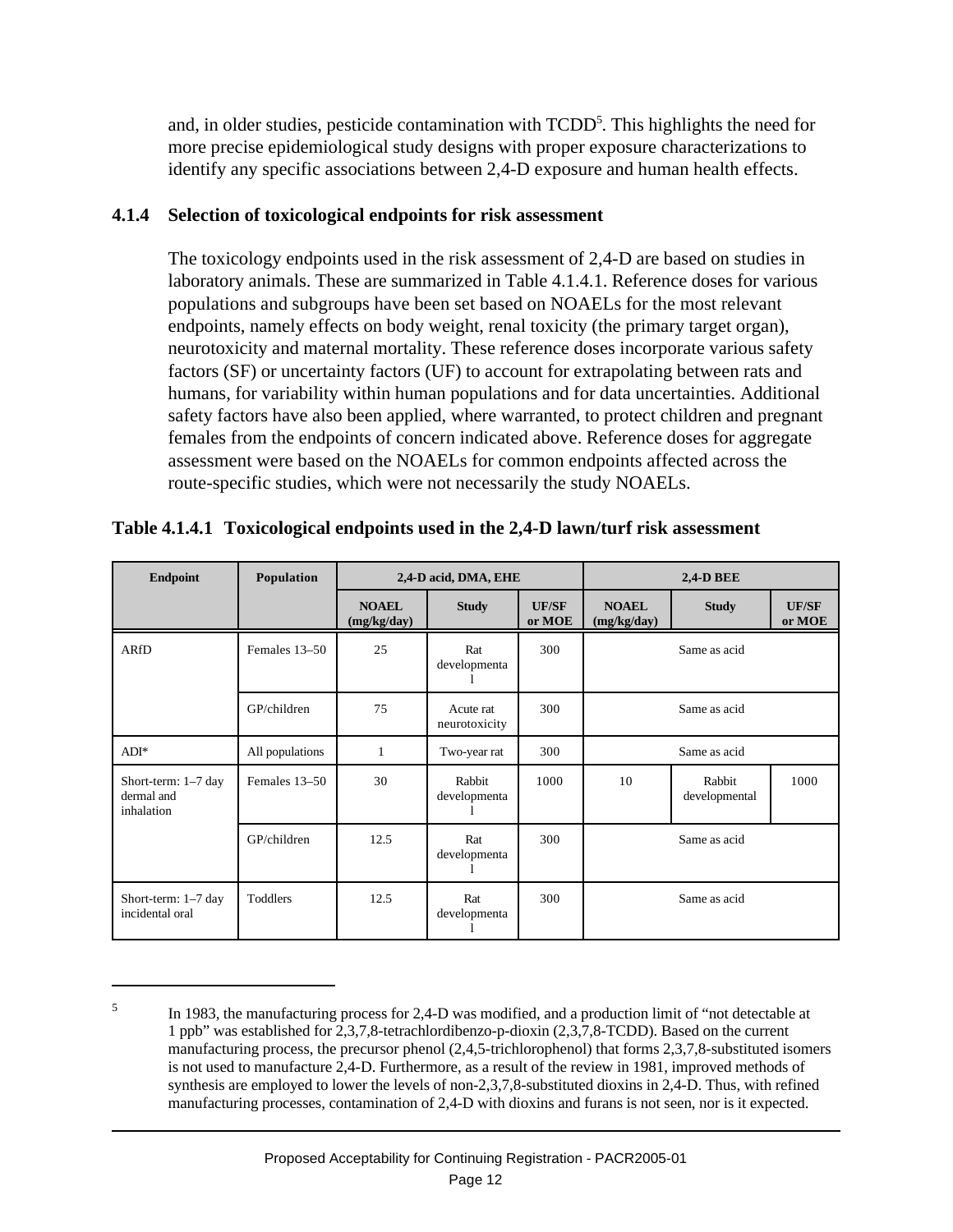| <b>Endpoint</b>                         | Population    | 2,4-D acid, DMA, EHE        |                     |                        | <b>2,4-D BEE</b>            |                         |                        |
|-----------------------------------------|---------------|-----------------------------|---------------------|------------------------|-----------------------------|-------------------------|------------------------|
|                                         |               | <b>NOAEL</b><br>(mg/kg/day) | <b>Study</b>        | <b>UF/SF</b><br>or MOE | <b>NOAEL</b><br>(mg/kg/day) | <b>Study</b>            | <b>UF/SF</b><br>or MOE |
| Short-term: $8-30$<br>day<br>dermal and | Females 13-50 | 30                          | Rat<br>developmenta | 1000                   | 10                          | Rabbit<br>developmental | 1000                   |
| inhalation                              | GP            | 12.5                        | Rat<br>developmenta | 300                    |                             | Same as acid            |                        |
| Aggregate: 1-7 day<br>all routes        | Females 13–50 | 30                          | Rat<br>developmenta | 1000                   | 10                          | Rabbit<br>developmental | 1000                   |
|                                         | GP/children   | 12.5                        | Rat<br>developmenta | 300                    |                             | Same as acid            |                        |

ARfD (acute reference dose); ADI (acceptable daily intake); Females 13–50 (females of child-bearing age); GP (general population)

\* The PMRA has recently received additional data from the 2,4-D Task Force that may further inform the ADI. These data will be fully assessed during the re-evaluation of 2,4-D for agricultural use. In the interim, the above ADI was established for the purpose of conducting an aggregate risk assessment.

Note: All endpoints were selected from studies with 2,4-D administered by the oral route. Dermal absorption is considered to be 10% of the oral dose and inhalation absorption is considered to be 100% (default value) of the oral dose.

#### **4.2 Residential risk assessment**

Residential risk assessment for lawn and turf use of 2,4-D encompasses the exposures that adults may receive while applying 2,4-D to their lawn as well as those adults and children may receive through contact with treated turf.

Residential risk is estimated by calculating a margin of exposure (MOE) based on comparing the potential exposure to the most relevant endpoints from toxicology studies. The calculated MOE is then compared to a target MOE, which incorporates safety factors protective of the most sensitive subpopulations. If the MOE is less than this target MOE, it does not necessarily mean that exposure will result in adverse effects, rather the absence of adverse effects is less certain. Mitigation measures are necessary to reduce exposure if MOEs are less than the target MOE.

#### **4.2.1 Relevant toxicological endpoints and target margins of exposure for acute and shortterm exposures to homeowners and children**

For adults, the risk associated with a one-day (i.e., acute) exposure to 2,4-D was based on the most sensitive subpopulation, which, in this case, was females of child-bearing age (females 13–50 years) and the developing fetus. Protection of the most sensitive subpopulation is inherently protective of the general population. The most relevant endpoint for acute risk assessment was considered to be increased skeletal variations in rat fetuses noted in a rat developmental study. This is an endpoint that could potentially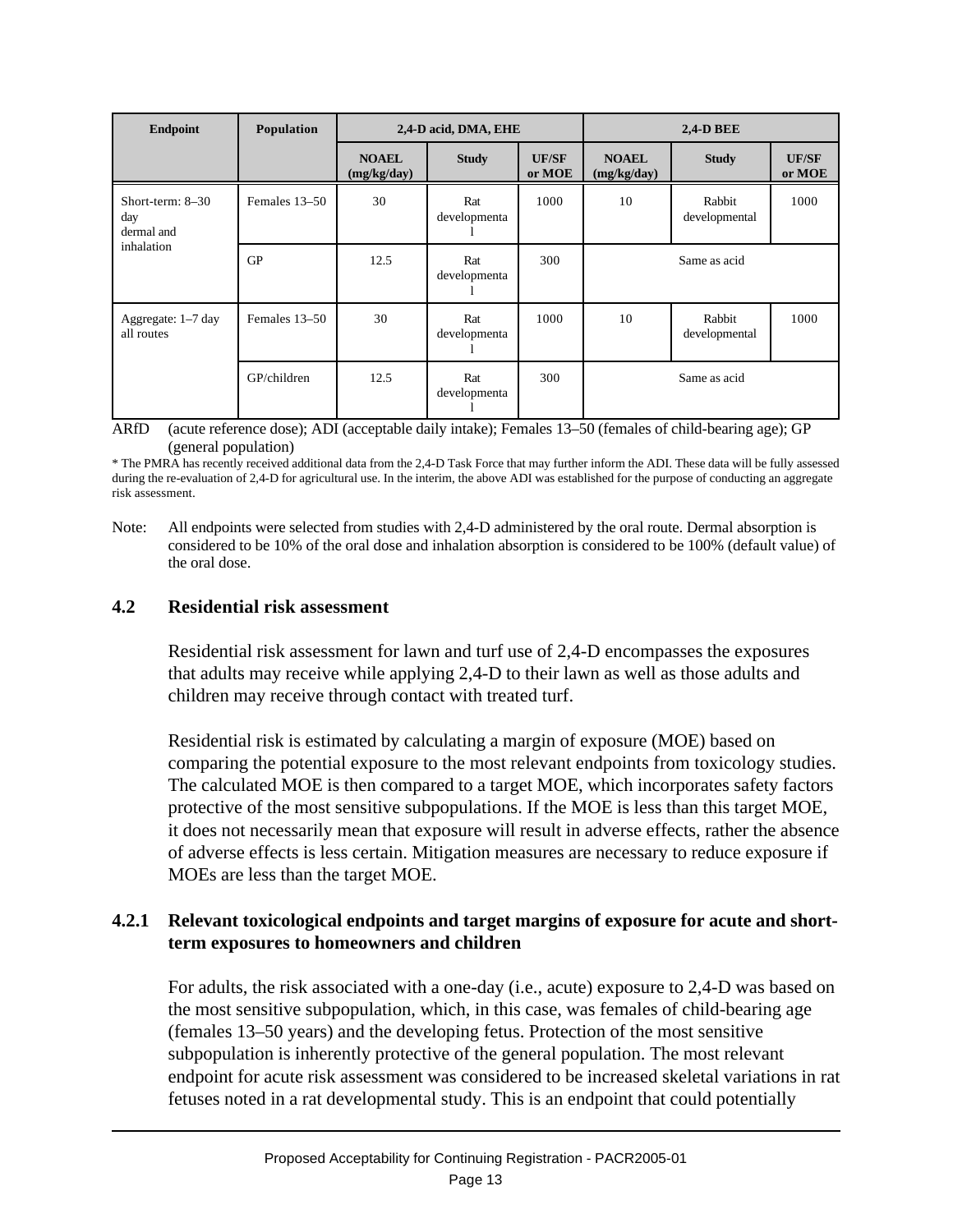occur following a single exposure event. In this study, the NOAEL was 25 mg/kg bw/day acid equivalents (a.e.) based on increased skeletal variations noted at the lowest observed adverse effect level (LOAEL) of 75 mg/kg bw/day. The target MOE was 300 based on standard uncertainty factors ( $10\times$  for interspecies variation,  $10\times$  for intraspecies variation) as well as an extra 3× safety factor to protect for potential sensitivity to the young noted in a series of published neurotoxicity studies.

A separate acute exposure and risk assessment was conducted for children to take account of their different physiological and behavioural parameters that can result in different exposures (e.g., hand-to-mouth exposures through touching treated turf). The endpoint of concern was increased incoordination and slight gait abnormalities noted in the acute neurotoxicity study in rats. In this study, the NOAEL was 75 mg/kg bw/day based on acute neurotoxic effects occurring at the LOAEL of 250 mg/kg bw/day. The target MOE was 300 based on application of the standard uncertainty factors ( $10\times$  for interspecies variation,  $10\times$  for intraspecies variation), as well as an extra  $3\times$  safety factor to protect for potential sensitivity of the young noted in a series of published neurotoxicity studies. The skeletal variations identified in the rat developmental toxicity study above were not considered relevant to this subpopulation because this effect is a result of in utero exposure of a developing organism.

For short-term (1–7 day) dermal and inhalation exposures to 2,4-D acid, DMA, EHE or BEE, effects resulting from the oral route of exposure were used for risk assessment. This was because the 21-day dermal studies did not demonstrate any systemic toxicity, and the inhalation studies submitted were for acute exposure only. Again, the adult risk assessment was based on the most sensitive subpopulation, pregnant women. The maternal NOAEL of 30 mg/kg bw/day (2,4-D acid, DMA, EHE) or 10 mg/kg bw/day (2,4-D BEE), established in the respective rabbit developmental studies were selected, based on an increase in maternal deaths and morbidity at the LOAEL (90 mg/kg bw/day 2,4-D acid, DMA, EHE; 30 mg/kg bw/day 2,4-D BEE). In each case the target MOE was 1000, based on standard uncertainty factors ( $10\times$  for interspecies variation,  $10\times$  for intraspecies variation) and an additional 10× safety factor to account for the severity of the maternal endpoint (morbidity and mortality). This target MOE is inherently protective of any uncertainty regarding potential sensitivity to the young.

To assess the risk to toddlers that could result from any potential non-dietary short-term oral exposure, oral developmental studies were considered most relevant with respect to route, duration of dosing and measurement of offspring sensitivity. The rat developmental study was chosen, which had a NOAEL of 12.5 mg/kg bw/day based on a decrease in body-weight gain at the LOAEL of 50 mg/kg bw/day. The target MOE was 300 based on application of the standard uncertainty factors ( $10\times$  for interspecies variation,  $10\times$  for intraspecies variation) as well as an additional  $3\times$  safety factor as protection for potential sensitivity to the young, noted in a limited rat reproduction study and in a series of published neurotoxicity studies.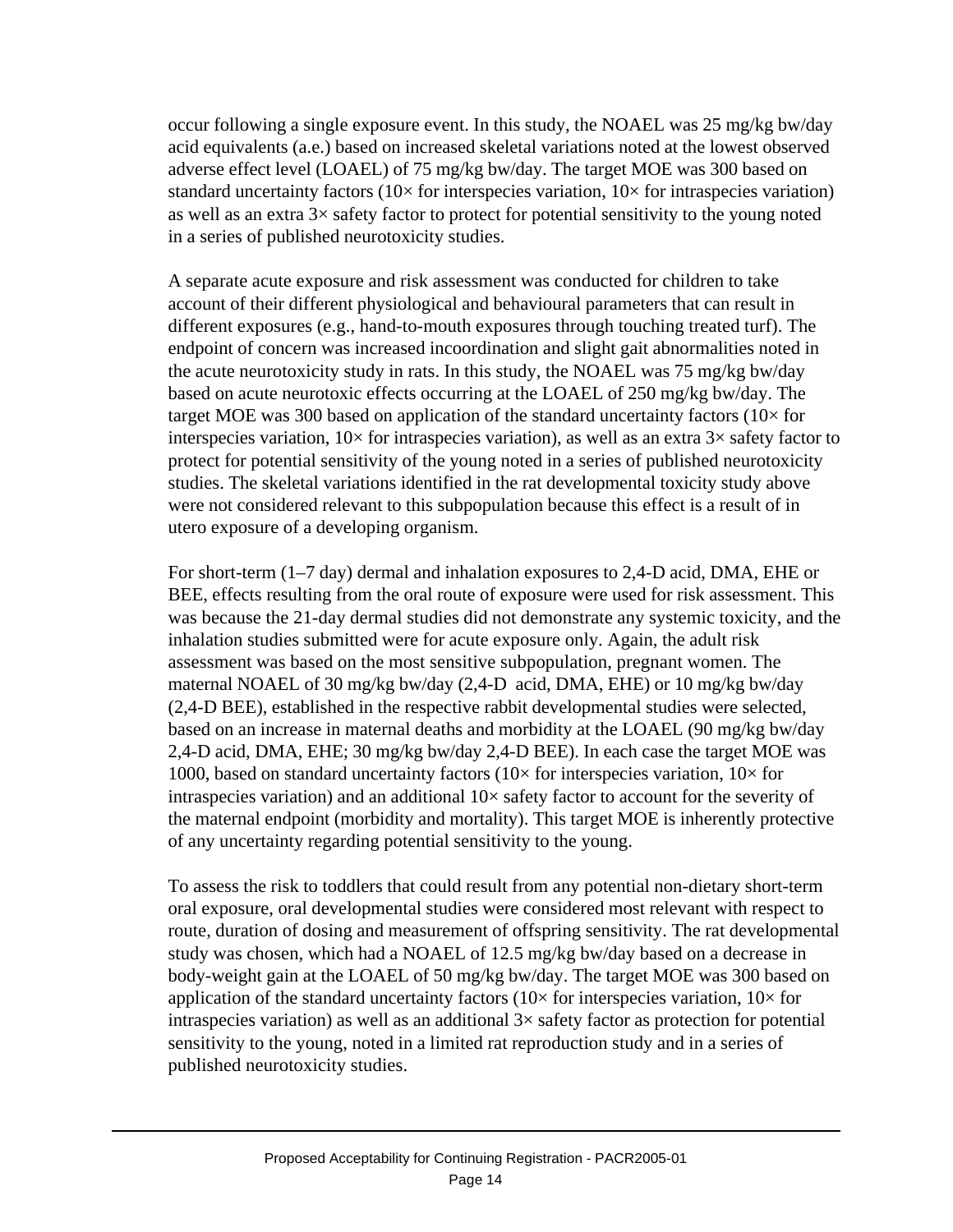Since most animal toxicity studies involve exposure via the oral route, estimations of risk resulting from dermal exposure to humans must include a correction for the differences between oral and dermal absorption. A dermal absorption value of 10% was incorporated into the dermal estimates of exposure for all scenarios. This value is based on the weight of evidence from several published studies (Feldman and Maibach 1974; Harris and Solomon 1992; Moody et al. 1990; Wester et al. 1996; Pelletier et al. 1988), taking into consideration the variability in the data and the limitations of the various studies.

As stated in Section 4.1, the PMRA does not consider the DEA form of 2,4-D to be toxicologically equivalent to the other forms of 2,4-D. The registrant has submitted additional information regarding the toxicity of DEA to the PMRA for consideration. Mitigation measures for the DEA form of 2,4-D may be proposed depending on the outcome of the current review of this additional information. Therefore, a residential risk assessment for 2,4-D DEA has not been included at this time.

## **4.2.2 Exposure and risk assessment for homeowners mixing, loading and applying 2,4-D to residential lawns**

Homeowners typically apply 2,4-D to their lawns twice a year, in the spring and fall, with occasional additional spot applications in the summer. Residential applicators, therefore, have the potential for short-term periods of exposure (less than 7 days). A separate acute (1-day) assessment was not required because the exposures would be the same as those considered in the short-term assessment.

Dermal and inhalation exposure estimates for homeowner application to residential turf are based on data from the Pesticide Handlers Exposure Database Version 1.1 (PHED), Outdoor Residential Exposure Task Force (ORETF) studies, and several published biomonitoring studies (Harris 1991; Harris and Solomon 1992; Solomon et al. 1992, 1993).

The PHED is a compilation of generic mixer/loader applicator passive dosimetry exposure data that can be used to generate scenario-specific exposure estimates. The ORETF studies monitored exposure to workers and homeowners mixing/loading and applying pest control products to turf. Monitoring was conducted using passive dosimetry, including hand washes, face/neck wipes and personal air samplers. Harris and Solomon (1991, 1992, 1993) measured total body exposure to homeowners applying 2,4-D by monitoring urinary excretion of 2,4-D. The study was conducted with two types of application equipment and two levels of personal protective equipment. Ninetieth percentile exposure estimates were used to estimate risk.

Exposure is calculated as the product of the unit exposure for a given scenario, the application rate and the area treated per day divided by body weight. For broadcast applications, it was assumed residential applicators treated  $2000 \text{ m}^2$  a day. This is considered an upper percentile estimate.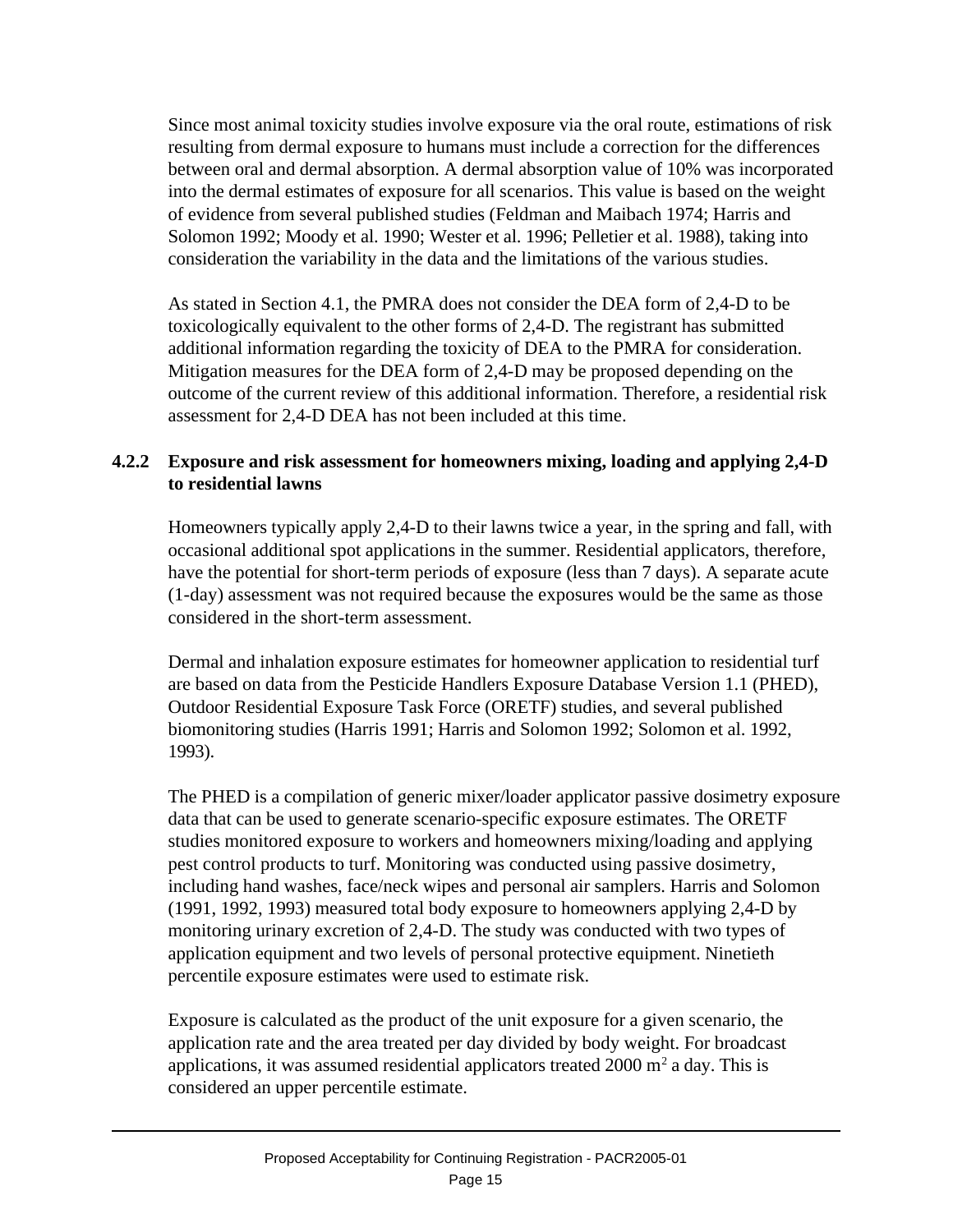Exposure and risk estimates and details on the calculations are presented in Appendix II. MOEs for residential applicators wearing only shorts and a short-sleeved shirt were above the target MOE of 1000 for short-term exposure at an application rate of 1.75 kg a.e./ha, with the exception of broadcast application to a large area with handheld equipment. The MOE was slightly below target for an individual wearing only shorts and a short-sleeved shirt, but MOEs were above target for an individual wearing long pants and a shortsleeved shirt treating a smaller area or using a lower application rate (1.25 kg a.e./ha).

There are no domestic class 2,4-D BEE formulations registered that could be mixed, loaded and applied by a homeowner.

### **4.2.3 Exposure and risk assessment for persons entering a treated area**

Postapplication exposure and risk were estimated for children and adults contacting treated residential lawns and golf courses, based on assumptions outlined in the USEPA's draft Standard Operating Procedures (SOPs) for Residential Exposure Assessments and the recommended revisions by the USEPA's Science Advisory Council (USEPA 1997b, 2001).

Postapplication dermal exposures were estimated using generic transfer coefficients and 2,4-D turf transferable residue (TTR) data. Transfer coefficients are defined in the EPA draft SOP and measure the relationship between dermal exposure and TTR for individuals engaged in a specific activity on treated turf.

Acute and short-term risk assessments were conducted as there is potential for relatively higher exposures to children and adults on the day of application, and for repeated lower exposures over a short-term period (1 to 7 days), as 2,4-D residues dissipate. Based on TTR data generated by the Broadleaf Turf Herbicide Transferable Foliar Residue task force, peak TTR levels were 2.63% of the applied rate and 7–day average TTR levels were 0.35% of the applied rate.

New postapplication exposure data relevant to estimating dermal exposure from contact with treated turf were received from the ORETF in February 2004. The PMRA, the USEPA and the California Department of Pesticide Regulation are currently evaluating these data. Preliminary calculations suggest that, while exposure estimates might increase slightly, target MOEs would still be met for all postapplication scenarios. If necessary, the PMRA will publish a revised risk assessment after a full review of the new data.

Non-dietary oral exposure was assessed for toddlers, as they could potentially ingest residues through hand-to-mouth transfer from turf or other surfaces, by mouthing grass or by ingesting soil. As well, oral ingestion of granules was considered, although this is considered to be an acute, episodic exposure event, rather than a typical exposure.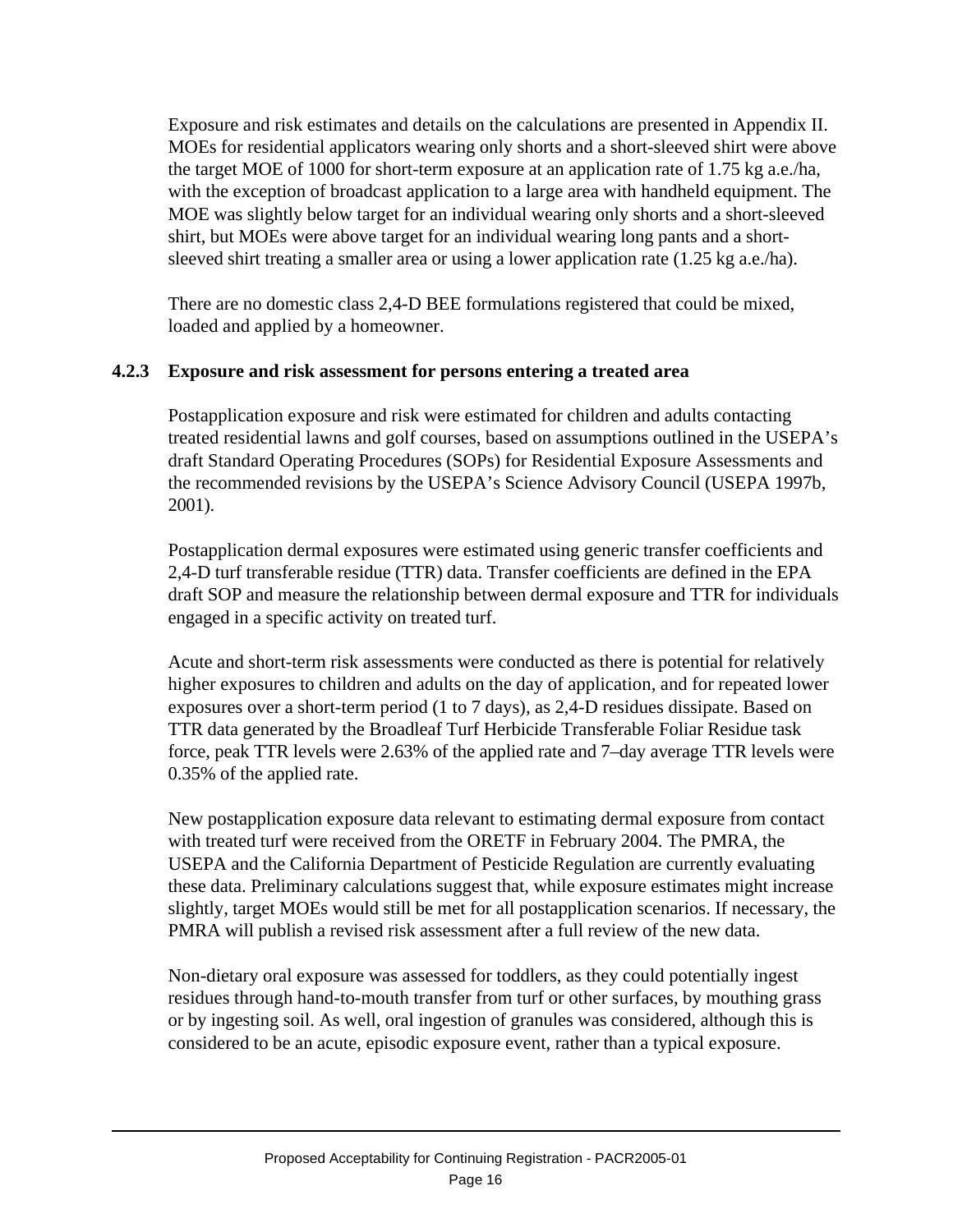The contribution of inhalation exposure to overall exposure in postapplication scenarios is considered to be negligible, due to the low volatility of 2,4-D and the dilution effect of outdoor use. This rationale is supported by evidence from several published studies (Harris 1991; Harris and Solomon 1992; Solomon et al. 1992, 1993; Yeary and Leonard 1993; Nishoka et al. 1999; Whitmore et al. 1994).

The results of biomonitoring studies (Harris 1991; Harris and Solomon 1992; Solomon et al. 1992, 1993) were also considered in the risk assessment. Harris and Solomon (1991, 1992, 1993) monitored urinary excretion as a measure of exposure to 2,4-D following re-entry into turf treated by homeowners or professional applicators. Following either professional or homeowner application of 2,4-D, no 2,4-D residues were detected in urine samples from bystanders. During application, levels of 2,4-D were monitored in air samples both inside the home and outdoors, downwind of the application site. Residues of 2,4-D were found in only 5 of the 76 air samples (2 indoor and 3 outdoor), with concentrations ranging from 2.2–20  $\mu$ g of 2,4-D/m<sup>3</sup>, and none was associated with detectable bystander exposure. Following professional application, air samples collected as described above contained no detectable 2,4-D residues. In a third study, the total body dose of 2,4-D was determined by monitoring urinary excretion in volunteers re-entering treated turf 1 hour and 24 hours after application. Transferable residues of 2,4-D sampled during the exposure sessions showed a rapid decline 24 hours following application. There were no detectable residues for individual wearing long pants, a short-sleeved shirt, socks and closed footwear re-entering treated turf at the 1-hour interval or for any individual re-entering treated turf 24 hours following application. Ninetieth percentile exposure values for people wearing shorts, t-shirts and no shoes were used in the risk assessment.

For all the calculation methods, all acute and short-term calculated MOEs for adults and toddlers exceeded the target MOEs for 2,4-D acid, DMA, EHE and BEE. This indicates that the potential exposures are below levels that would be of concern. Further details of calculations and exposure and risk estimates are presented in Appendix II.

#### **4.3 Dietary assessment**

A dietary exposure assessment was conducted so that aggregate exposure and risk could be estimated. An aggregate risk assessment considers the risk resulting from combined exposures from all sources and routes, including food, drinking water and residential exposures.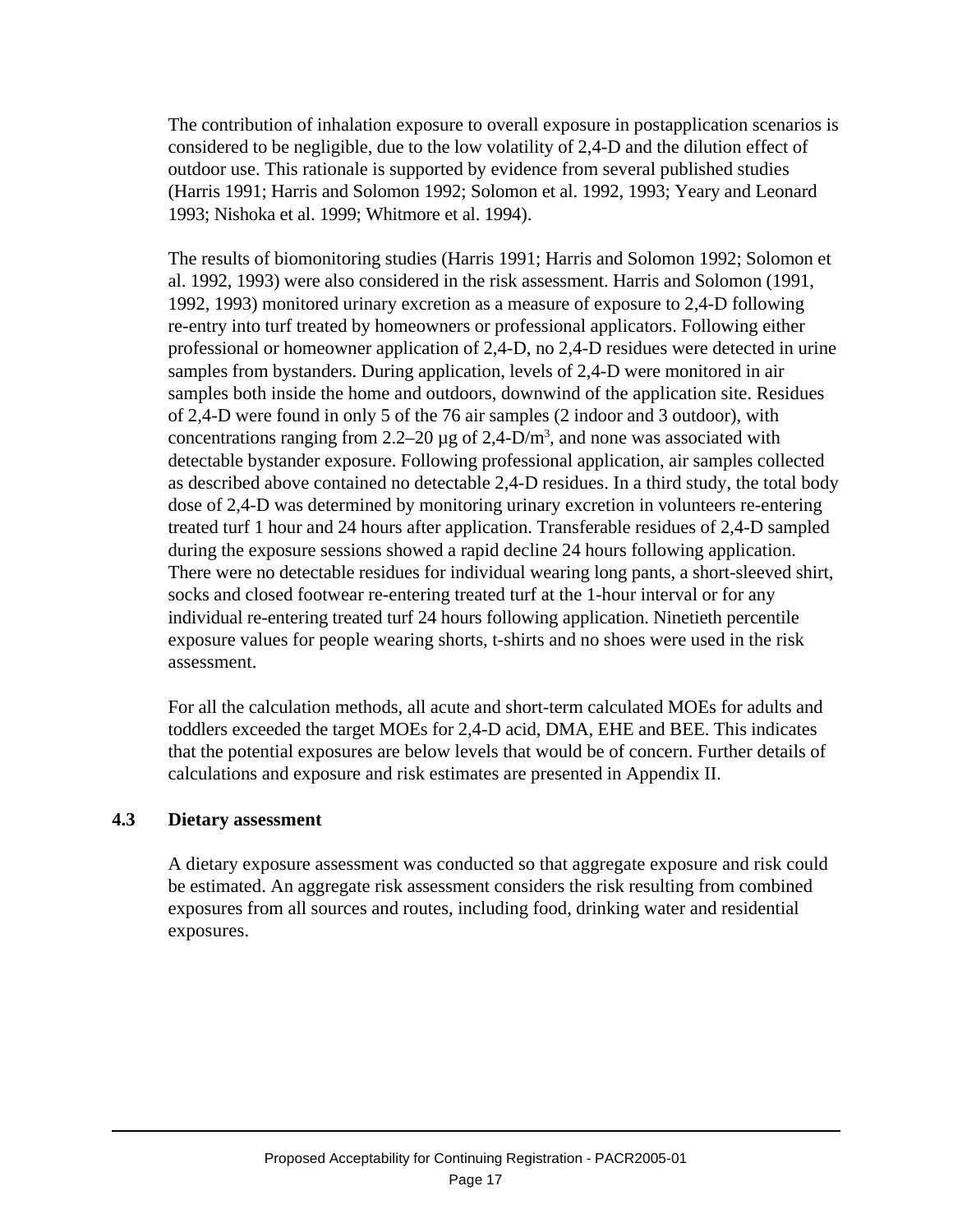#### **4.3.1 Dietary exposure**

The dietary exposure assessment estimated how much 2,4-D residue, including residues in milk and meat, may be ingested with the daily diet. The assessment was age-specific and incorporated the different eating habits of the population at various stages of life. For example, the assessment took into account the greater consumption of fruit, vegetables and juices by children, relative to their body weight, compared to adults.

The assessment is based on the current definition that the residue of concern is 2,4-D, which is the parent compound (Canada Food and Drug Regulations, Division 15, Table II). All Canadian and American food commodities for which 2,4-D has a registered use were considered in the dietary risk assessment. Canadian uses for 2,4-D that could result in residues on foods and feeds include the following: alfalfa, apple, apricot, asparagus, barley, blueberry, cereals, cherry (including sweet and sour), clover, corn (including sweet), cranberry, flax, grasses (including forage, pasture, and rangeland), maple, millet, oyster beds, peach, pear, plum, raspberry, rye, sorghum, strawberry, wheat (including seed production, spring, winter, durum varieties) and water systems.

Data used to refine the dietary exposure estimates included surveillance data and processing studies, anticipated residues from animal metabolism studies, and the use of percent crop treated information for potentially treated imports from the United States. Where no data were available, potentially treated commodities were assessed using the default maximum residue limit (MRL) of 0.1 ppm under general regulation B.15.002(1) of the Food and Drug Regulations. The dietary exposure and risk estimates were generated using Dietary Exposure Evaluation Model (DEEM® ) software and updated consumption data from the United States Department of Agriculture's Continuing Surveys of Food Intakes of Individuals (1994–1998).

# **4.3.2 Dietary risk**

An acute dietary exposure assessment considers the highest probable consumption of 2,4-D on any one day. A probabilistic statistical analysis allows all possible combinations of food consumption and residue levels to be combined to generate a distribution of the amount of 2,4-D residue that might be eaten in a day. A value representing the high end  $(99.9<sup>th</sup>)$  percentile) of this distribution, which is referred to as the potential daily intake (PDI), is compared to the acute reference dose (ARfD). The ARfD is the dose at which an individual could be exposed on any given day and expect no adverse health effects. When the expected intake (PDI) from residues is less than the ARfD, this intake is not considered to be of concern.

In order to protect expectant mothers and unborn children, an ARfD was set at 0.08 mg/kg bw/day. This was based on the lowest rat developmental NOAEL of 25 mg/kg bw/day (a.e.) and application of a  $300\times$  uncertainty/safety factor ( $10\times$  for interspecies variation,  $10\times$  for intraspecies variation and an additional  $3\times$  to account for potential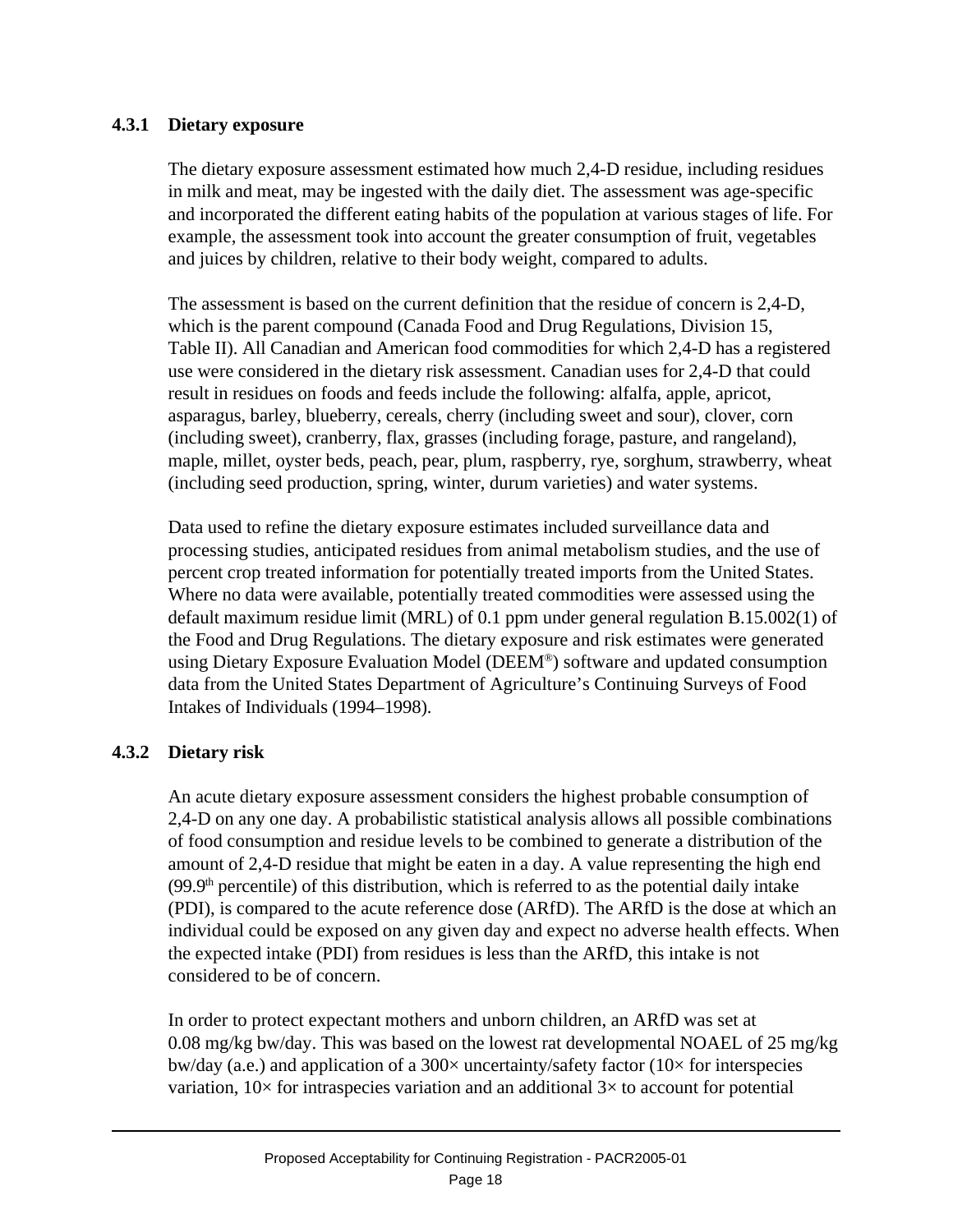sensitivity to the young noted in a series of published neurotoxicity studies). In this study, increased skeletal variations were noted at the LOAEL of 75 mg/kg bw/day. The acute PDI (99.9<sup>th</sup> percentile) for females of childbearing age accounted for less than 16.3% of the ARfD. The acute PDI for all other subpopulations was less than 9.9% of the ARfD (Table 4.3.2.1).

Chronic dietary exposure is calculated using the average consumption of different foods and average residue values on those foods over a 70-year lifetime. This expected intake of residues is compared to the acceptable daily intake (ADI), which is the dose at which an individual could be exposed over the course of a lifetime and expect no adverse health effects. When the expected intake from residues is less than the ADI, this intake is not considered to be of concern.

The ADI was set at 0.003 mg/kg bw/day. This ADI is based on a NOAEL of 1 mg/kg bw/day from long-term dietary studies in rats and applying a 300× uncertainty/safety factor. At the next highest dose level, kidney effects were noted. In addition to the standard uncertainty factors ( $10\times$  for interspecies variation,  $10\times$  for intraspecies variation), an additional safety factor of  $3\times$  was applied for potential sensitivity to the young noted in a limited rat reproduction study and in a series of published neurotoxicity studies. This provides margins of safety of 6000 to the NOAEL of 20 mg/kg bw/day in the rat reproduction study, where selective pup mortality was noted at 80 mg/kg bw/day, and 3000 to the NOAEL of 10 mg/kg bw/day for 2,4-D BEE where selective maternal mortality was noted in the rabbit developmental study. The chronic PDI accounted for less than 24% of the ADI for all population subgroups.

These chronic and acute dietary risk assessments demonstrated that there were no health concerns for any population subgroup in Canada, including infants, children, teenagers, adults and seniors. The dietary exposure estimates are presented hereafter in Table 4.3.2.1.

| <b>Population subgroup</b> | <b>Chronic dietary exposure</b> |         | <b>Acute dietary exposure</b> |        |  |
|----------------------------|---------------------------------|---------|-------------------------------|--------|--|
|                            | mg/kg bw/day                    | $%$ ADI | mg/kg bw/day                  | % ARfD |  |
| <b>General population</b>  | 0.00031                         | 10      | 0.0159                        | 6.4    |  |
| <b>Infants/Children</b>    | 0.00071                         | 24      | 0.0247                        | 9.9    |  |
| $1-6$ years                |                                 |         |                               |        |  |
| <b>Children/Youth</b>      | 0.00038                         | 13      | 0.0126                        |        |  |
| $7-12$ years               |                                 |         |                               |        |  |
| <b>Females</b>             | 0.00028                         | 10      | 0.013                         | 16.3   |  |
| $13-50$ years              |                                 |         |                               |        |  |

# **Table 4.3.2.1 Chronic and acute dietary exposure and risk summary for 2,4-D**

<sup>1</sup> Body weight is 70 kg for the general population, 62 kg for females, 39 for children/youth and 10 kg infants/children.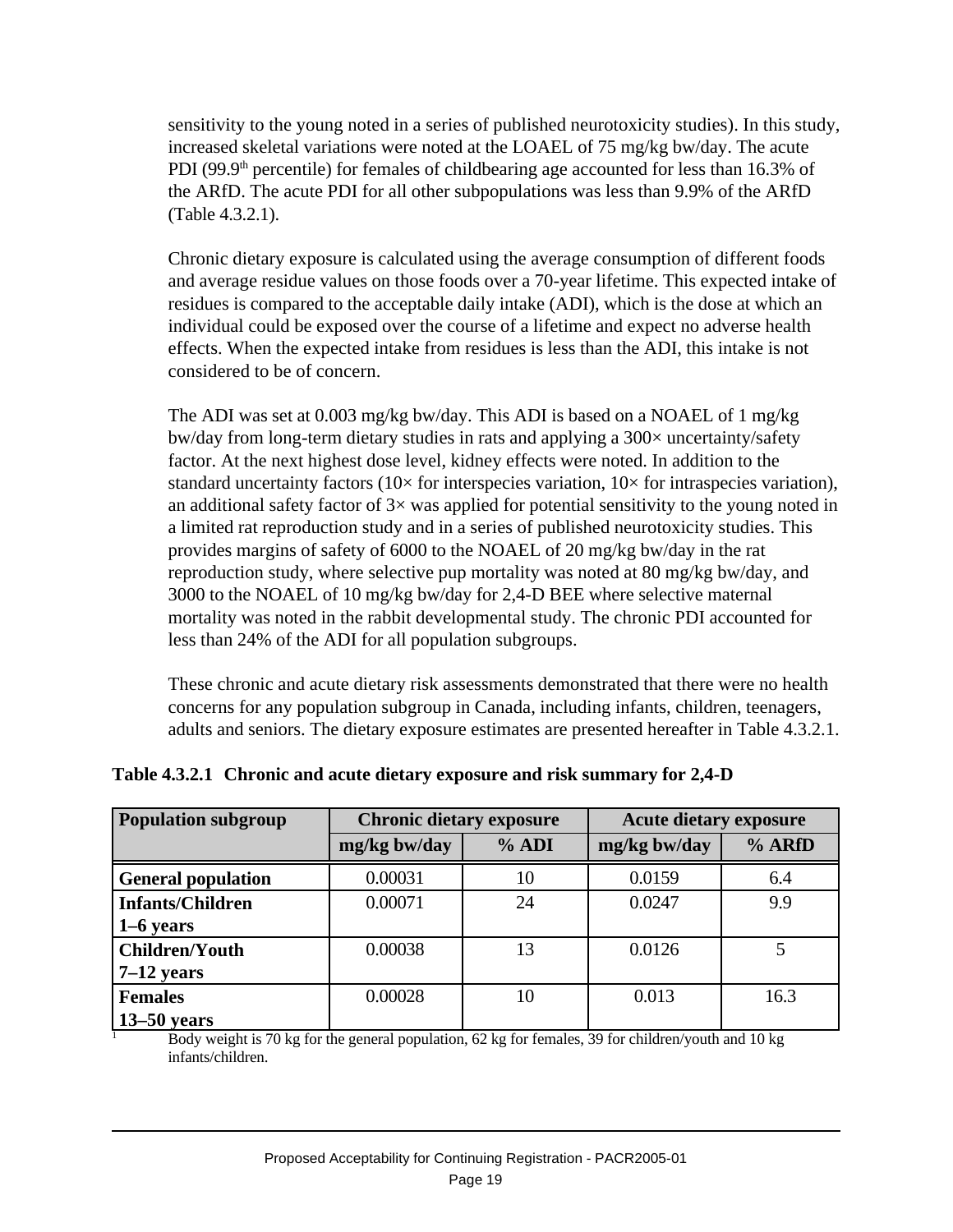## **4.3.3 Drinking water**

As indicated above, residues in drinking water can be a potential source of exposure to 2,4-D. To evaluate the contribution from this source to overall exposure, drinking water quality monitoring data from several sources, ranging from provincial reports to scientific studies, were considered. The combined Canadian data set incorporated monitoring results from ambient surface water and groundwater, as well as treated municipal drinking water. These data were supplemented by relevant monitoring information from the United States. Based on these data, the locations of high 2,4-D concentrations are generally randomized and do not persist. When detected, residues of 2,4-D in ambient and treated drinking were generally  $\langle 1 \mu g/L$ . The maximum estimates of acute and chronic residues of 2,4-D in drinking water were 50 and 0.3 µg/L, respectively.

Canadian drinking water levels of comparison (DWLOCs) were calculated to assess whether these concentrations posed any risk. The DWLOC is the maximum concentration in drinking water which, when considered together with all other sources of exposure, does not exceed a level of concern. The acute and chronic DWLOCs were > 2077 and 23 µg/L, respectively. Since the acute and chronic anticipated residues of 2,4-D in drinking water do not exceed the respective DWLOCs indicated in Table 4.3.3.1, they are below the PMRA's level of concern.

| <b>Population subgroup</b> | <b>Short-term and chronic</b><br>drinking water exposure | <b>Acute drinking water</b><br>exposure |
|----------------------------|----------------------------------------------------------|-----------------------------------------|
|                            | DWLOC <sup>1</sup><br>$\mu$ g/L                          | DWLOC <sup>1</sup><br>$\mu$ g/L         |
| <b>General Population</b>  | 94                                                       | 8194                                    |
| <b>Infants/Children</b>    | 23                                                       | 2253                                    |
| $1-6$ years                |                                                          |                                         |
| <b>Children/Youth</b>      | 51                                                       | 4629                                    |
| $7-12$ years               |                                                          |                                         |
| <b>Females</b>             | 84                                                       | 2077                                    |
| $13-50$ years              |                                                          |                                         |

#### **Table 4.3.3.1 Chronic and acute drinking water levels of comparison for 2,4-D**

<sup>1</sup> Where DWLOC = (reference dose - dietary exposure)  $\times$  (body weight) / (water consumption). Body weight is 70 kg for the general population, 62 kg for females, 39 for children/youth and 10 kg infants/children. Water consumption is 2 L/day, except infants/children for whom water consumption is 1 L/day.

#### **4.4 Aggregate risk assessment**

The purpose of aggregating exposure is to estimate the risk resulting from total exposure to 2,4-D from all sources and routes of exposure, including food, drinking water and residential exposures.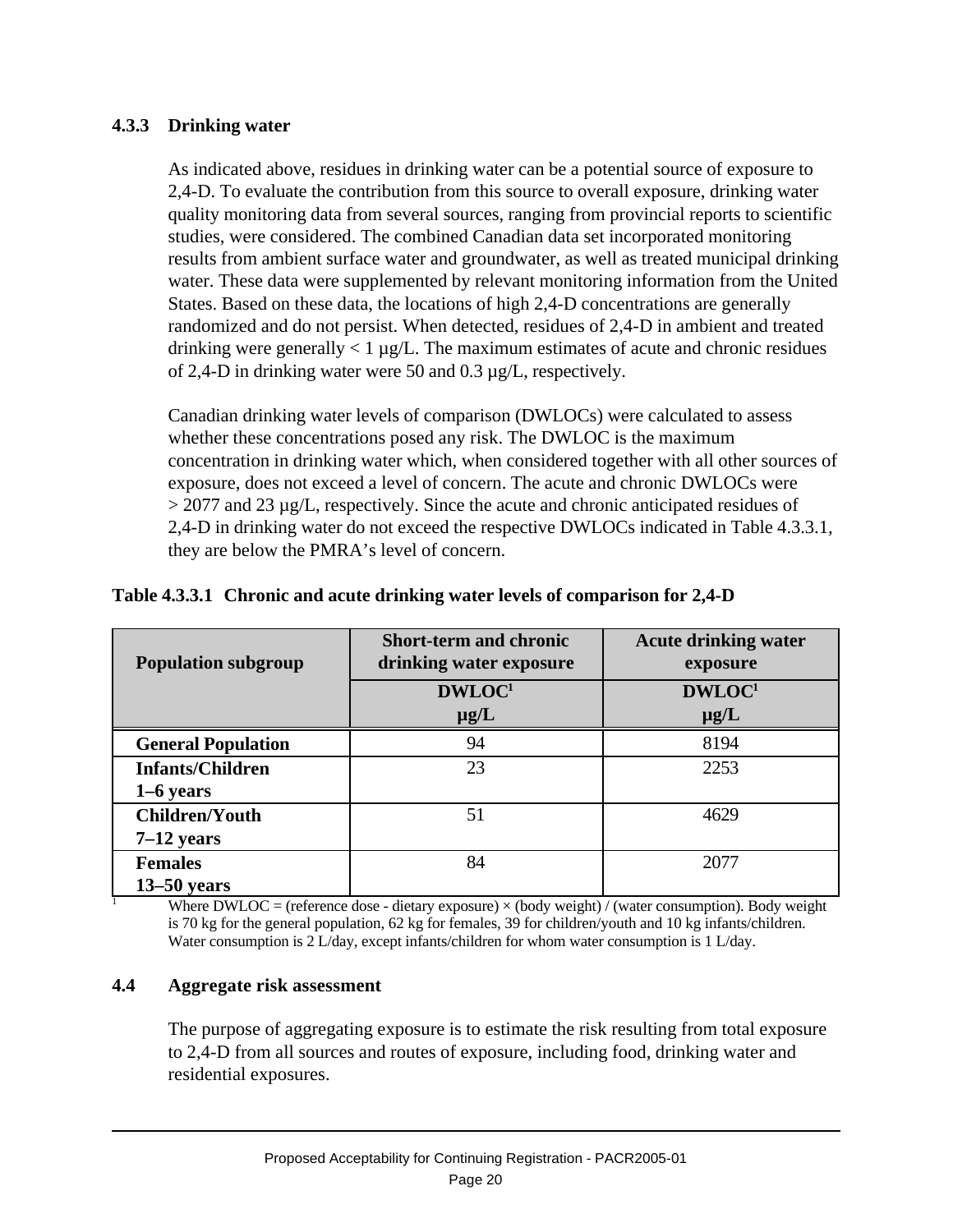#### **4.4.1 Acute aggregate risk assessment**

Acute aggregate risk is estimated as the risk that would result from the highest probable single day exposures to 2,4-D. Acute aggregate exposure to 2,4-D combines dietary and drinking water exposures only. The acute aggregate risk assessment did not incorporate residential exposure as it is improbable that an individual would be exposed to high-end dietary and residential exposures on the same day. Average (chronic) dietary exposure is a very small fraction of the highest one-day residential exposure and would not have an impact on the total risk.

The acute PDI  $(99.9<sup>th</sup>$  percentile) for females of childbearing age accounted for less than 16.3% of the ARfD. The acute PDI for all other subpopulations was less than 9.9% of the ARfD (Table 4.3.2.1).

To aggregate the acute drinking water and dietary exposure, acute DWLOCs of greater than 2077 µg/L were calculated and assessed against the acute drinking water estimate of 50 µg/L. The acute exposure from drinking water sources is below the DWLOC. Since both the dietary and drinking water exposures are acceptable, the acute aggregate exposure is not of concern.

#### **4.4.2 Short-term aggregate risk assessment**

Short-term aggregate exposure to 2,4-D was estimated based on contributions from food, drinking water and residential exposure (dermal, inhalation and oral components).

With respect to route of exposure, there was no systemic toxicity in short-term dermal exposure studies. However, the oral route of exposure (rat and rabbit developmental studies) confirmed that decreases in body weight and/or body-weight gain were consistent endpoints of concern. Despite the absence of repeat-dose inhalation data, it was assumed that body weight effects would also be a critical endpoint by this route of exposure. Thus, the most relevant study to assess short-term aggregate exposure was the repeat-dose developmental toxicity study in rats, which established a NOAEL of 12.5 mg/kg bw/day based on decreased body weight gain. A target MOE of 300 was established for the general population, including children. This was based on standard uncertainty factors ( $10\times$  for interspecies variation,  $10\times$  for intraspecies variation) and an additional  $3\times$  safety factor to account for potential sensitivity to the young noted in a limited rat reproduction study as well as in a series of published neurotoxicity studies.

For females of child-bearing age (females 13–50 years), an additional endpoint of concern for short-term aggregate exposure to both 2,4-D a.e and 2,4-D BEE was the observation of maternal toxicity (morbidity and mortality) in the oral rabbit developmental studies (NOAELs: 30 and 10 mg/kg bw/day; LOAELs: 90 and 30 mg/kg bw/day, respectively). It was assumed that this effect could manifest via either oral, dermal or inhalation routes of exposure. A target MOE of 1000 was established for this endpoint, which included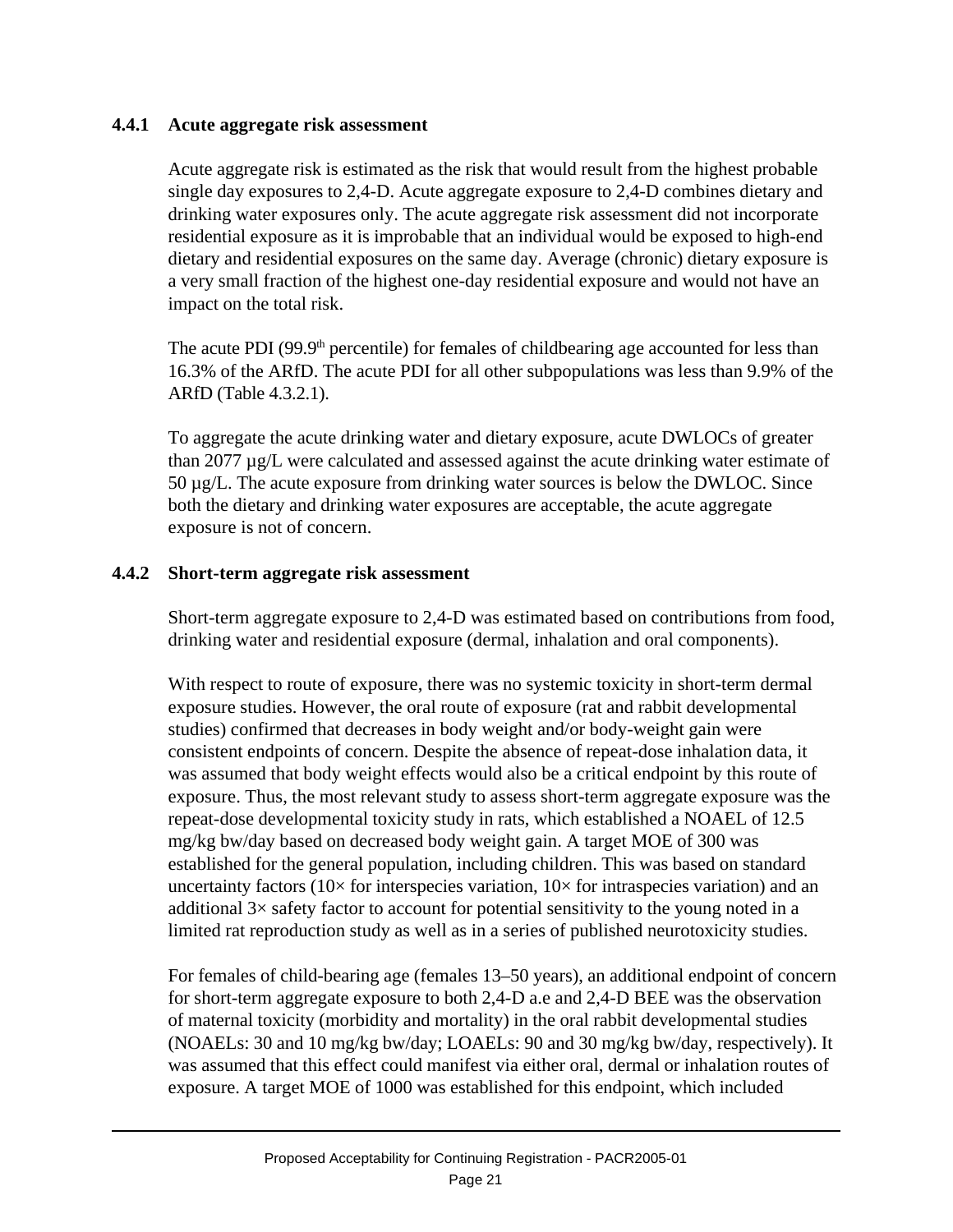standard uncertainty factors ( $10\times$  for interspecies extrapolation,  $10\times$  for intraspecies variation) and an additional safety factor of  $10\times$  to account for the severity of the endpoint (morbidity/mortality). This target MOE is inherently protective of any uncertainty regarding potential sensitivity to the young.

The chronic dietary exposure was considered representative of a typical exposure, since it represents the average daily exposure over an individual's lifetime. Ingestion of granules is not aggregated in the short-term oral scenario as this is considered to be an episodic rather than a typical exposure event.

Dermal exposure was extrapolated to a systemic exposure by considering a 10% dermal absorption factor. Inhalation exposure and oral ingestion through dietary and non-dietary pathways are considered to be 100% absorbed. However, the contribution from inhalation exposure in postapplication scenarios is considered to be negligible, due to the low volatility of 2,4-D and the dilution effect of outdoor use patterns as well as supporting evidence in Harris (1991), Harris and Solomon (1992), Solomon et al. (1992, 1993), Yeary and Leonard (1993), Nishoka et al. (1999), and Whitmore et al. (1994).

Short-term aggregate exposure estimates from food, residential exposure (dermal, inhalation and incidental oral components) and drinking water did not indicate any unacceptable risk. The calculated DWLOCs ranged from 170 to 910 µg/L, with the most sensitive population subgroup being females 13–50 years re-entering areas treated with 2,4-D BEE. These were compared to the chronic estimate of 2,4-D residues in drinking water, which is  $0.3 \mu g/L$ . This is lower than the calculated DWLOCs for all populations and, therefore, is below the PMRA's level of concern.

Further details of the exposure calculations and estimates of short-term aggregate exposure and risk are summarised in Appendix II.

# **4.4.3 Chronic aggregate risk assessment**

Chronic aggregate exposure to 2,4-D is considered to arise from dietary and drinking water exposures only, and is compared to the ADI. Residential exposure is not included, as all the relevant time frames and exposure routes are considered in the short-term aggregate risk assessment. The derivation of the dietary and drinking water exposure estimates is described in tables 4.3.2.1 and 4.3.3.1.

The chronic PDI accounted for less than 24% of the ADI for all population subgroups, with children 1–6 years being the most highly exposed subpopulation.

Chronic DWLOCs of greater than  $23 \mu g/L$  were calculated and assessed against the chronic drinking water estimate of 0.3 µg/L. The chronic exposure from drinking water sources is below the DWLOC. Since both the dietary and drinking water exposures are acceptable, the chronic aggregate exposure is not of concern.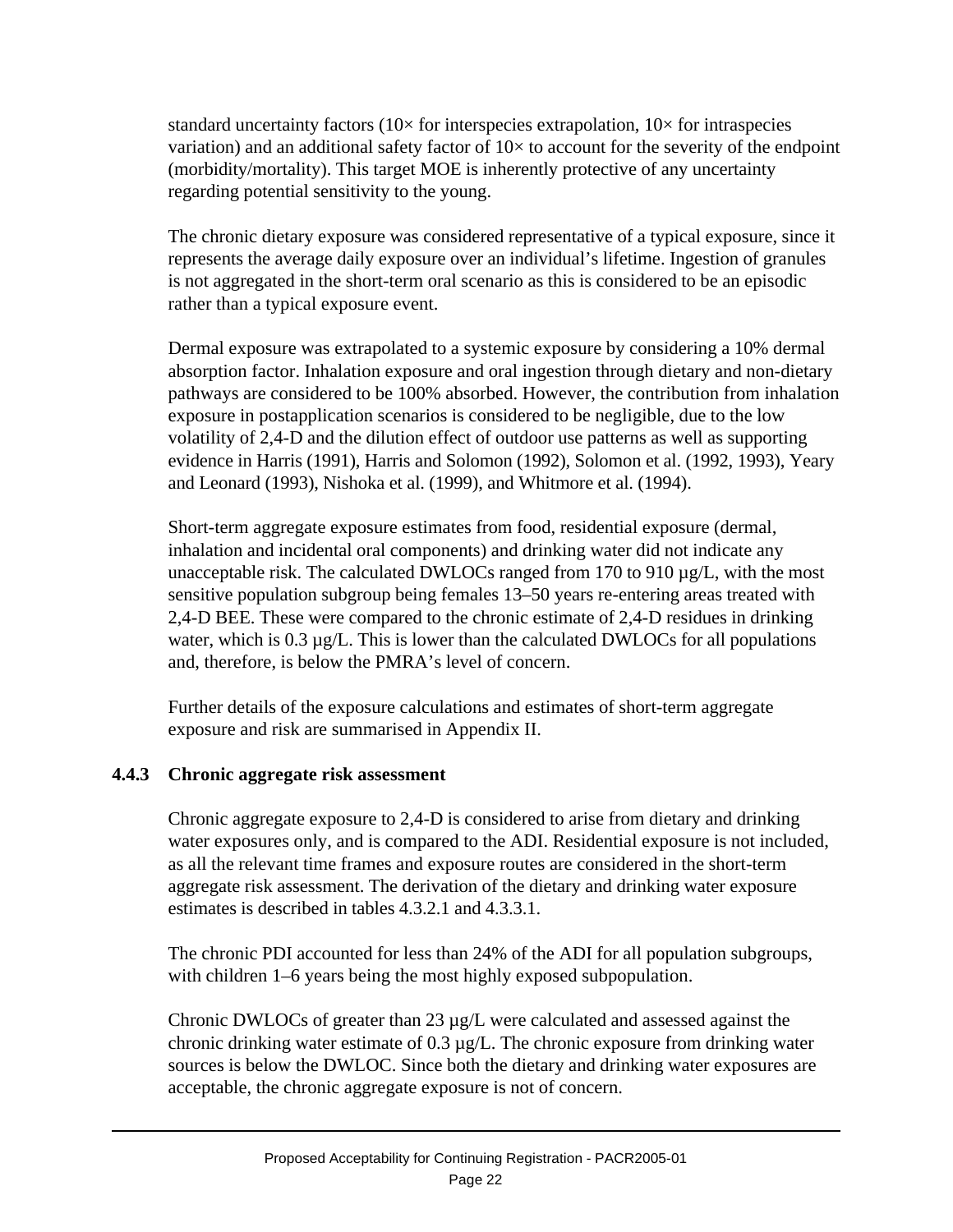#### **4.5 Occupational risk assessment**

Occupational risk is estimated by comparing the potential exposure of persons mixing, loading and applying pesticides or re-entering treated areas, to the no-effect level for an endpoint from the most relevant toxicology study with respect to route and duration. This generates a MOE. The MOE is compared to a target MOE that incorporates safety factors protective of the most sensitive population. If the MOE is less than this target MOE, it does not necessarily mean that exposure will result in adverse effects, rather that the absence of adverse effects is less certain. Mitigation measures will be necessary to reduce exposure if MOEs are less than the target MOE.

#### **4.5.1 Relevant toxicological endpoints and target margins of exposure for acute and short-term exposures to commercial applicators and re-entry workers**

To protect the most sensitive subpopulation, the unborn child of pregnant workers (females 13–50 years), the most relevant endpoint for acute worker risk assessments was considered to be increased skeletal variations in rat fetuses noted in a rat developmental study. Protection of the most sensitive subpopulation is inherently protective of the general population. In this study, the NOAEL was 25 mg/kg bw/day a.e. based on increased skeletal variations in rat fetuses noted at the LOAEL of 75 mg/kg bw/day, an endpoint that could potentially occur following a single exposure event. The target MOE was 300 based on standard uncertainty factors ( $10\times$  for interspecies variation,  $10\times$  for intraspecies variation) as well as an extra  $3\times$  safety factor to protect for potential sensitivity to the young noted in a series of published neurotoxicity studies.

For short-term dermal and inhalation exposures (1–7 days or 8–30 days) to 2,4-D acid, DMA, EHE or 2,4-D BEE, oral endpoints were selected that account for potential increased sensitivity to the neonate and pregnant women (females 13–50 years). Oral endpoints were used because the 21-day dermal studies did not demonstrate any systemic toxicity and the inhalation studies submitted were for acute exposure only. For females 13–50 years, NOAELs of 30 mg/kg bw/day (2,4-D acid, DMA, EHE) and 10 mg/kg bw/day (2,4-D BEE), established in rabbit developmental studies were used, based on increases in maternal deaths and morbidity at the LOAELs of 90 mg/kg bw/day and 30 mg/kg bw/day, respectively. An MOE of 1000 was selected based on the standard uncertainty factors ( $10\times$  for interspecies variation,  $10\times$  for intraspecies variation), with an additional  $10\times$  to account for the severity of the maternal endpoint (death/morbidity). This target MOE is inherently protective of any uncertainty regarding potential sensitivity to the young, including the unborn child of a pregnant worker.

As oral toxicity endpoints were used, a dermal absorption value of 10% was incorporated into the dermal estimates of exposure for all scenarios (refer to Section 4.2.1).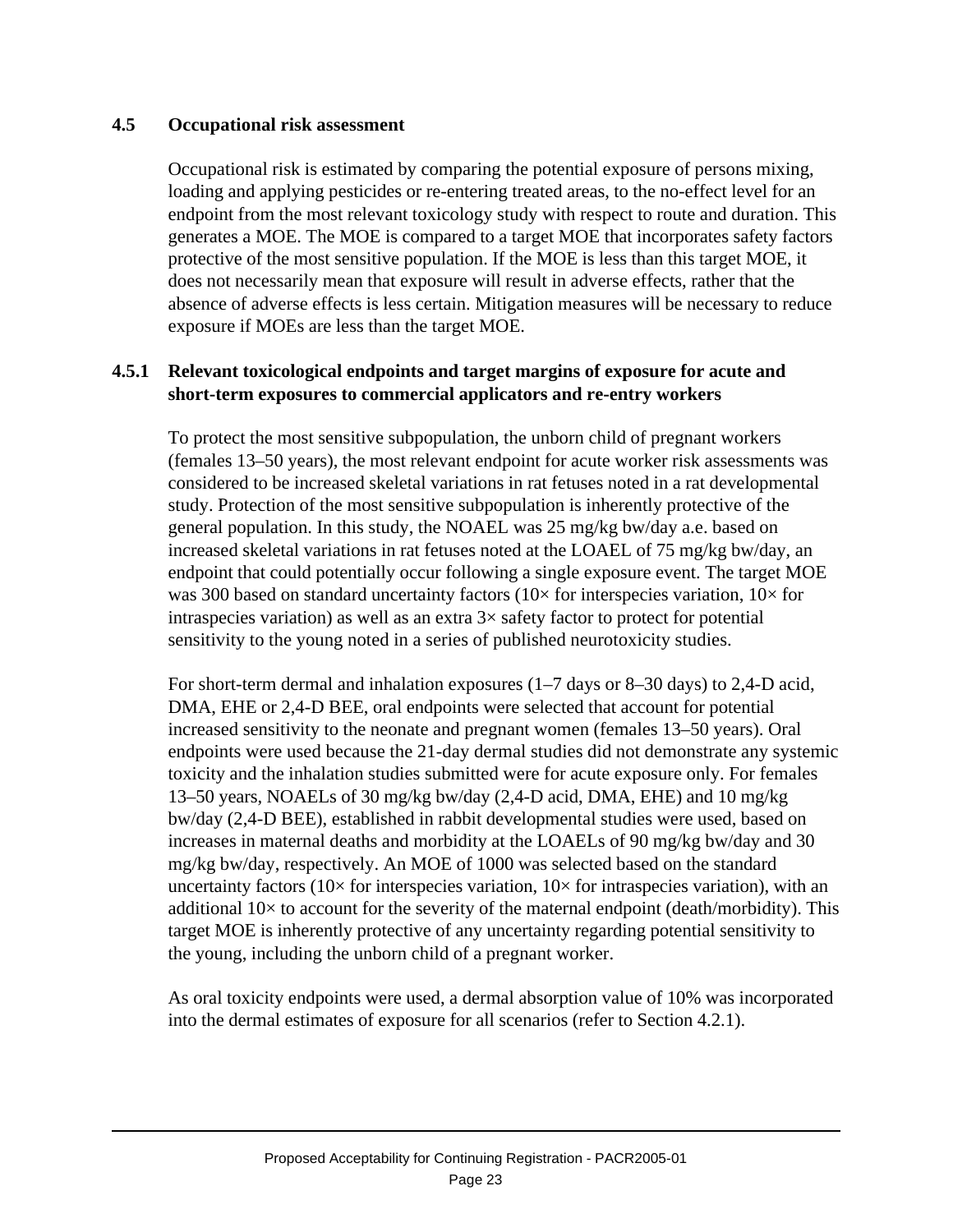As stated in Section 4.1, the PMRA does not consider the DEA form of 2,4-D to be toxicologically equivalent to the other forms of 2,4-D. The registrant has submitted additional information regarding the toxicity of DEA to the PMRA for consideration. Mitigation measures for the DEA form of 2,4-D may be proposed depending on the outcome of the current review of this additional information. Therefore, an occupational risk assessment for 2,4-D DEA has not been included at this time.

## **4.5.2 Exposure and risk assessment for commercial applicators mixing, loading and applying 2,4-D to residential lawns, golf courses and sod farm turf**

Commercial lawn care operators treating residential lawns may be handling 2,4-D for one month during the spring and fall. Applicators treating golf course and sod farm turf are restricted to two applications per year and are likely to be exposed to 2,4-D for less than one week in the spring and fall.

Exposure estimates for mixer/loader/applicators were based on data from the PHED Version 1.1, ORETF studies and several published studies (Yeary 1986; Harris 1991; Solomon et al. 1992; Solomon et al. 1993; Yeary and Leonard 1993; Nishoka et al. 1999; and Whitmore et al. 1994). Refer to Section 4.2.2 for descriptions of the PHED data and ORETF studies.

Yeary (1986) measured urinary excretion of 2,4-D in commercial lawn specialists who had been spraying lawns on a daily basis for a period of at least three weeks. Average exposure data was used qualitatively in this assessment. Harris and Solomon (1991, 1992, 1993) conducted a series of biomonitoring studies in Ontario, Canada, assessing exposure associated with 2,4-D turf uses. A total dose of 2,4-D in professional applicators treating residential turf was measured by monitoring urinary excretion. The 90<sup>th</sup> percentile exposure values were used quantitatively in this risk assessment.

Exposure is calculated as the product of the unit exposure for a given scenario, the application rate and the area treated per day divided by the body weight. MOEs for commercial lawn care operators wearing pants, a long-sleeved shirt and gloves exceeded the short-term (8–30 day) target MOE. MOEs for commercial mixer, loader, applicators working on golf course and sod farms who wore long pants, a long-sleeved shirt and gloves are above the short-term (1–7 day) target MOE of 1000. Further details of the calculations and exposure and risk estimates are presented in Appendix II.

# **4.5.3 Postapplication exposure and risk assessment**

Golf course and sod farm workers who re-enter treated sites to conduct turf maintenance activities may have acute and short-term (< 1 week) exposure to 2,4-D. Potential exposure was estimated using generic agricultural transfer coefficients (TC) for workers aerating, fertilizing, mowing, harvesting and transplanting treated turf, coupled with TTR data. A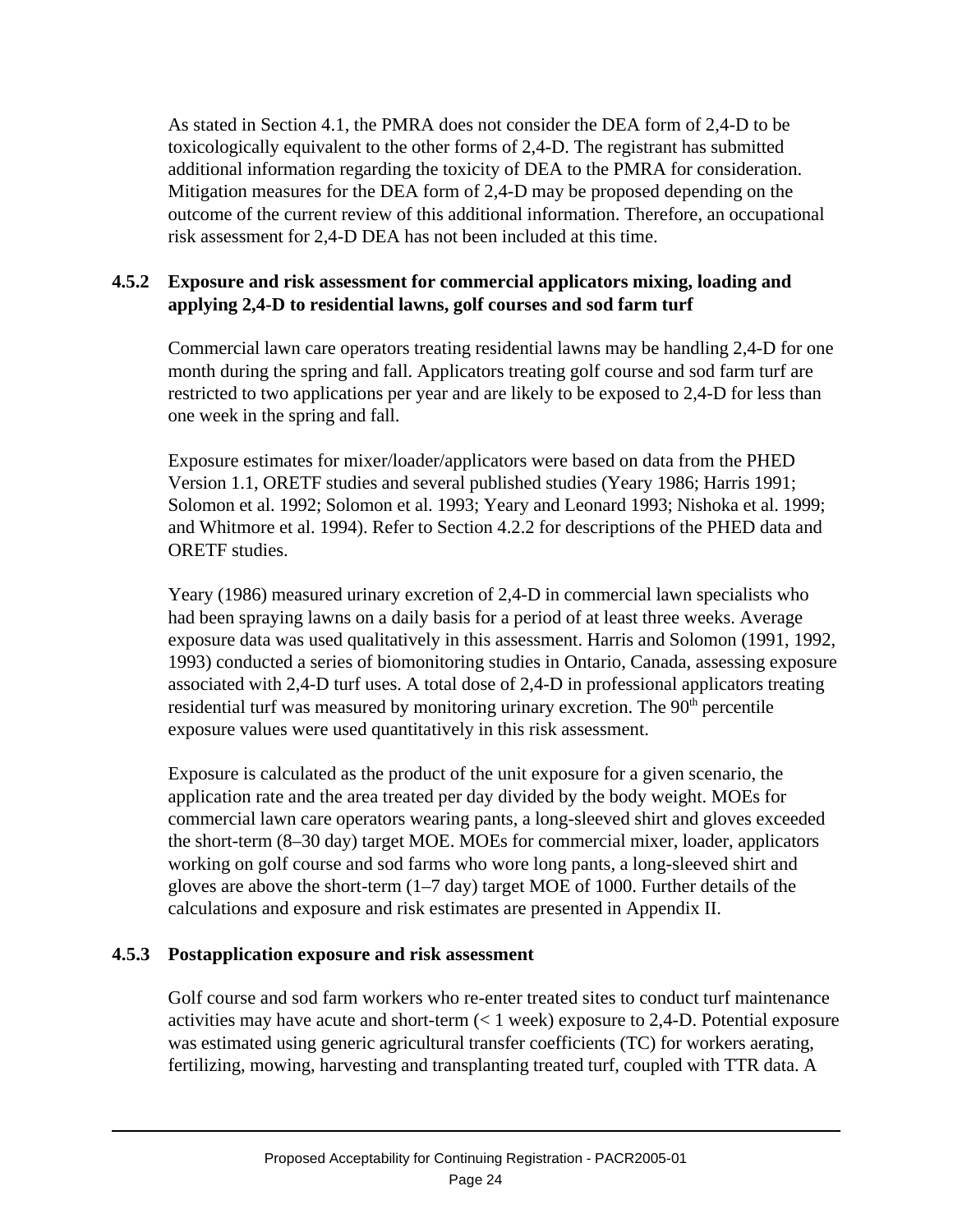peak residue level of 2.63% of the applied rate was used for the acute risk assessment, and a 7-day average of 0.35% was calculated for the short-term risk assessment (1–7 days).

The MOEs for all golf course and sod farm postapplication activities are above the target MOEs for acute (1 day) and short-term (1–7 days) exposure.

# **5.0 Environmental assessment**

Environmental risks from the use of 2,4-D on lawns and turf were assessed. The standard deterministic approach (tier 1) was used, and risk was characterized by the quotient method, the ratio of the estimated environmental concentration to the effects endpoint of concern for the most sensitive species.

Risk quotient values less than one are considered indicative of a low risk of non-target effects occurring, whereas values greater than one are considered to indicate that some degree of risk exists for effects on non-target organisms.

Initial and cumulative expected environmental concentrations (EECs) were calculated for soil and wildlife food sources for the spray formulations of 2,4-D used on lawn and turf by both commercial applicators and homeowners. Maximum and minimum application rates were used to calculate the EECs along with the maximum number of applications and minimum interval between applications.

# **5.1 Environmental fate**

The solubility of 2,4-D varies considerably with the chemical form. The acid  $(23 \text{ g/L})$  and the dimethylamine salt  $(2,4-D DMA)$  (729 g/L) are very soluable in water. The ethylhexyl ester (2,4-D EHE) is insoluble (0.09 mg/L) but it rapidly transforms to the acid (WHO 1998). Their adsorption characteristics ( $K_{OC}$  < 150) also indicate that they are not adsorbed by soil (WHO 1998). Therefore, all of these forms are considered to be highly mobile and susceptible to run off from the treatment site. There may be a potential for leaching to groundwater, particularly in areas where the soils are permeable (e.g., sandy soil) and where the depth to the water table is shallow, provided there is rainfall soon after application.

2,4-D acid and the amines are non volatile owing to their low vapour pressures (WHO 1998). 2,4-D EHE and 2,4-D BEE esters are more volatile than the amines or the acid owing to their higher vapour pressure. Monitoring data indicate that 2,4-D is prevalent in prairie rainfall at low concentrations (Donald et al. 2001; Hill et al. 1999; Waite et al. 2002). However, this probably originates mainly with agricultural uses rather than turf and lawn uses, and will be addressed in the re-evaluation of 2,4-D agricultural uses.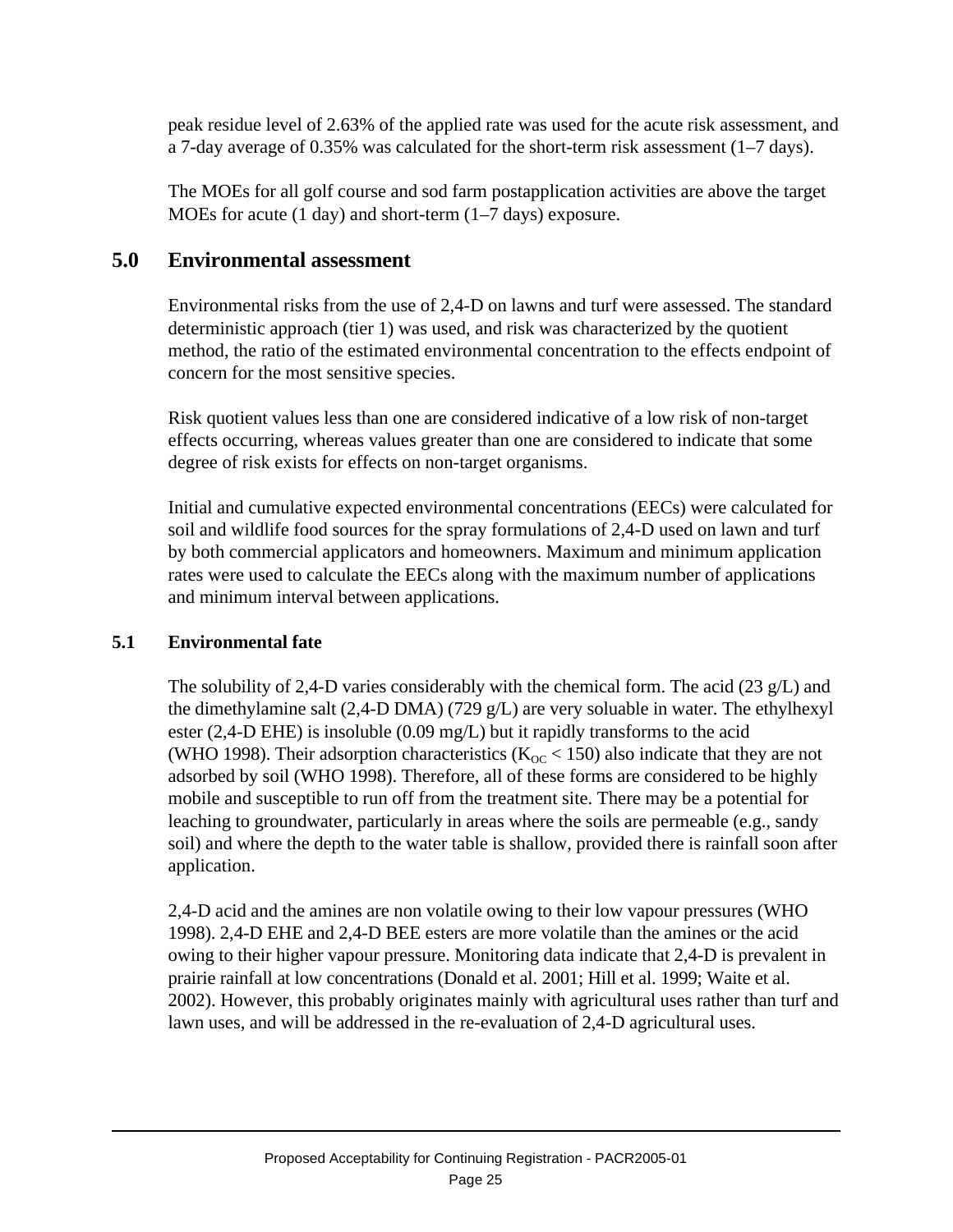Hydrolysis is not an important route of transformation for 2,4-D acid but is important for the esters in alkaline conditions (United Kingdom 1993). Phototransformation of 2,4-D acid is important in water but not in soil. The other chemical forms of 2,4-D are not affected by phototransformation in water or in soil. Aerobic biotransformation is the major route of transformation of 2,4-D as well as its amine and ester forms in soil and the aquatic environment. 2,4-D acid is classified as non-persistent to slightly persistent in soil and natural water because of aerobic biotransformation, with half-lives of 1.7 to 31 days in soil and 4.5 to 29 days in water. Biotransformation of the EHE and BEE esters in soil and natural water occurs rapidly with half-lives of less than two hours (WHO 1998). The biotransformation rate is reduced under anaerobic conditions, and the amine form (DMA) is persistent under anaerobic conditions with a half-life exceeding one year in sediments.

# **5.2 Environmental toxicology**

2,4-D has low toxicity to honey bees, with a median lethal dose  $(LD<sub>50</sub>)$  of more than 100  $\mu$ g 2,4-D DMA/bee, and to earthworms, with a median lethal concentration (LC<sub>50</sub>) of 350 mg 2,4-D DMA/kg soil (WHO/FAO 1997). The acute oral toxicity of 2,4-D for birds such as the mallard and the bobwhite quail ranges from slightly to moderately toxic. In acute oral tests, 2,4-D is slightly to moderately toxic to mammals. 2,4-D toxicity to fish varies from practically non-toxic to slightly toxic and to aquatic invertebrates, from practically non-toxic to moderately toxic depending upon the species.

2,4-D, being a herbicide, is toxic to many non-target terrestrial plants. The most sensitive species in the seed germination and emergence tests with the various forms of 2,4-D was the radish. For vegetative vigour, the most sensitive species to 2,4-D was the tomato. Freshwater aquatic macrophytes and algae are also sensitive to 2,4-D. For 2,4-D DMA, the 14-day no observed effect concentration (NOEC) for duckweed, *Lemna gibba*, is 0.27 mg 2,4-D DMA/L and the 5day NOEC for the alga, *Selenastrum capricornutum*, is 19.2 mg 2,4-D DMA/L.

# **5.3 Environmental risk assessments**

# **5.3.1 Assessment of risks to terrestrial organisms**

The risk to terrestrial invertebrates was determined to be low, as indicated by the low acute toxicity in the honey bee and earthworms.

For liquid formulations of 2,4-D, there is little or no risk of acute or reproductive effects to larger birds such as the mallard and the bobwhite. For smaller bird species such as the American robin and the sparrow, 2,4-D presents only a slight increase in the level of risk compared to larger birds. However, because of their diet, the actual exposure to 2,4-D is limited and the risk is much reduced.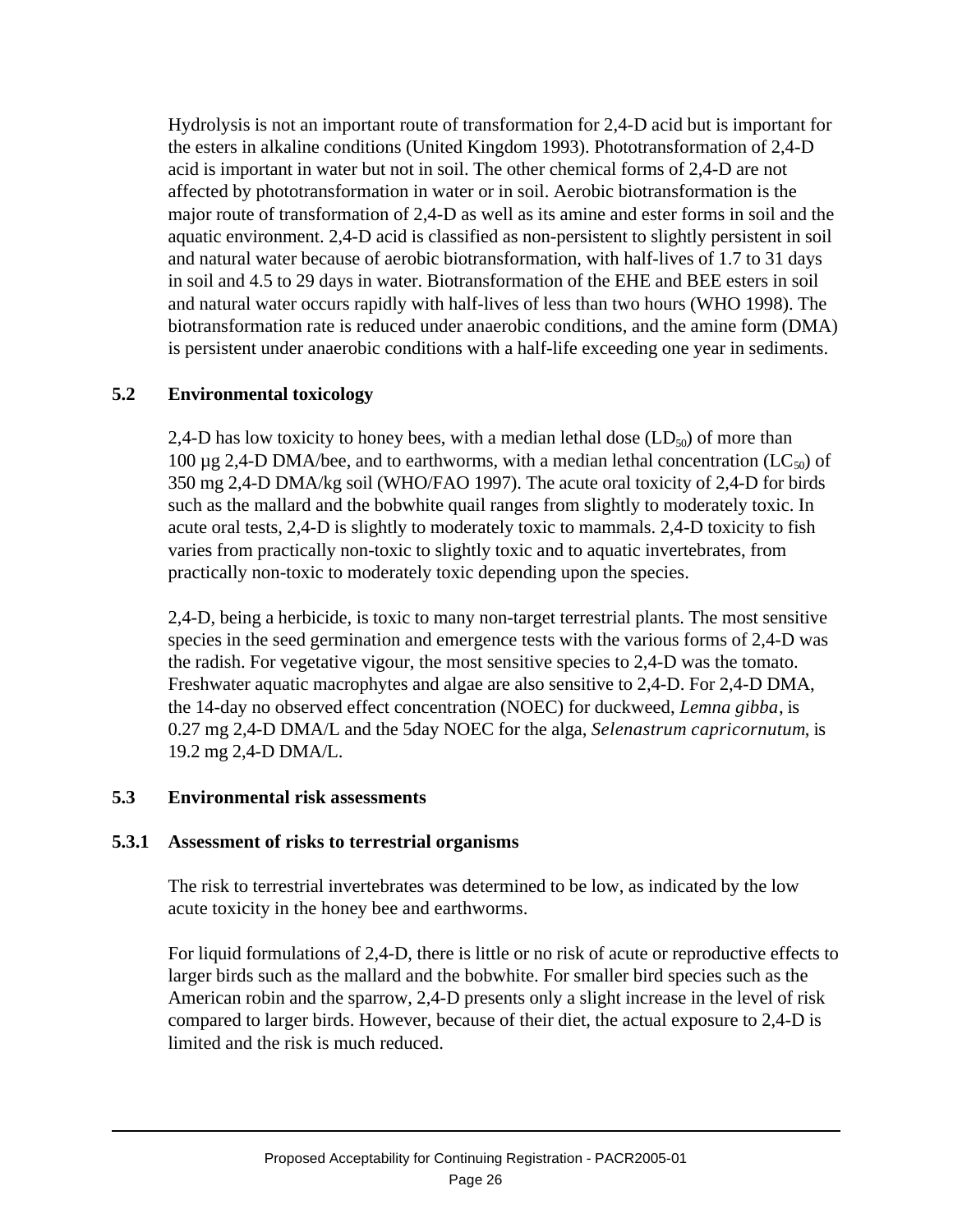The risk of 2,4-D when used in granular products was also assessed. Granular formulations provide a unique exposure scenario, because birds use grit to aid in digestion of food. The number of granules required to reach the  $LD_{50}$  for a particular size of bird and the number of granules available per metre square were compared to determine risk. For the granular products of 2,4-D, the assessment indicated some potential risk of acute effects to very small birds (sparrow size, less than 15 g), assuming the birds will consume the granules. However, the risk to small birds from granular formulations is limited because the granulars are much larger than their preferred grit size.

Based on acute oral toxicity, small mammals feeding on vegetation contaminated with 2,4-D are unlikely to be at risk. Based on reproductive toxicity, the potential risk to mammals from application of liquid formulations was determined to be moderate, except at the highest application rates (exceeding 1.75 kg 2,4-D/ha), where the potential risk of reproductive effects (decreased pup survival) was determined to be high. However, this may be an overestimate as the half-life of 2,4-D on plants is only about three days. For granular formulations, there was no significant risk to small mammals.

Using the toxicity data for terrestrial plants, and the minimum and maximum applications for 2,4-D, risk quotients ranged from 10 to 132 for seedling emergence and from 27 to 202 for vegetative vigour. These values indicate high risk to very high risk to non-target terrestrial plants from 2,4-D and its various forms.

#### **5.3.2 Assessment of risks to aquatic organisms**

For the assessment of risk to aquatic organisms, the potential exposures were estimated for non-residential areas (golf courses) where boom sprayers are used and for residential lawns where handheld sprayers are used.

For areas where boom sprayers are used, the EECs were based on maximum deposit that would result from accidental overspraying of a 1-ha pond of 30 cm depth at label rates.

For residential uses, the exposure scenario for aquatic systems was based on surface water monitoring data from urban areas in Ontario and Alberta. For the purpose of the risk assessment the maximum concentration detected was used.

The risk from acute toxicity of 2,4-D (as acid or DMA) to freshwater and marine/estuarine invertebrates and fish varied from no risk to low risk, even when a 100% deposit from spray drift was assumed. Based on laboratory tests, 2,4-D as EHE or BEE could potentially pose a moderate to high acute and chronic risk to freshwater invertebrates. However, in a real life situation the risk would be less than predicted because in natural water, biotransformation of the esters to the acid occurs rapidly (i.e., in less than two hours). This was supported by monitoring data showing that 2,4-D in runoff presents little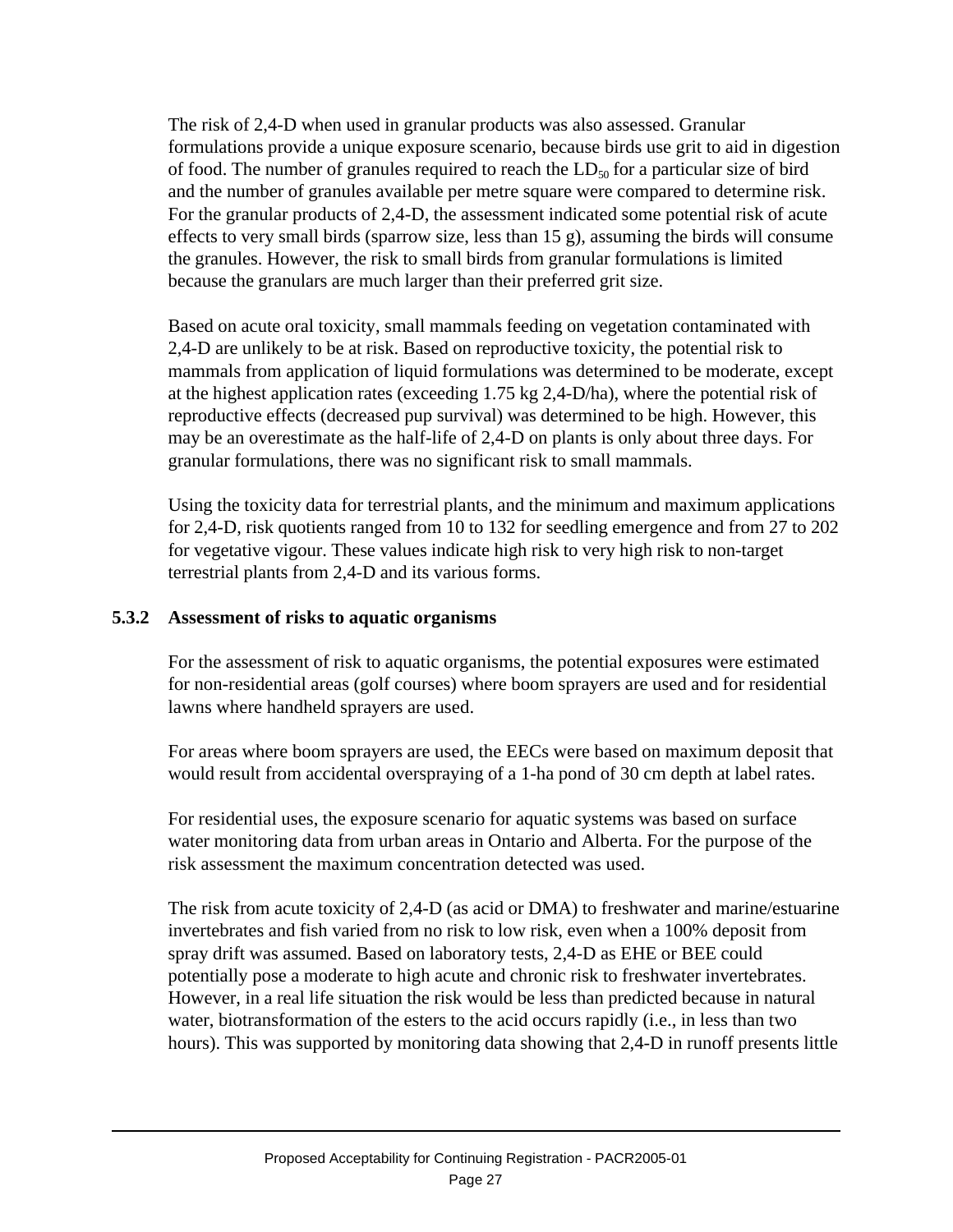or no potential risk to freshwater and estuarine/marine fish. Monitoring data also confirmed that there was no risk to aquatic invertebrates, except from the ester form (EHE). The EHE form presents a moderate risk owing to its higher toxicity than the other forms.

The potential risk to aquatic plants varied from low, from 2,4-D acid, to moderate, from the DMA, EHE and BEE forms of 2,4-D. The actual risk will also be similar to the acid for these other forms of 2,4-D, because they transform rapidly to the acid in natural water. The risk to algae and vascular aquatic plants from 2,4-D forms in runoff was low.

#### **5.3.3 Environmental risk assessment conclusions**

The environmental assessment shows that 2,4-D and equivalents when used on lawns and turf by homeowners and by professional applicators does pose a risk to terrestrial broadleaf non-target plants. This risk is not unexpected for a broad spectrum herbicide. Preventing spray from drifting into non-target areas offers a practical means to minimize the potential for adverse effects.

#### **5.4 Potential for environmental risk mitigation**

Spray drift can be mitigated through the use of spray buffer zones, or a combination of buffer zones and low-drift application technologies. Buffer zones prevent spray drift into non-target habitats, both terrestrial and aquatic. The assessment of 2,4-D for control of weeds on golf course turf indicated that buffer zones are not required for protection of aquatic habitats if 2,4-D is applied alone. However, if 2,4-D is applied with other herbicides, the more restrictive buffer zones apply, including any buffer zones for aquatic habitats (refer to Section 8.2.2).

The model used to determine buffer zones for turf use was based on spray drift studies that were conducted with boom sprayers. Since terrestrial non-target broadleaf plants are highly susceptible to 2,4-D spray drift, it is important that the applicator takes care not to directly spray, allow spray to drift onto or allow runoff to reach the roots of desirable non-target plants, including ornamentals.

2,4-D applied to areas that would require tractor pulled boom sprayers (or similar technologies) must comply with the buffer zones indicated on the label to protect non-target terrestrial plants (see Section 8.2.2). If the spray booms are equipped with shrouds or cones, the buffer zones presented in Section 8.2.2 can be reduced by 70% when shrouds are used and by 30% when cones are used.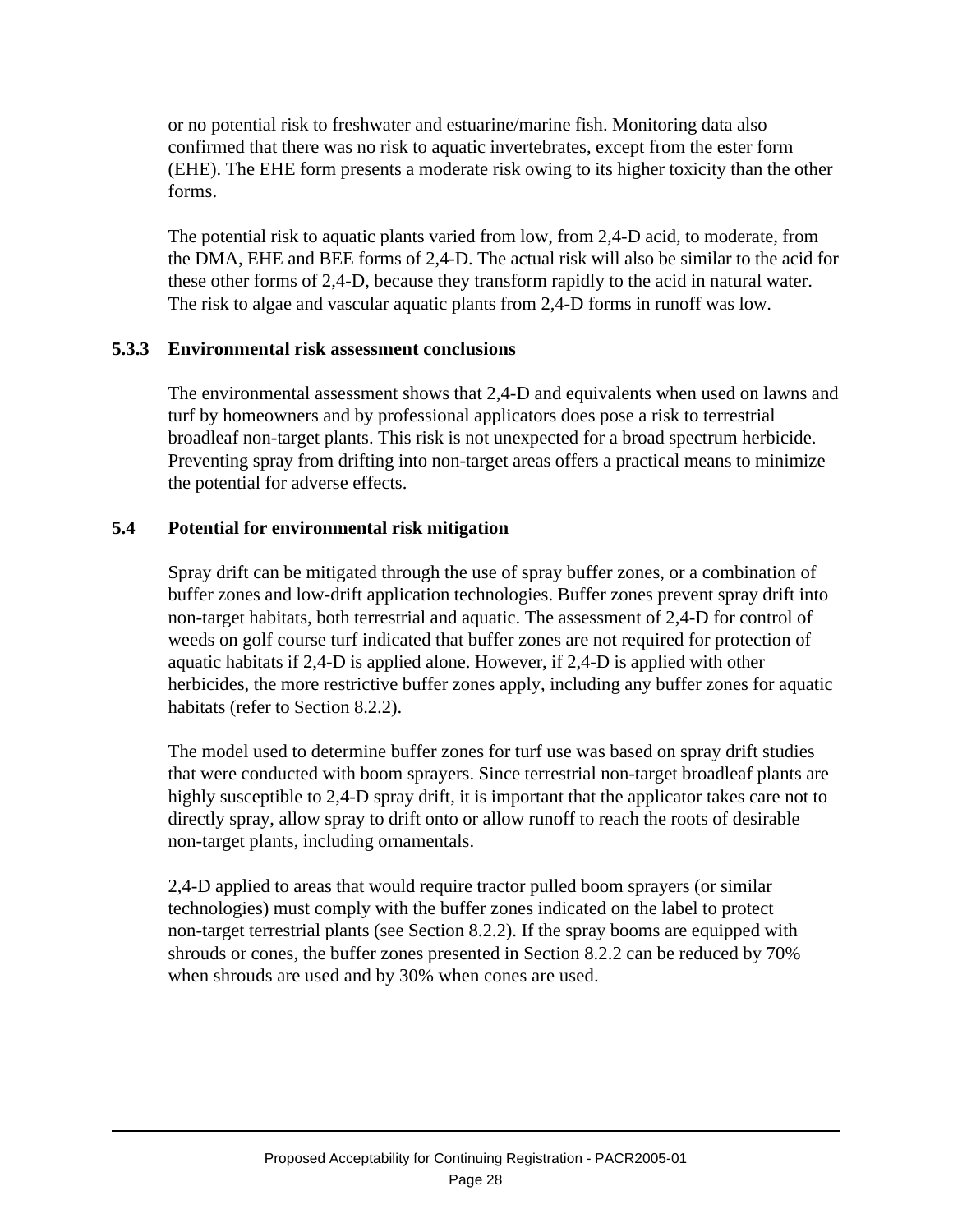# **6.0 Value**

As indicated previously in Section 2.5, the re-evaluation of the lawn and turf uses of 2,4-D has focussed on the assessment of fine turf (i.e., sports and recreational turf, lawn turf and sod). Utility, or rough turf, is not included in this assessment.

2,4-D is a member of a group of chemicals that mimic the natural plant hormone indole-3 acetic acid (also known as auxin). When applied at appropriate rates, these herbicides produce an "auxin overload", thereby causing susceptible plants to be injured/controlled.

Commercial products are applied postemergence (once weeds have already germinated) with groundboom, backpack and handheld sprayers; low-pressure lawn spray guns; or spreaders. Domestic products are generally applied with backpack or handheld sprayers, sprayers attached at the end of a watering hose or ready-to-use applicators (e.g., bottle sprayers or wipe applicators). Spreaders are generally used for broadcast and spot treatment with granular fertilizer/herbicide combination products.

In a 1988 report commissioned by Agriculture and Agri-Food Canada, it was estimated that 342 000 kg of 2,4-D a.e. were used for broadleaf weed control on turf in Canada per year. This represented 7% of the total estimated 2,4-D use in Canada at that time. Since the publication of that report, the total 2,4-D consumption in Canada is estimated to have decreased by 30%. The decrease in total 2,4-D use was due to the recent registration of alternatives to 2,4-D for agricultural uses.

A total of 69 products (37 commercial and 32 domestic class products) containing 2,4-D are registered under the *Pest Control Products Act* for use on fine turf in Canada, including 35 coformulations of 2,4-D, mecoprop and dicamba; 10 coformulations of 2,4-D and mecoprop; 1 coformulation of 2,4-D and dicamba; and 23 products that contain only 2,4-D (as of 12 February 2004). All products are applied as sprays, except for two domestic class products that are solid formulations (bar and stick).

In addition to these products, there are numerous fertilizer/herbicide products registered for use on fine turf in Canada that contain 2,4-D. These fertilizer/herbicide products are registered with the Canadian Food Inspection Agency under the *Fertilizers Act* and not with the PMRA under the *Pest Control Products Act*. However, the conditions for use of these products must reflect the registered uses for the pesticide under the *Pest Control Products Act*.

The majority of products contain either 2,4-D, mecoprop and dicamba, or 2,4-D and mecoprop. Although these three herbicides are all broadleaf herbicides, the weed control spectra and the efficacy for certain broadleaf weeds of mecoprop and dicamba are different from 2,4-D and, therefore, they are used in combination with it to broaden the weed control spectrum of herbicide and herbicide/fertilizer products. It is best to think of 2,4-D as the main ingredient in these coformulations, and of mecoprop and dicamba as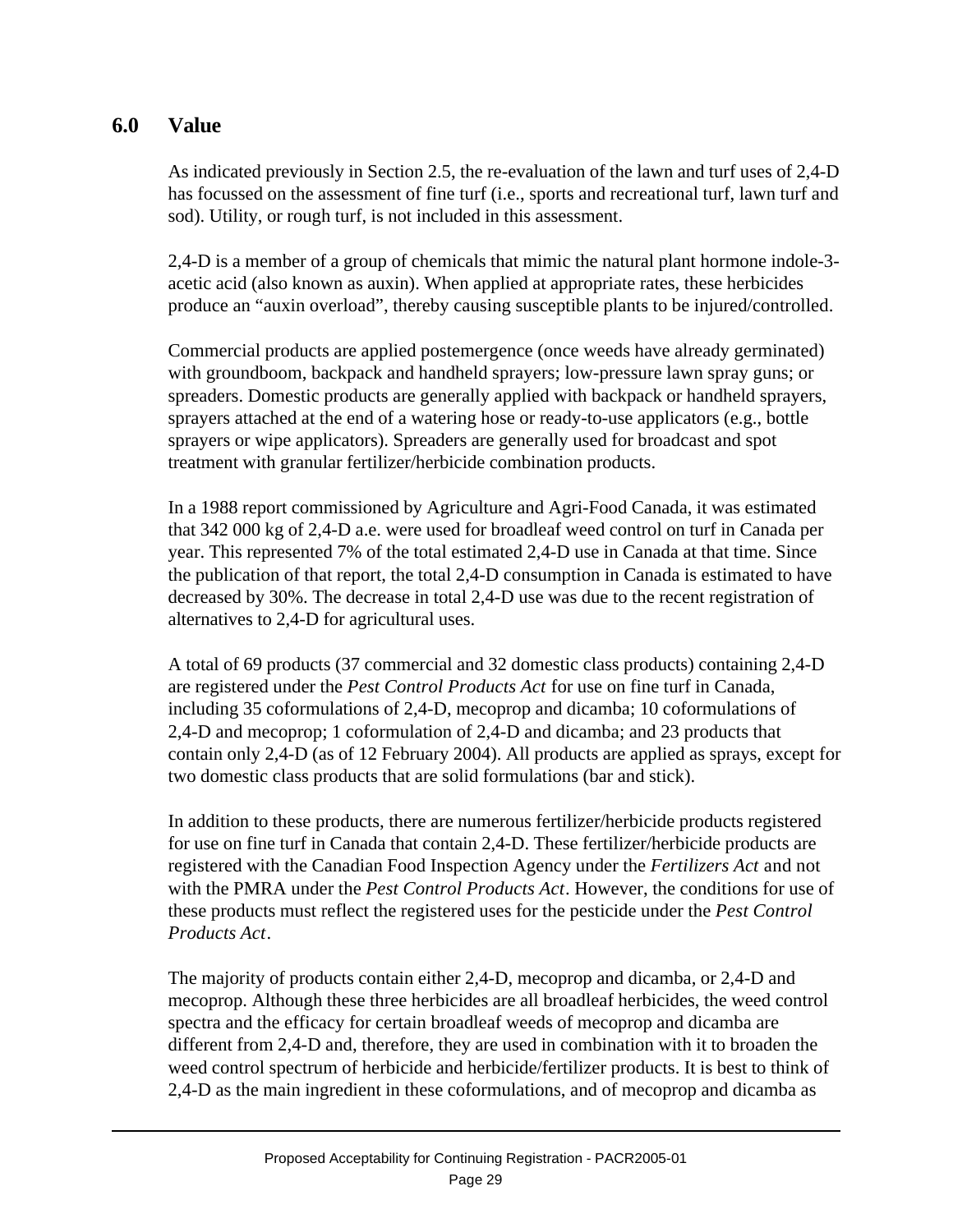supplements used to improve efficacy on certain weeds. Mecoprop and dicamba alone are not as effective for broadleaf weed control on turf as when they are used in combination with 2,4-D. Combinations of 2,4-D, mecoprop and dicamba, especially at a ratio of 2:1:0.1, have been shown to be synergistic; therefore, if mecoprop and dicamba were used separately but in sequence, the rate required to obtain a similar level of weed control would be significantly higher than the rate used in coformulations. As such, coformulated products at a ratio of 2:1:0.1 2,4-D/mecoprop/dicamba represent the least amount of individual active ingredient for any given level of efficacy.

With respect to weed control spectrum, there is no real benefit in replacing 2,4-D with another phenoxy herbicide like MCPA [(4-chloro-2-methylphenoxy) acetic acid, CAS chemical name], by virtue of the fact that their properties are so similar. Aside from MCPA, which is not coformulated with 2,4-D, no domestic or commercial class herbicide that has a weed control spectrum equivalent to 2,4-D is currently registered in Canada for use on fine turf.

Over the past 40 years, 2,4-D has played an important role in the maintenance of turf. Without it, the number of broadleaf weed control products presently available to homeowners would be severely limited. According to the PMRA database, very few domestic class products that do not contain 2,4-D are registered for use on lawns to control broadleaf weeds.

The PMRA announced the launch of a label improvement program for all 2,4-D products in 1994. At that time, the maximum label rate for turf was adjusted to 2.24 kg a.e./ha under the PMRA's efforts to harmonize rates with the USEPA. A review of the recommendations for the application rates for turf and lawn on the labels of currently registered products containing 2,4-D indicated that the minimum effective rate is lower than the current maximum of 2.24 kg a.e./ha.

The Industry Task Force II on 2,4-D Research Data supports an overall rate reduction from 2.24 to 1.75 kg a.e./ha for all applications to turf including granular and liquid formulations.

#### **Solid formulations**

For granular products (2,4-D alone or coformulated and impregnated on granules, including fertilizer granules) and solid (bar and stick) formulations, the PMRA accepts the Task Force's proposition of 1.75 kg a.e./ha as the maximum rate of 2,4-D.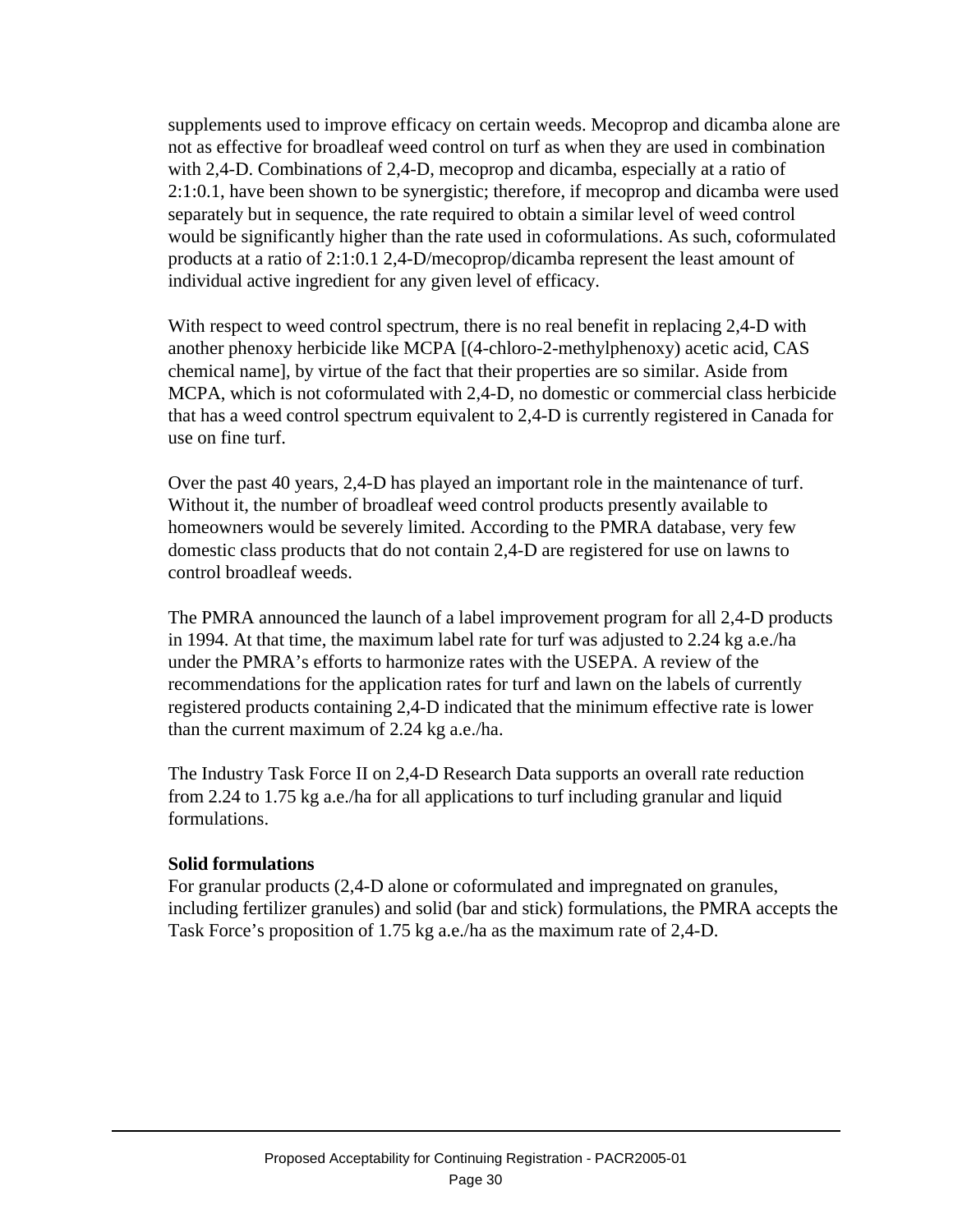## **Liquid formulations**

For liquid products containing 2,4-D alone, the PMRA proposes to reduce the maximum 2,4-D rate for turf to 1.55 kg a.e./ha for the following reasons:

- 1. Based on the available information, liquid formulations are consistently more effective than granular formulations at the same rate.
- 2. All currently registered domestic class products already have a maximum rate lower than 1.55 kg a.e. 2,4-D/ha.
- 3. Most commercial class products have a maximum rate equal to or lower than 1.55 kg a.e. 2,4-D/ha; only 3 out of 18 products have a rate greater than 1.55 kg a.e. 2,4-D/ha. Those three products also have a range of rates that start under 1.55 kg a.e. 2,4-D/ha.

For liquid coformulated products (two-way and three-way), the PMRA proposes to reduce the maximum 2,4-D rate for turf to 1.25 kg a.e./ha for the following reasons:

- 1. Based on the available information, liquid formulations are consistently more effective than granular formulations at the same rate.
- 2. All currently registered coformulated commercial class products already have a maximum rate equal to or lower than 1.25 kg a.e. of 2,4-D/ha.
- 3. Most coformulated domestic class products also have a maximum rate equal to or lower than 1.25 kg a.e. of 2,4-D/ha; only 3 out of 29 products have a rate greater than 1.25 kg a.e. 2,4-D/ha.

With maximum application rates of 1.75, 1.55 and 1.25 kg a.e. of 2,4-D/ha for granular and solid formulations (2,4 D alone or coformulated), liquid single formulations and liquid coformulations respectively, 2,4-D products are efficacious.

2,4-D is efficacious against certain problematic broadleaf weeds on turf and there are no alternative herbicides to phenoxyalkanoic and benzoic acid herbicides on turf. Considering that weed control on turf is important, it is concluded that 2,4-D on turf has value.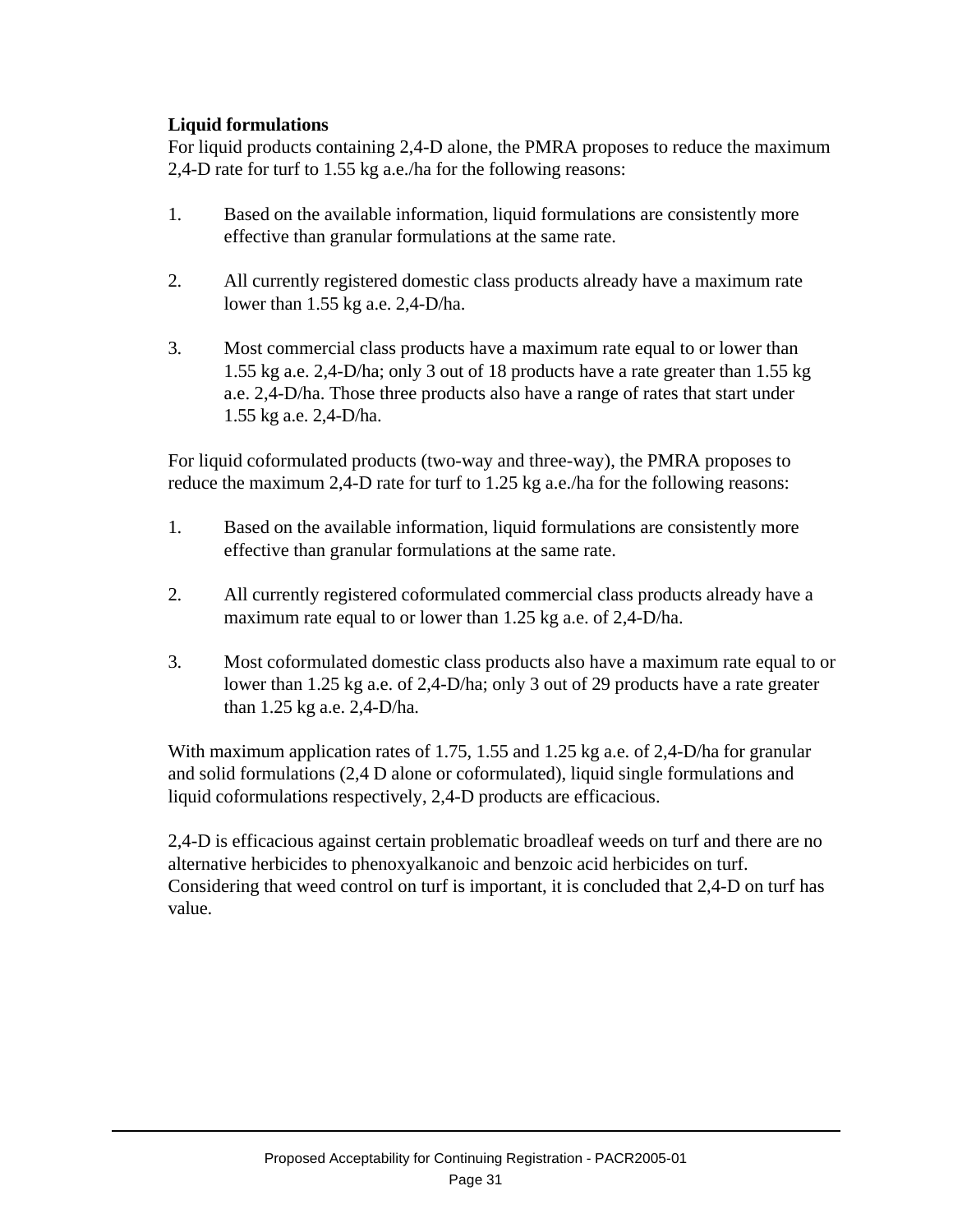# **7.0 Other assessment considerations**

#### **7.1 Toxic Substances Management Policy**

During this review of the lawn and turf uses of 2,4-D the PMRA took into account the federal Toxic Substances Management Policy<sup>6</sup> and followed its Regulatory Directive [DIR99-03](http://www.pmra-arla.gc.ca/english/pdf/dir/dir9903-e.pdf)<sup>7</sup>. The 2,4-D TGAI and its major transformation products do not meet the criteria for TSMP Track 1 substances.

The log *n*-octanol–water partition coefficient (log  $K_{ow}$ ) for 2,4-D acid is less than 2.0, which is below the TSMP Track 1 cut-off criterion of log  $K_{ow}$  5.0. The only form of 2,4-D that exceeds one of the TSMP Track 1 criteria is 2,4-D EHE, as it has a log  $K_{ow}$  of 5.8. However, 2,4-D EHE does not meet the persistence criterion. Esters such as EHE undergo rapid biotransformation (half-life of less than half a day) in natural water and soil; hence, their persistence is much less than the TSMP Track 1 cut-off criteria for water, sediment and soil (182 days in each medium).

#### **7.2 Impurities, byproducts and contaminants**

Based on the raw materials used for the manufacture of the 2,4-D technical products and the available chemistry data, it is not expected that 2,4-D would be contaminated with 2,3,7,8-TCDD or 2,3,7,8-substituted higher congeners. It is unlikely that these microcontaminants will be detectable in 2,4-D formulated products or in storm water runoff from treated fields. However, to reconfirm that these products continue to be free of TSMP Track 1 substances, the PMRA is requiring the submission of confirmatory data consisting of five recent batches of all technical products in order to validate absence of 2,3,7,8-TCDD, 2,3,7,8-TCDF and their respective higher substituted chlorinated congeners to the LOQs (see Section 9.1, Data Requirements relating to chemistry).

#### **7.3 Formulant issues**

Formulant issues are being addressed through the PMRA's Formulants Program, as outlined in the Regulatory Directiv[e DIR2004-01.](http://www.pmra-arla.gc.ca/english/pdf/dir/dir2004-01-e.pdf)

<sup>&</sup>lt;sup>6</sup> The federal Toxic Substances Management Policy is available through Environment Canada's website a[t www.ec.gc.ca/toxics](http://www.ec.gc.ca/toxics)

<sup>7</sup> Regulatory Directive [DIR99-03,](http://www.pmra-arla.gc.ca/english/pdf/dir/dir9903-e.pdf) *The Pest Management Regulatory Agency's Strategy for Implementing the Toxic Substances Management Policy*, is available through the Pest Management Information Service. Phone: 1 800 267-6315 within Canada or (613) 736-3799 outside Canada (long distance charges apply); Fax: (613) 736-3758; E-mail[: pmra\\_infoserv@hc-sc.gc.ca;](mailto:pmra_infoserv@hc-sc.gc.ca) or through our website at [www.pmra-arla.gc.ca](http://www.pmra-arla.gc.ca)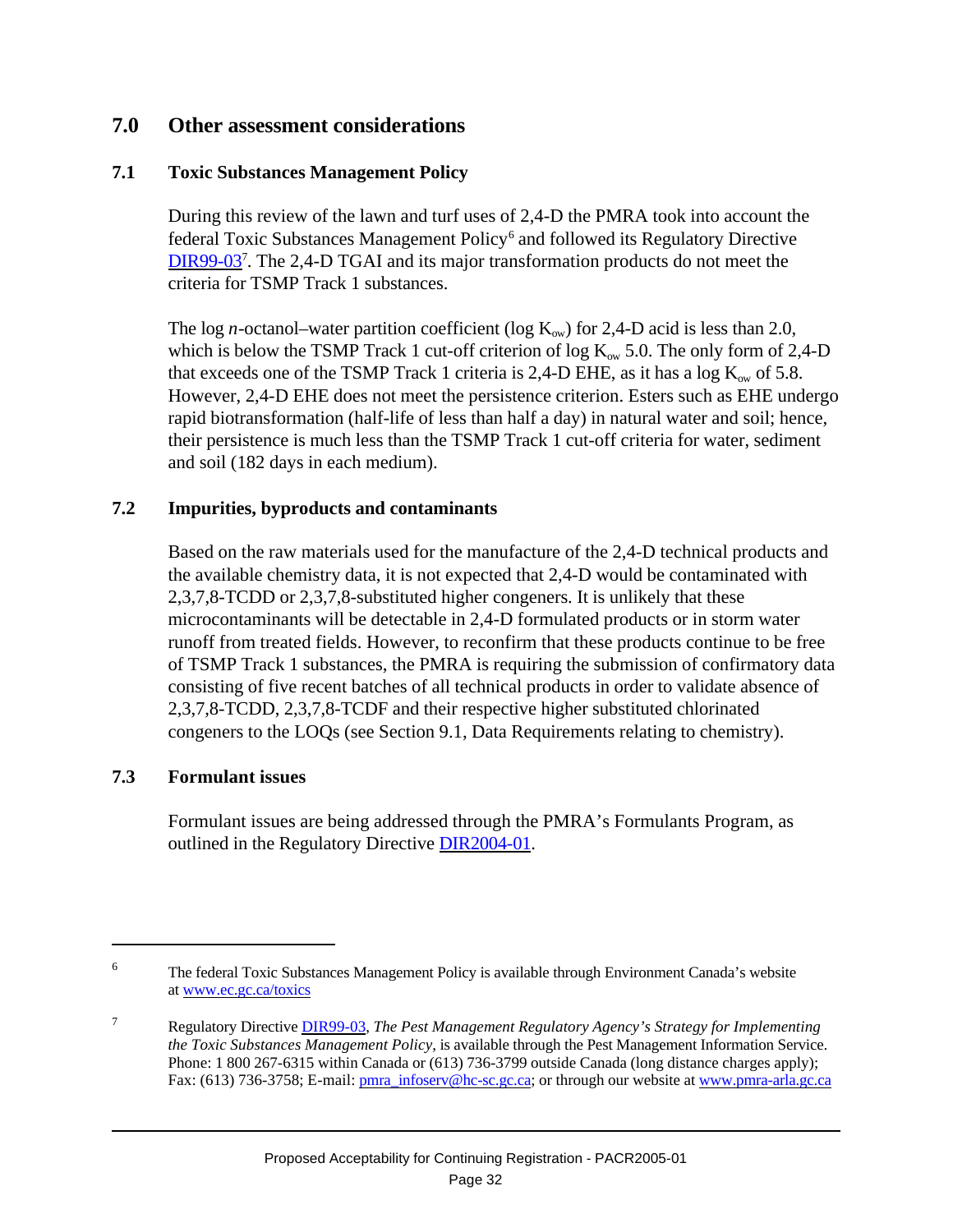Based on the considerations outlined in Section 4.1 (Toxicology summary), mitigation measures for the DEA form of 2,4-D may be proposed depending on the outcome of the current review of additional information.

DMA formulations may contain trace levels of N-nitrosodimethylamine (NDMA). Typically, NDMA, if present as a microcontaminant, is at a concentration of less than 1 ppm. Toxicology studies done with these pesticide formulations do not exhibit any of the toxicological findings that are characteristic of NDMA. Also, NDMA is rapidly decomposed by sunlight and, therefore, does not persist in the environment under use conditions. Thus, it is unlikely that trace levels of NDMA from pesticide sources would pose a health risk to humans. However, the PMRA will monitor the level of NDMA in certain formulations by requiring registrants to specify NDMA levels in the DMA used for manufacturing purposes (see Section 9.1.2).

# **8.0 Proposed regulatory actions**

The use of 2,4-D on residential, recreational and commercial turf is acceptable for continuing registration. The addition of buffer zones to commercial products applied by tractor-pulled sprayers is required to protect surrounding broadleaf vegetation (see Section 8.1). Standard label precautionary statements and improvements are required, as described in Section 8.2.

## **8.1 Mitigation measure**

Buffer zones required to protect terrestrial habitat, as shown in Section 8.2.3.

# **8.2 Label recommendations and improvements**

# **8.2.1 General**

The statement "Keep out of reach of children" must appear on the primary panel of all labels.

The following statement must appear under the "DIRECTIONS FOR USE" section of the label of commercial class products only:

• Do not apply by air.

The following statement must appear under the "DIRECTIONS FOR USE" section of the label of products intended for broadcast application:

• Do not apply more than two broadcast applications per season. This does not include spot treatments.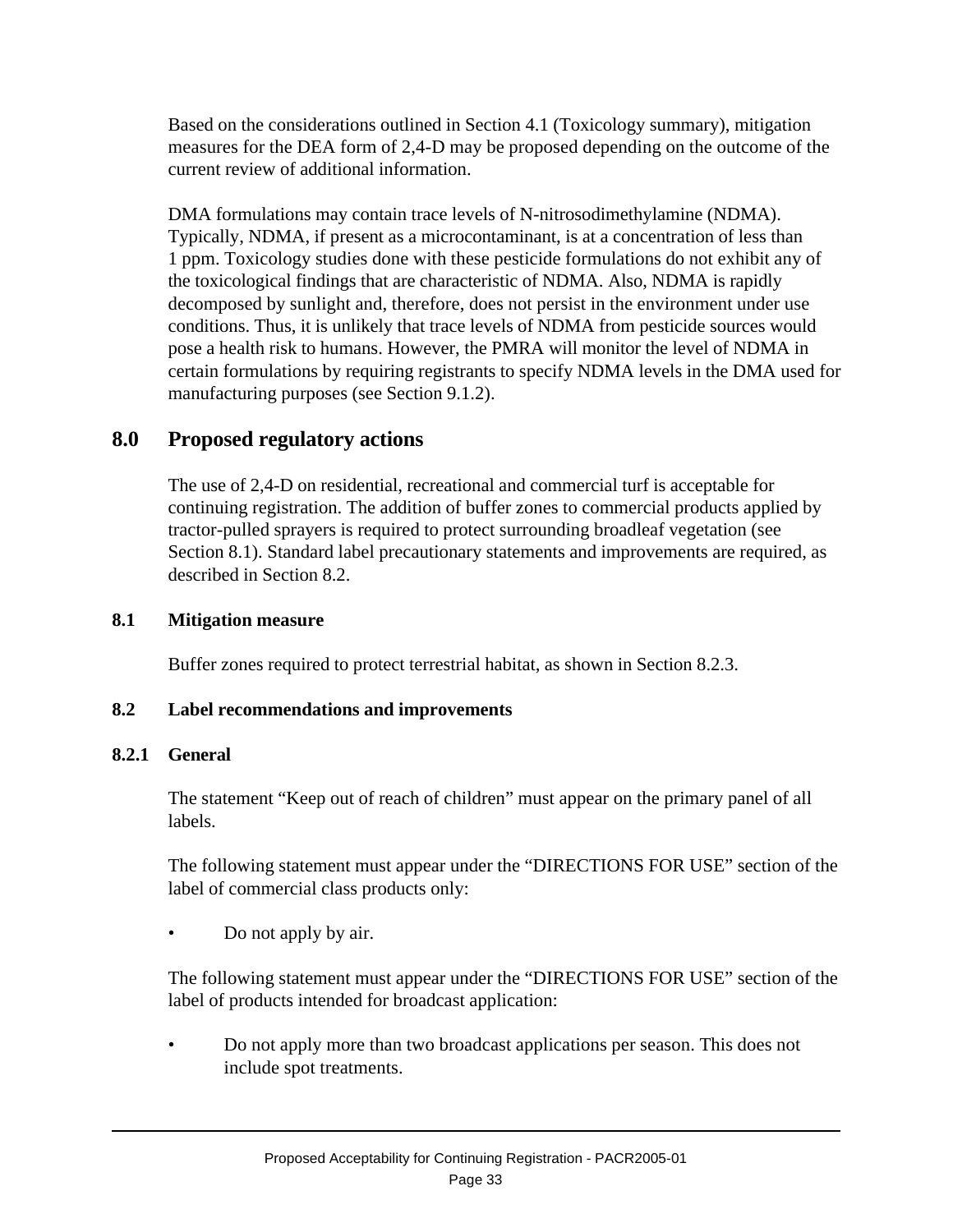#### **8.2.2 Label statements relating to health**

The label text of **Commercial Class** products containing 2,4-D must include the following text:

#### **Toxicological Information**

2,4-D may cause severe irritation to the eyes. Prolonged breathing of 2,4-D may cause coughing, burning, dizziness or temporary loss of muscle coordination. Other possible effects include fatigue, muscle weakness or nausea. Treat symptomatically.

#### **8.2.3 Label statements relating to the environment**

The labels of all products must be amended to include the following statements:

# ENVIRONMENTAL HAZARDS

- Toxic to terrestrial plants. This product will harm other broad leaved plants in the vicinity of the treatment area. If applying this product using a handheld sprayer, do not directly spray or allow the spray to drift onto ornamentals or gardens.
- Do not spray exposed roots of trees and ornamentals.
- Do not contaminate irrigation / drinking water supplies or aquatic habitats by cleaning of equipment or disposal of wastes.
- Avoid application when heavy rain is forecast.
- To reduce runoff from treated areas into aquatic habitats, consider the characteristics/conditions of the site before treatment. Site characteristics/conditions that may lead to runoff include, but are not limited to heavy rainfall, moderate to steep slope, bare soil, poorly draining soil (e.g., soils that are compacted, fine textured or low in organic matter). Potential for contamination of aquatic areas as a result of runoff may be reduced by including a vegetative strip between the treated area and the edge of the water body. To prevent runoff avoid spraying on driveways, sidewalks or any other hard surface. Do not irrigate within 24 hours after application.
- The use of this chemical may result in contamination of groundwater particularly in areas where soils are permeable (e.g., sandy soil) and/or the depth to the water table is shallow.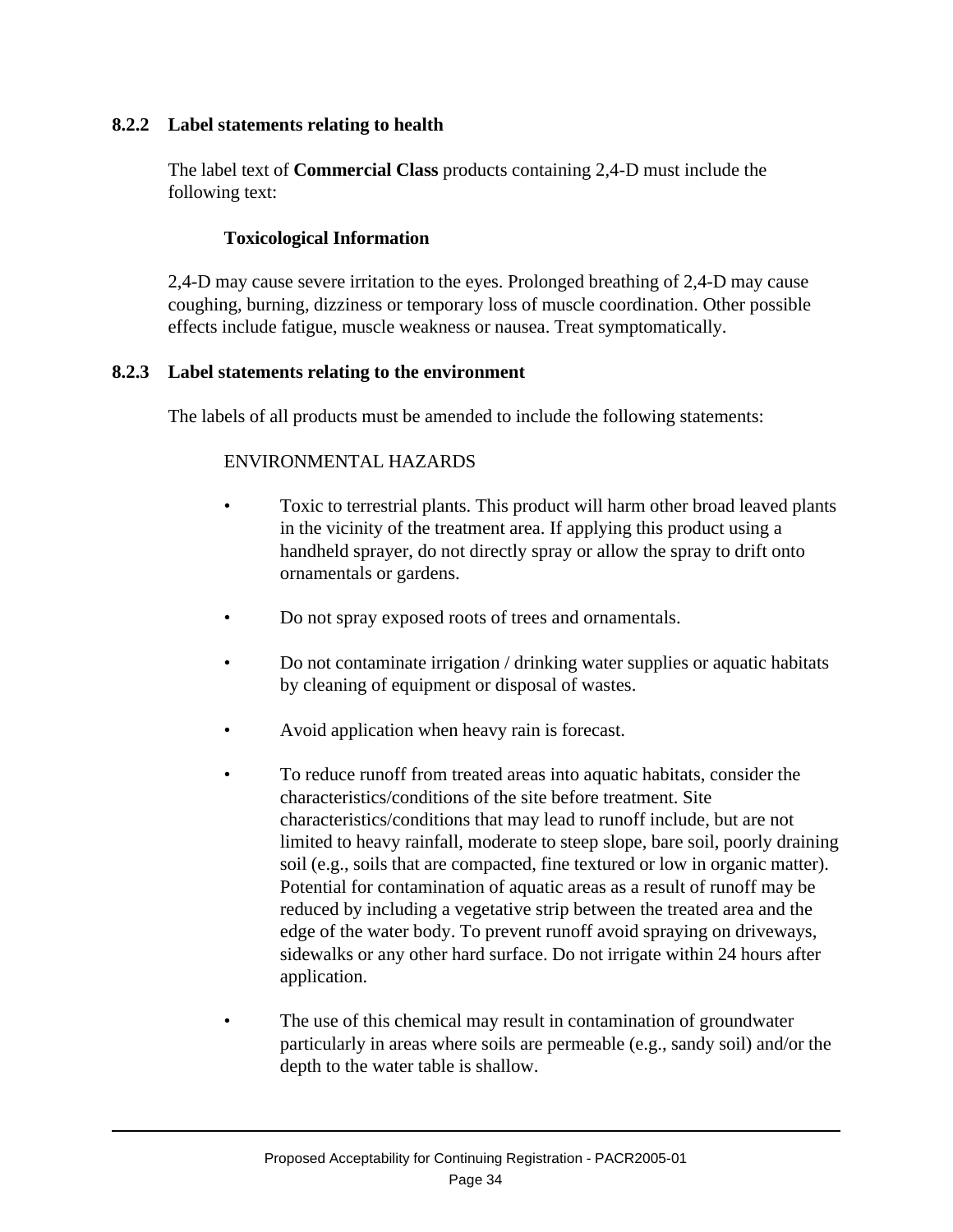In addition, the labels of liquid commercial class products that may be applied by tractor-pulled field sprayers (e.g., to golf courses or sod farms) must include the following statements:

## Buffer Zones

The buffer zones specified in the table below are required between the point of direct application and the closest downwind edge of sensitive terrestrial habitats (such as non-target grasslands, forested areas, shelter belts, woodlots, hedgerows, pastures, rangelands, and shrublands).

- Do not apply during periods of dead calm or when winds are gusty.
- When a tank mixture is used, consult the labels of the tank-mix partners and observe the largest (most restrictive) buffer zone of the products involved in the tank mixture.

| Buffer zones (metres) required to protect terrestrial habitat when<br>using tractor-pulled boom sprayers |                          |  |  |  |  |  |  |
|----------------------------------------------------------------------------------------------------------|--------------------------|--|--|--|--|--|--|
| 2,4-D derivative                                                                                         | <b>Label buffer zone</b> |  |  |  |  |  |  |
| Acid                                                                                                     | 30                       |  |  |  |  |  |  |
| <b>DMA</b>                                                                                               | 20                       |  |  |  |  |  |  |
| <b>EHE</b>                                                                                               | 30                       |  |  |  |  |  |  |
|                                                                                                          |                          |  |  |  |  |  |  |

#### **• Buffer zones**

Buffer zones can be reduced 70 % when using shrouds or 30% when using cones.

#### **8.2.4 Label statements related to value**

For consistency, maximum application rates on all labels for turf use are limited to the following:

- 1.75 kg a.e. 2,4-D/ha for solid products containing 2,4-D alone or coformulated (granules, bar and stick);
- 1.55 kg a.e. 2,4-D/ha for liquid products containing 2,4-D alone; and
- 1.25 kg a.e. 2,4-D/ha for liquid products containing 2,4-D coformulated with other active ingredients (two-way and three-way mixtures).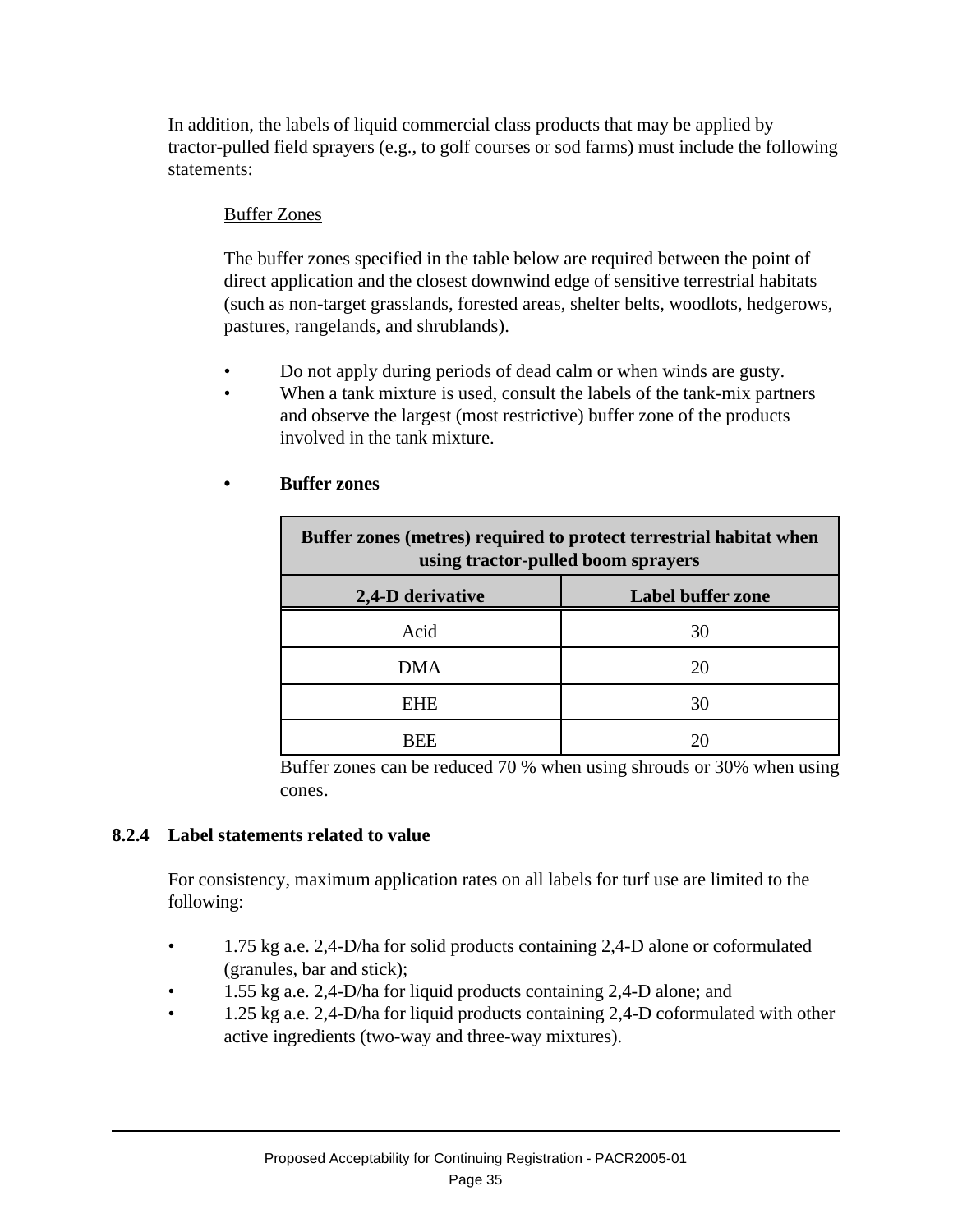The following statements are to be included in the Directions for Use section of the label, under the claim, of all products containing 2,4-D applied to turf:

Efficacy is best when a herbicide is applied to actively growing weeds

The following statements are to be included in the Directions for Use section of the label, under the application directions, of all products containing 2,4-D applied to turf by broadcast application:

• If weed populations do not warrant a broadcast application (e.g., entire lawn) consider spot treatments that target only weedy areas.

# **9.0 Additional data requirements**

# **9.1 Data requirements relating to chemistry**

### **9.1.1 Technical grade active ingredient**

To update the chemistry database and to convert the guarantee of 2,4-D in the technical grade products from a minimum to a nominal value, the following data are required.

#### **Table 9.1.1.1 Chemistry data requirements**

| <b>Registration number</b> | Required chemistry data-Data codes (DACOs)                                                        |
|----------------------------|---------------------------------------------------------------------------------------------------|
| 17134                      | Complete DACO title 2 data. The chemistry data were<br>previously submitted in from 1984 to 1986. |
| 17045                      | Complete DACO title 2 data. The chemistry data were<br>previously submitted in 1987.              |

To reconfirm that the products continue to be free of TSMP Track 1 substances, five recent batches of all technical products are required to analyse for 2,3,7,8-TCDD, 2,3,7,8-TCDF and their respective higher substituted chlorinated congeners to the LOQs, as established by members of the Industry Task Force II on 2,4-D Research Data and supported by validation data.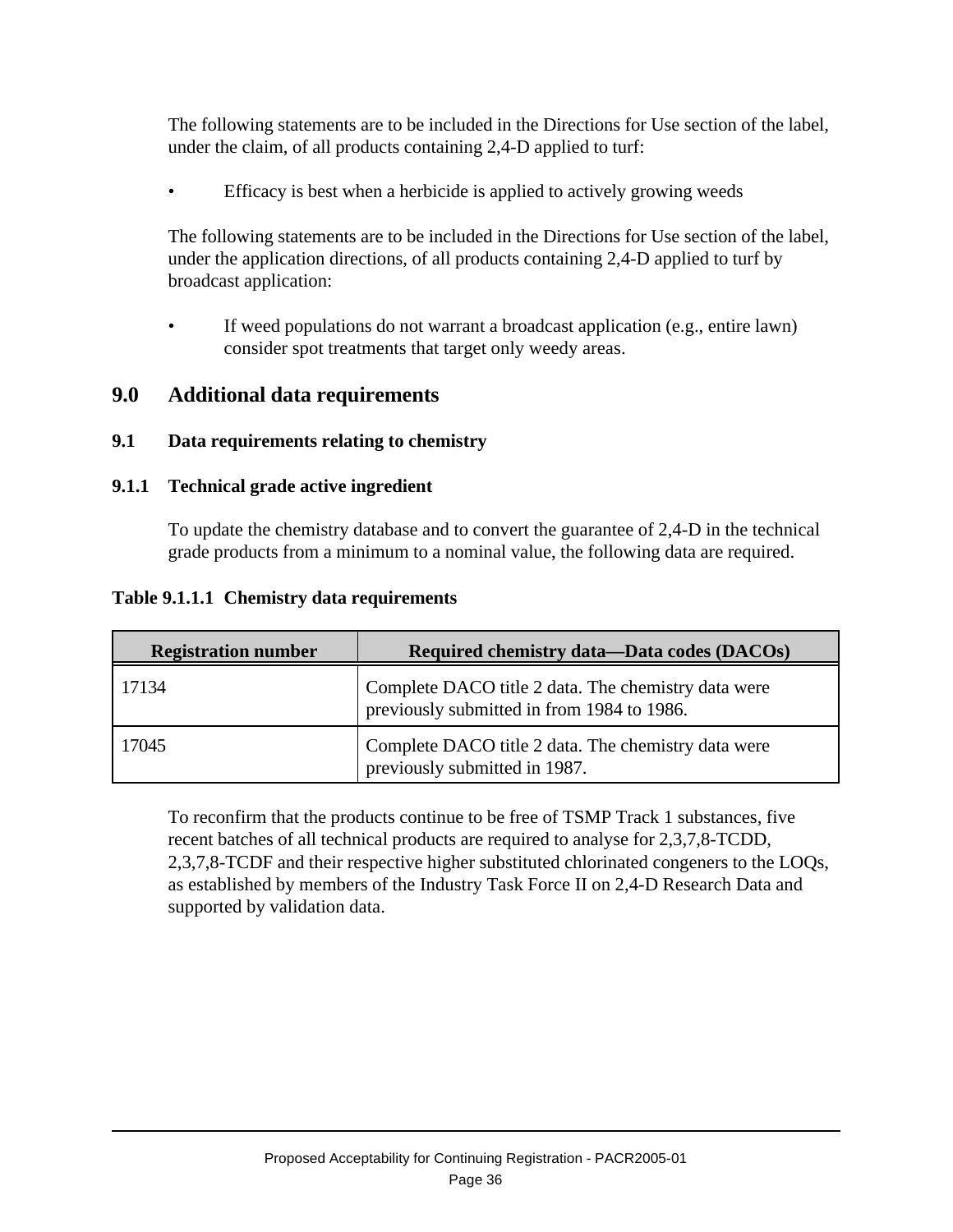### **9.1.2 All products to which DMA is added during the manufacturing/formulation process**

An updated Statement of Product Specification form is required for all products to which DMA is added during the manufacturing/formulation process. The form must identify the levels of NDMA present in the DMA that is used. This requirement pertains only to products where DMA is added as part of the manufacturing/formulating process; it does not apply to products that utilize the already manufactured DMA form of 2,4-D in the formulation process.

#### **9.2 Data requirements relating to toxicology**

The PMRA has accounted for uncertainties associated with some studies considered in the risk assessment through safety factors. The following confirmatory data are required to refine the risk assessment:

- A developmental neurotoxicity study using 2,4-D acid, complete with adequate histopathological examination of myelin deposition (DACO 4.5.14). This data requirement is based on evidence of neurotoxicity in guideline and published studies.
- A multigeneration reproduction study using 2,4-D acid (DACO 4.5.1). Limitations in the existing reproduction study preclude a detailed assessment of potential sensitivity to the young.

# **9.3 Data requirements relating to occupational and bystander exposure**

All registrants must either gain access to data of the Broadleaf Turf Herbicide Task Force and the ORETF, or provide equivalent data.

# **10.0 Proposed re-evaluation decision**

The PMRA has carried out an assessment of the available information and has concluded that the use of 2,4-D and associated EPs to treat lawns and turf does not entail an unacceptable risk of harm to human health or the environment, provided the mitigation measure recommended in this document is adopted. Standard precautionary statements and label improvements are also recommended.

The PMRA will accept written comments on this proposal up to 60 days from the date of publication of this document to allow interested parties an opportunity to provide input into the proposed decision.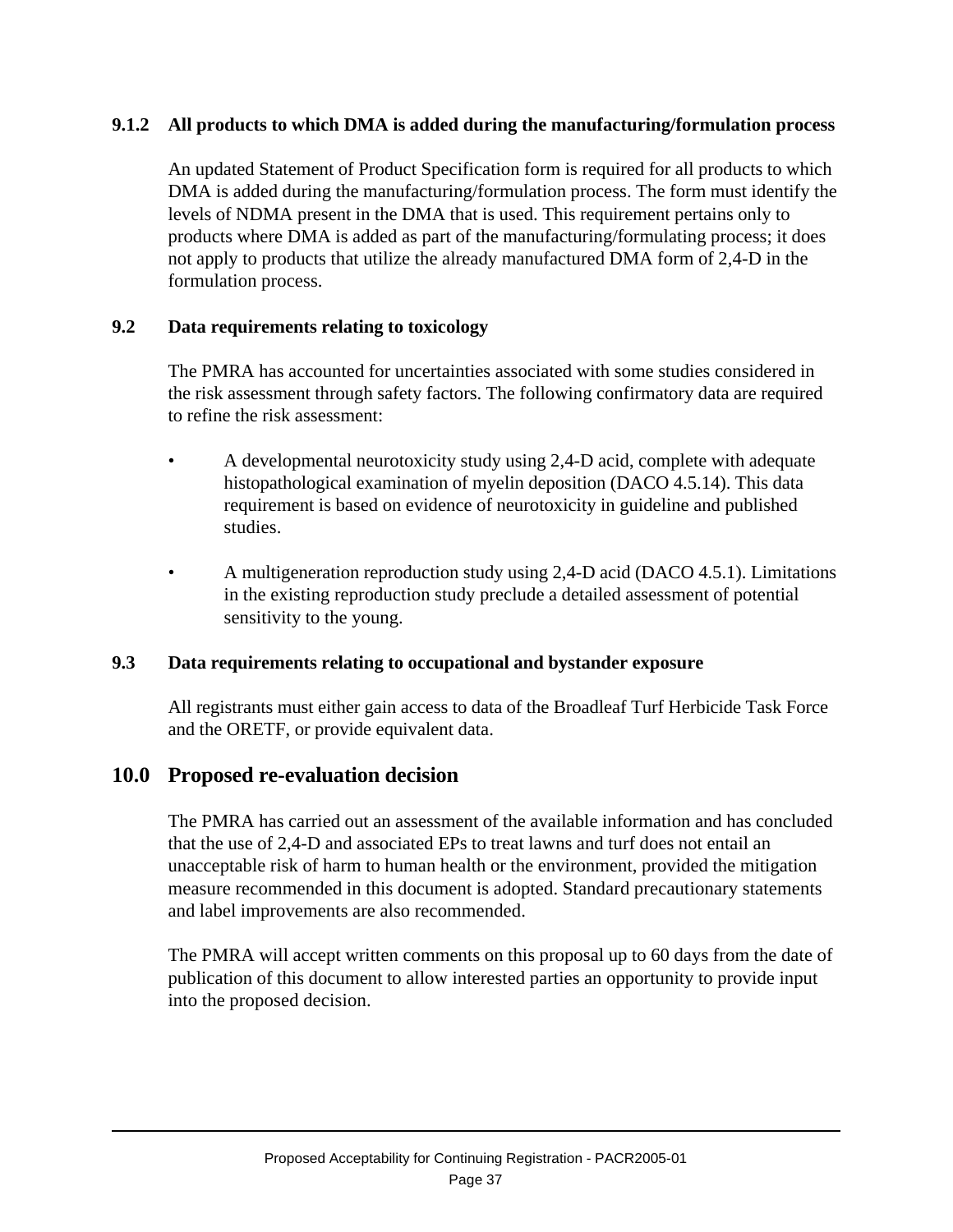# **List of abbreviations**

| acid equivalent<br>active ingredient<br>acute reference dose<br>butoxyethyl ester<br>body weight<br>canine malignant lymphoma<br>data code<br>diethanolamine<br>Dietary Exposure Evaluation Model<br>dislodgeable foliar residue<br>dimethylamine<br>drinking water level of comparison<br>European Commission (also known as European Union)<br>expected environmental concentration<br>ethylhexyl ester<br>first filial generation<br>second filial generation<br>Food and Agriculture Organization of the United Nations<br>hectare<br>ingestion rate<br>Joint WHO/FAO Meeting on Pesticide Residues<br>kilogram<br>absorption quotient normalized for organic carbon<br>$n$ -octanol-water partition coefficient<br>lowest observed adverse effect level<br>mean lethal concentration<br>mean lethal dose<br>level of quantitation<br>metre<br>(4-chloro-2-methylphenoxy) acetic acid (CAS name)<br>milligram<br>margin of exposure<br>maximum residue limit<br>not applicable<br>N-nitrosodimethylamine<br>no observed adverse effect level<br>no observed effect concentration<br>Occupational and Residential Exposure Task Force<br>Pascal | <b>ADI</b>   | acceptable daily intake               |
|----------------------------------------------------------------------------------------------------------------------------------------------------------------------------------------------------------------------------------------------------------------------------------------------------------------------------------------------------------------------------------------------------------------------------------------------------------------------------------------------------------------------------------------------------------------------------------------------------------------------------------------------------------------------------------------------------------------------------------------------------------------------------------------------------------------------------------------------------------------------------------------------------------------------------------------------------------------------------------------------------------------------------------------------------------------------------------------------------------------------------------------------------|--------------|---------------------------------------|
|                                                                                                                                                                                                                                                                                                                                                                                                                                                                                                                                                                                                                                                                                                                                                                                                                                                                                                                                                                                                                                                                                                                                                    | a.e.         |                                       |
|                                                                                                                                                                                                                                                                                                                                                                                                                                                                                                                                                                                                                                                                                                                                                                                                                                                                                                                                                                                                                                                                                                                                                    | a.i.         |                                       |
|                                                                                                                                                                                                                                                                                                                                                                                                                                                                                                                                                                                                                                                                                                                                                                                                                                                                                                                                                                                                                                                                                                                                                    | <b>ARfD</b>  |                                       |
|                                                                                                                                                                                                                                                                                                                                                                                                                                                                                                                                                                                                                                                                                                                                                                                                                                                                                                                                                                                                                                                                                                                                                    | <b>BEE</b>   |                                       |
|                                                                                                                                                                                                                                                                                                                                                                                                                                                                                                                                                                                                                                                                                                                                                                                                                                                                                                                                                                                                                                                                                                                                                    | bw           |                                       |
|                                                                                                                                                                                                                                                                                                                                                                                                                                                                                                                                                                                                                                                                                                                                                                                                                                                                                                                                                                                                                                                                                                                                                    | <b>CML</b>   |                                       |
|                                                                                                                                                                                                                                                                                                                                                                                                                                                                                                                                                                                                                                                                                                                                                                                                                                                                                                                                                                                                                                                                                                                                                    | <b>DACO</b>  |                                       |
|                                                                                                                                                                                                                                                                                                                                                                                                                                                                                                                                                                                                                                                                                                                                                                                                                                                                                                                                                                                                                                                                                                                                                    | <b>DEA</b>   |                                       |
|                                                                                                                                                                                                                                                                                                                                                                                                                                                                                                                                                                                                                                                                                                                                                                                                                                                                                                                                                                                                                                                                                                                                                    | <b>DEEM®</b> |                                       |
|                                                                                                                                                                                                                                                                                                                                                                                                                                                                                                                                                                                                                                                                                                                                                                                                                                                                                                                                                                                                                                                                                                                                                    | <b>DFR</b>   |                                       |
|                                                                                                                                                                                                                                                                                                                                                                                                                                                                                                                                                                                                                                                                                                                                                                                                                                                                                                                                                                                                                                                                                                                                                    | <b>DMA</b>   |                                       |
|                                                                                                                                                                                                                                                                                                                                                                                                                                                                                                                                                                                                                                                                                                                                                                                                                                                                                                                                                                                                                                                                                                                                                    | <b>DWLOC</b> |                                       |
|                                                                                                                                                                                                                                                                                                                                                                                                                                                                                                                                                                                                                                                                                                                                                                                                                                                                                                                                                                                                                                                                                                                                                    | EC           |                                       |
|                                                                                                                                                                                                                                                                                                                                                                                                                                                                                                                                                                                                                                                                                                                                                                                                                                                                                                                                                                                                                                                                                                                                                    | <b>EEC</b>   |                                       |
|                                                                                                                                                                                                                                                                                                                                                                                                                                                                                                                                                                                                                                                                                                                                                                                                                                                                                                                                                                                                                                                                                                                                                    | <b>EHE</b>   |                                       |
|                                                                                                                                                                                                                                                                                                                                                                                                                                                                                                                                                                                                                                                                                                                                                                                                                                                                                                                                                                                                                                                                                                                                                    | F1           |                                       |
|                                                                                                                                                                                                                                                                                                                                                                                                                                                                                                                                                                                                                                                                                                                                                                                                                                                                                                                                                                                                                                                                                                                                                    | F2           |                                       |
|                                                                                                                                                                                                                                                                                                                                                                                                                                                                                                                                                                                                                                                                                                                                                                                                                                                                                                                                                                                                                                                                                                                                                    | <b>FAO</b>   |                                       |
|                                                                                                                                                                                                                                                                                                                                                                                                                                                                                                                                                                                                                                                                                                                                                                                                                                                                                                                                                                                                                                                                                                                                                    | ha           |                                       |
|                                                                                                                                                                                                                                                                                                                                                                                                                                                                                                                                                                                                                                                                                                                                                                                                                                                                                                                                                                                                                                                                                                                                                    | $_{\rm IR}$  |                                       |
|                                                                                                                                                                                                                                                                                                                                                                                                                                                                                                                                                                                                                                                                                                                                                                                                                                                                                                                                                                                                                                                                                                                                                    | <b>JMPR</b>  |                                       |
|                                                                                                                                                                                                                                                                                                                                                                                                                                                                                                                                                                                                                                                                                                                                                                                                                                                                                                                                                                                                                                                                                                                                                    | kg           |                                       |
|                                                                                                                                                                                                                                                                                                                                                                                                                                                                                                                                                                                                                                                                                                                                                                                                                                                                                                                                                                                                                                                                                                                                                    | $K_{\infty}$ |                                       |
|                                                                                                                                                                                                                                                                                                                                                                                                                                                                                                                                                                                                                                                                                                                                                                                                                                                                                                                                                                                                                                                                                                                                                    | $K_{ow}$     |                                       |
|                                                                                                                                                                                                                                                                                                                                                                                                                                                                                                                                                                                                                                                                                                                                                                                                                                                                                                                                                                                                                                                                                                                                                    | <b>LOAEL</b> |                                       |
|                                                                                                                                                                                                                                                                                                                                                                                                                                                                                                                                                                                                                                                                                                                                                                                                                                                                                                                                                                                                                                                                                                                                                    | $LC_{50}$    |                                       |
|                                                                                                                                                                                                                                                                                                                                                                                                                                                                                                                                                                                                                                                                                                                                                                                                                                                                                                                                                                                                                                                                                                                                                    | $LD_{50}$    |                                       |
|                                                                                                                                                                                                                                                                                                                                                                                                                                                                                                                                                                                                                                                                                                                                                                                                                                                                                                                                                                                                                                                                                                                                                    | LOQ          |                                       |
|                                                                                                                                                                                                                                                                                                                                                                                                                                                                                                                                                                                                                                                                                                                                                                                                                                                                                                                                                                                                                                                                                                                                                    | m            |                                       |
|                                                                                                                                                                                                                                                                                                                                                                                                                                                                                                                                                                                                                                                                                                                                                                                                                                                                                                                                                                                                                                                                                                                                                    | <b>MCPA</b>  |                                       |
|                                                                                                                                                                                                                                                                                                                                                                                                                                                                                                                                                                                                                                                                                                                                                                                                                                                                                                                                                                                                                                                                                                                                                    | mg           |                                       |
|                                                                                                                                                                                                                                                                                                                                                                                                                                                                                                                                                                                                                                                                                                                                                                                                                                                                                                                                                                                                                                                                                                                                                    | <b>MOE</b>   |                                       |
|                                                                                                                                                                                                                                                                                                                                                                                                                                                                                                                                                                                                                                                                                                                                                                                                                                                                                                                                                                                                                                                                                                                                                    | <b>MRL</b>   |                                       |
|                                                                                                                                                                                                                                                                                                                                                                                                                                                                                                                                                                                                                                                                                                                                                                                                                                                                                                                                                                                                                                                                                                                                                    | n/a          |                                       |
|                                                                                                                                                                                                                                                                                                                                                                                                                                                                                                                                                                                                                                                                                                                                                                                                                                                                                                                                                                                                                                                                                                                                                    | <b>NDMA</b>  |                                       |
|                                                                                                                                                                                                                                                                                                                                                                                                                                                                                                                                                                                                                                                                                                                                                                                                                                                                                                                                                                                                                                                                                                                                                    | <b>NOAEL</b> |                                       |
|                                                                                                                                                                                                                                                                                                                                                                                                                                                                                                                                                                                                                                                                                                                                                                                                                                                                                                                                                                                                                                                                                                                                                    | <b>NOEC</b>  |                                       |
|                                                                                                                                                                                                                                                                                                                                                                                                                                                                                                                                                                                                                                                                                                                                                                                                                                                                                                                                                                                                                                                                                                                                                    | <b>ORETF</b> |                                       |
|                                                                                                                                                                                                                                                                                                                                                                                                                                                                                                                                                                                                                                                                                                                                                                                                                                                                                                                                                                                                                                                                                                                                                    | Pa           |                                       |
|                                                                                                                                                                                                                                                                                                                                                                                                                                                                                                                                                                                                                                                                                                                                                                                                                                                                                                                                                                                                                                                                                                                                                    | PDI          | potential daily intake                |
|                                                                                                                                                                                                                                                                                                                                                                                                                                                                                                                                                                                                                                                                                                                                                                                                                                                                                                                                                                                                                                                                                                                                                    | <b>PHED</b>  | Pesticide Handlers' Exposure Database |
|                                                                                                                                                                                                                                                                                                                                                                                                                                                                                                                                                                                                                                                                                                                                                                                                                                                                                                                                                                                                                                                                                                                                                    | <b>PMRA</b>  | Pest Management Regulatory Agency     |
|                                                                                                                                                                                                                                                                                                                                                                                                                                                                                                                                                                                                                                                                                                                                                                                                                                                                                                                                                                                                                                                                                                                                                    |              |                                       |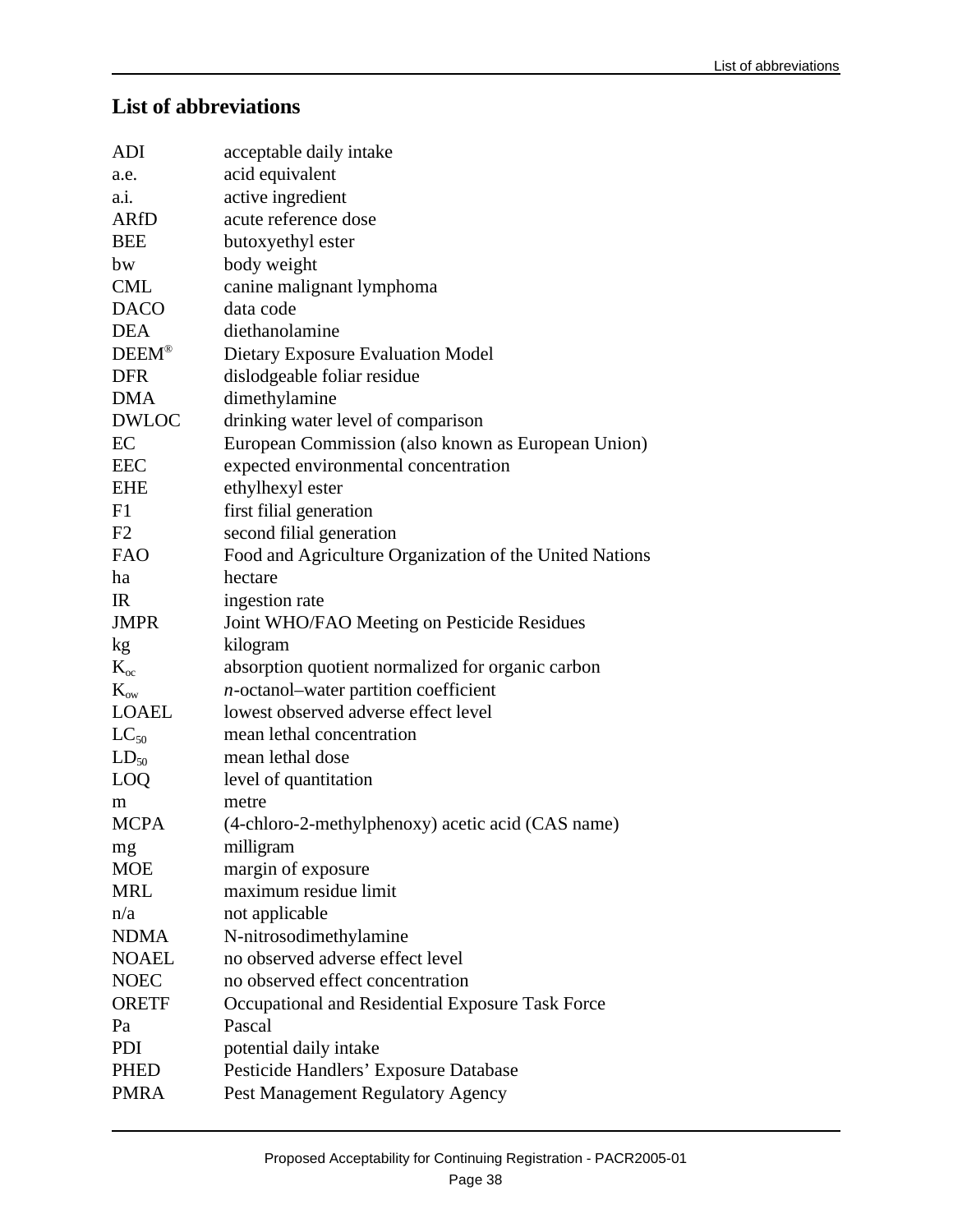| ppb          | parts per billion                             |
|--------------|-----------------------------------------------|
| ppm          | parts per million                             |
| <b>RED</b>   | <b>Reregistration Eligibility Document</b>    |
| <b>REI</b>   | restricted entry interval                     |
| <b>ROC</b>   | residue of concern                            |
| <b>RQ</b>    | risk quotient                                 |
| <b>SA</b>    | surface area                                  |
| <b>SEF</b>   | saliva extraction factor                      |
| TC           | transfer coefficient                          |
| <b>TTR</b>   | turf transferable residue                     |
| <b>TSMP</b>  | <b>Toxic Substances Management Policy</b>     |
| U.K.         | United Kingdom                                |
| <b>USDA</b>  | United States Department of Agriculture       |
| <b>USEPA</b> | United States Environmental Protection Agency |
| <b>WHO</b>   | World Health Organization                     |
|              |                                               |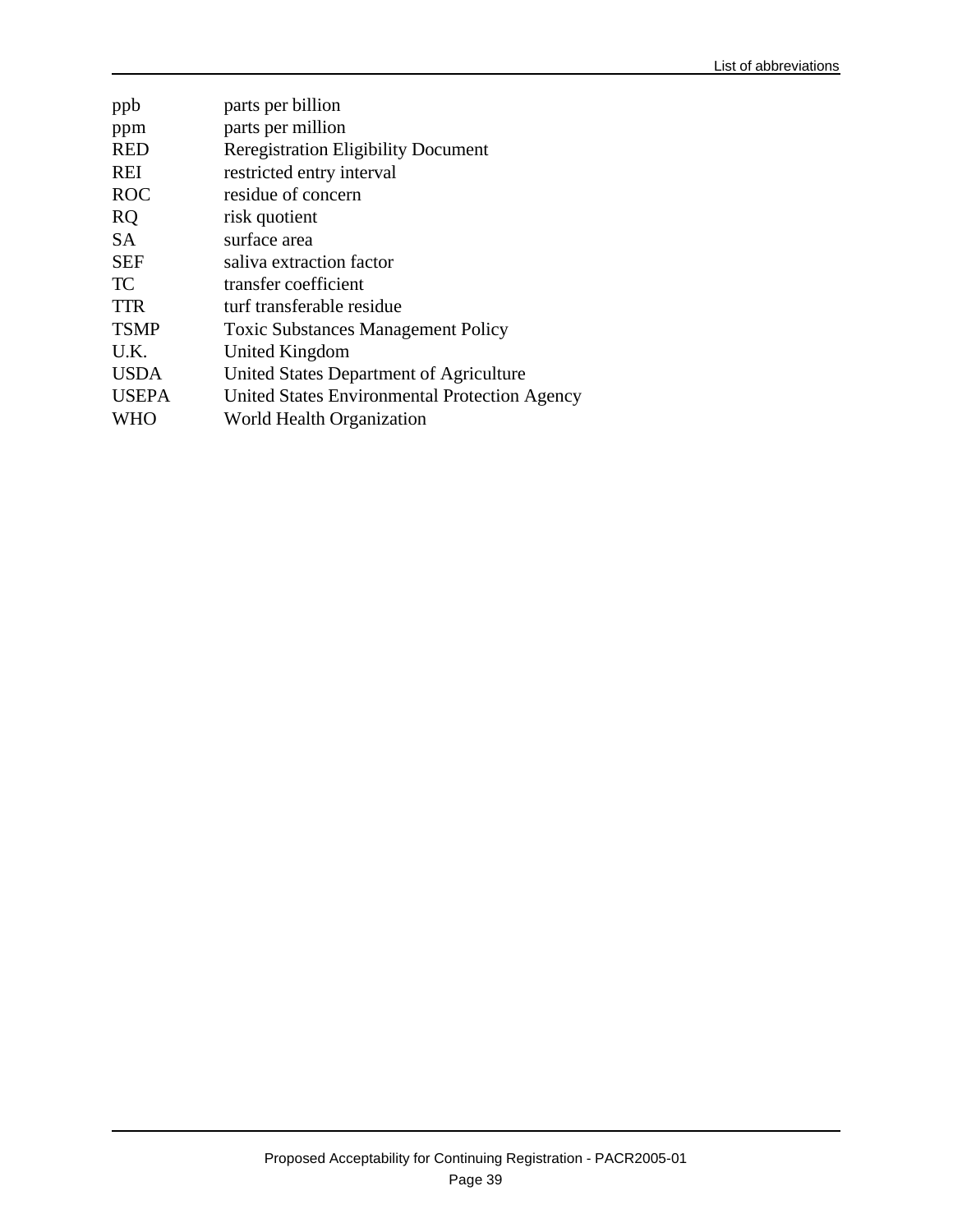# **Appendix I Key elements of the 2,4-D Science Advisory Panel report**

In June 2003, the PMRA convened an independent five-member expert Science Advisory Panel for the purpose of providing input into the mammalian toxicology and exposure re-evaluations, the preliminary human health risk assessment as well as the environmental risk assessment of 2,4-D for lawn and turf use. The Panel members included Dr. Tye Arbuckle, Healthy Environments and Consumer Safety Branch, Health Canada; Mr. Jeff Dawson, USEPA; Dr. Claire Infante-Rivard, Department of Epidemiology, Biostatistics and Occupational Health, McGill University; Dr. Leonard Ritter, Canadian Network of Toxicology Centres and Department of Environmental Biology, University of Guelph (Panel Chairperson); and Dr. Keith Solomon, Centre for Toxicology and Department of Environmental Biology, University of Guelph.

Panel members were provided with the draft PMRA assessment prior to their meeting, where the assessments were presented and discussed. Subsequent to the meeting, additional supporting data and information were provided to Panel members, as requested, and the 2,4-D Science Advisory Panel submitted a final report to the PMRA in January 2004. Panel comments were carefully considered by the PMRA and reflected as appropriate in this document. Below is a summation of the key comments from the Panel's report.

Overall, the 2,4-D Science Advisory Panel concurred with the general thrust of the PMRA evaluation. The Panel endorsed the following positions held by the PMRA.

- Various forms of 2,4-D share the same toxicological profile, with the exception of 2,4-D DEA. The Panel noted that additional data would be needed prior to conducting a hazard or risk assessment for this form.
- The Panel supported the PMRA's request for additional studies to address uncertainties relating to potential reproductive and developmental neurotoxicity.
- The Panel concurred with applying an additional three-fold safety factor to address uncertainties regarding possible increased sensitivity of the young.
- The Panel supported applying an additional safety factor to address severe maternal toxicity. The Panel indicated that no adjustments to the uncertainty factors proposed by the PMRA were necessary.
- The Panel agreed with the PMRA's conclusion that the toxicological database does not suggest a carcinogenic risk. However, the Panel was unable to reach a conclusion on the classification of human carcinogenicity of 2,4-D. The Panel did note that the recent assessments carried out by the USEPA (1997a) and the European Commission (2001), as well as an independent carcinogenicity assessment (Gandhi et al. 2000), concluded that the overall human carcinogenicity of 2,4-D was unclassifiable.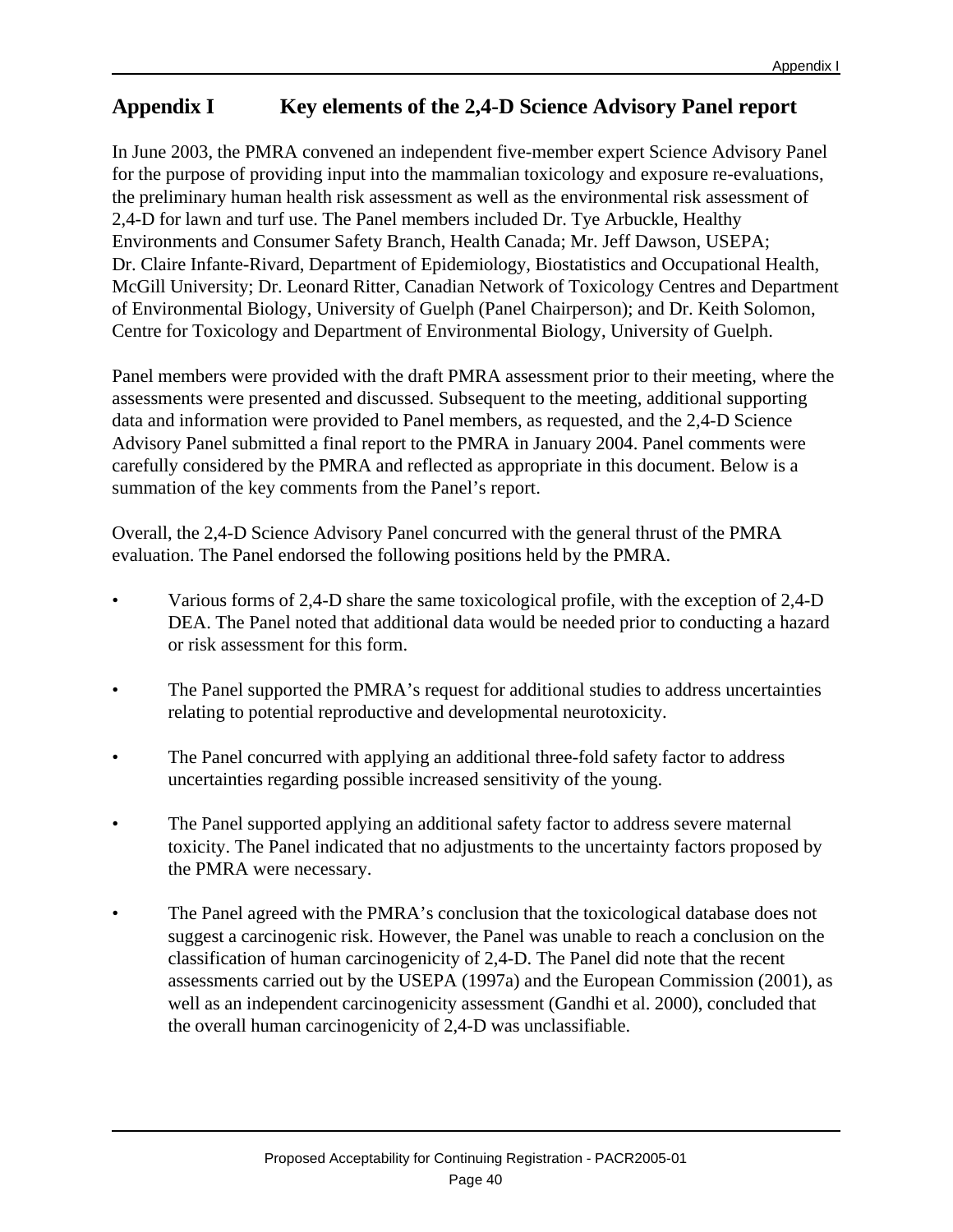Specific areas where the Panel either lacked consensus or had a difference in interpretation from that of the PMRA are listed below.

- The Panel did not agree with the PMRA's adopting the dog study as the basis for the overall preliminary risk assessment, citing various factors including issues related to allometric scaling, pharmacokinetics of 2,4-D in the rat and dog, uncertainty factor selection and the positions of both the USEPA and the European Commission on the dog and rat studies.
	- Subsequent to the PMRA's meeting with the 2,4-D Advisory Panel, the 2,4-D Task Force submitted additional data to the PMRA. These data provided the scientific evidence that was necessary to justify use of the rodent model rather than the dog model for human health risk assessment.
- The Panel did not agree with the PMRA's adopting the original chronic rat study for risk assessments, concluding that the more recent chronic rat study with a higher NOAEL would be more robust scientifically.
	- The PMRA maintains that the residual uncertainties concerning kidney toxicity in the 2,4-D database and the inability to resolve the differences in the two guideline studies warrant the use of the lower NOAEL set in the original rat study for risk assessment purposes. The PMRA has recently received additional data from the 2,4-D Task Force that may further influence the ADI. These data will be fully assessed during the re-evaluation of 2,4-D for agricultural use.
- The Panel did not accept the PMRA's default dermal absorption value used in the draft risk assessment, noting that the available studies consistently indicated a lower value than that adopted by the PMRA in its assessment.
	- The PMRA has lowered the dermal absorption factor for this assessment.
- The Panel indicated that childhood cancer issues should receive greater attention.
	- The PMRA maintains that a discussion of this issue is beyond the scope of this document, given the absence of data to show any specific association between 2,4-D exposure and childhood cancer as well as the lack of carcinogenic findings in the 2,4-D toxicological database.
	- Few studies address children's health effects from exposure to pesticides, and there are even fewer studies that address childhood cancer from exposure to specific pesticides. The majority of epidemiology studies focus on occupational groups, usually adult males, who are subject to multiple exposures. These exposures are not only to various pesticides but also to many other toxins and carcinogens at higher levels relative to the general population. Also, the exposure history for any population is often indirect, if available at all; the confounding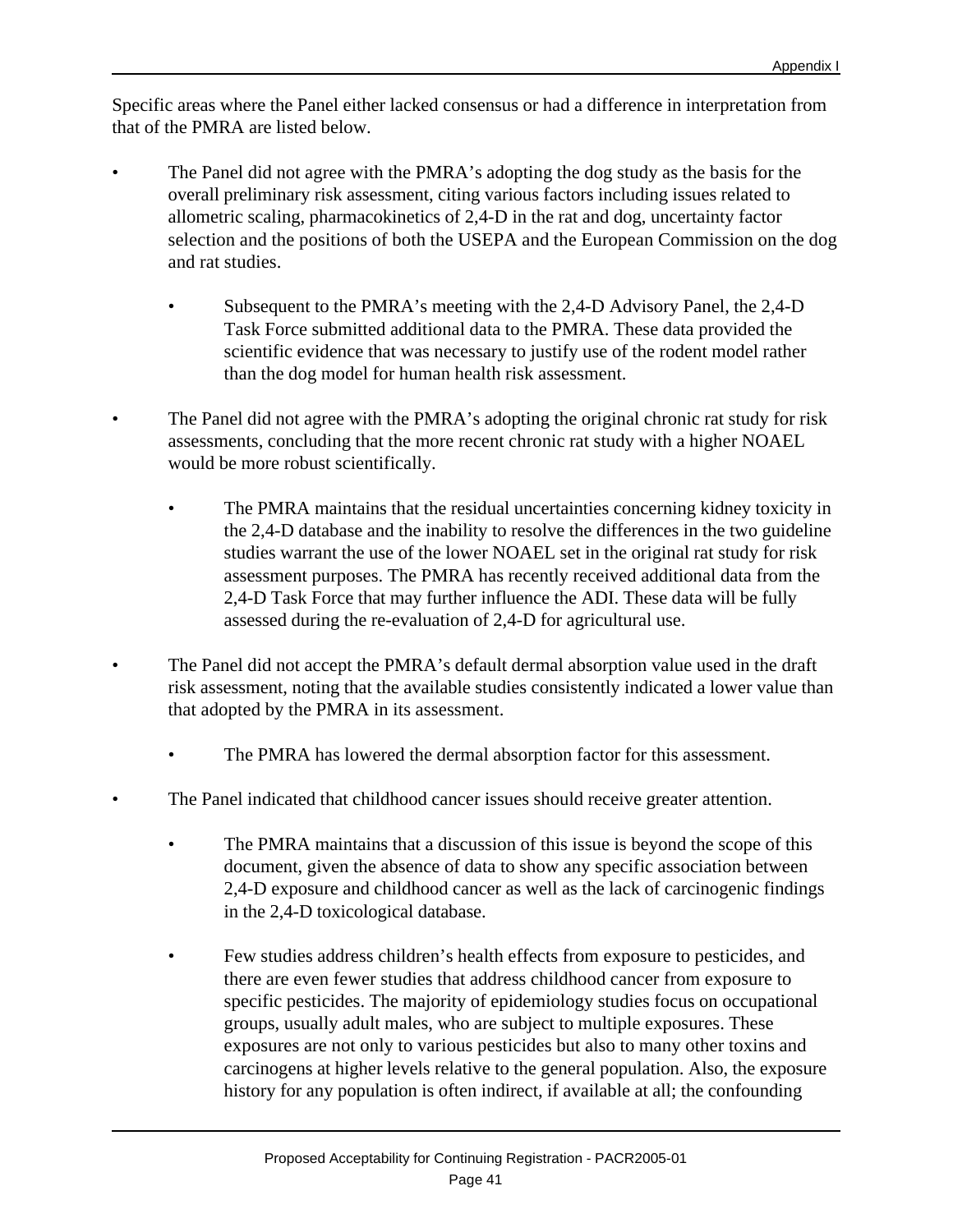factors and covariates are often incompletely assessed. This further precludes any definitive cause-and-effect determinations. The examination of animal toxicity data from internationally accepted guideline studies using doses well above those to which humans are typically exposed, combined with exposure data obtained from well designed studies, is currently the best methodology available for assessing risks to human health.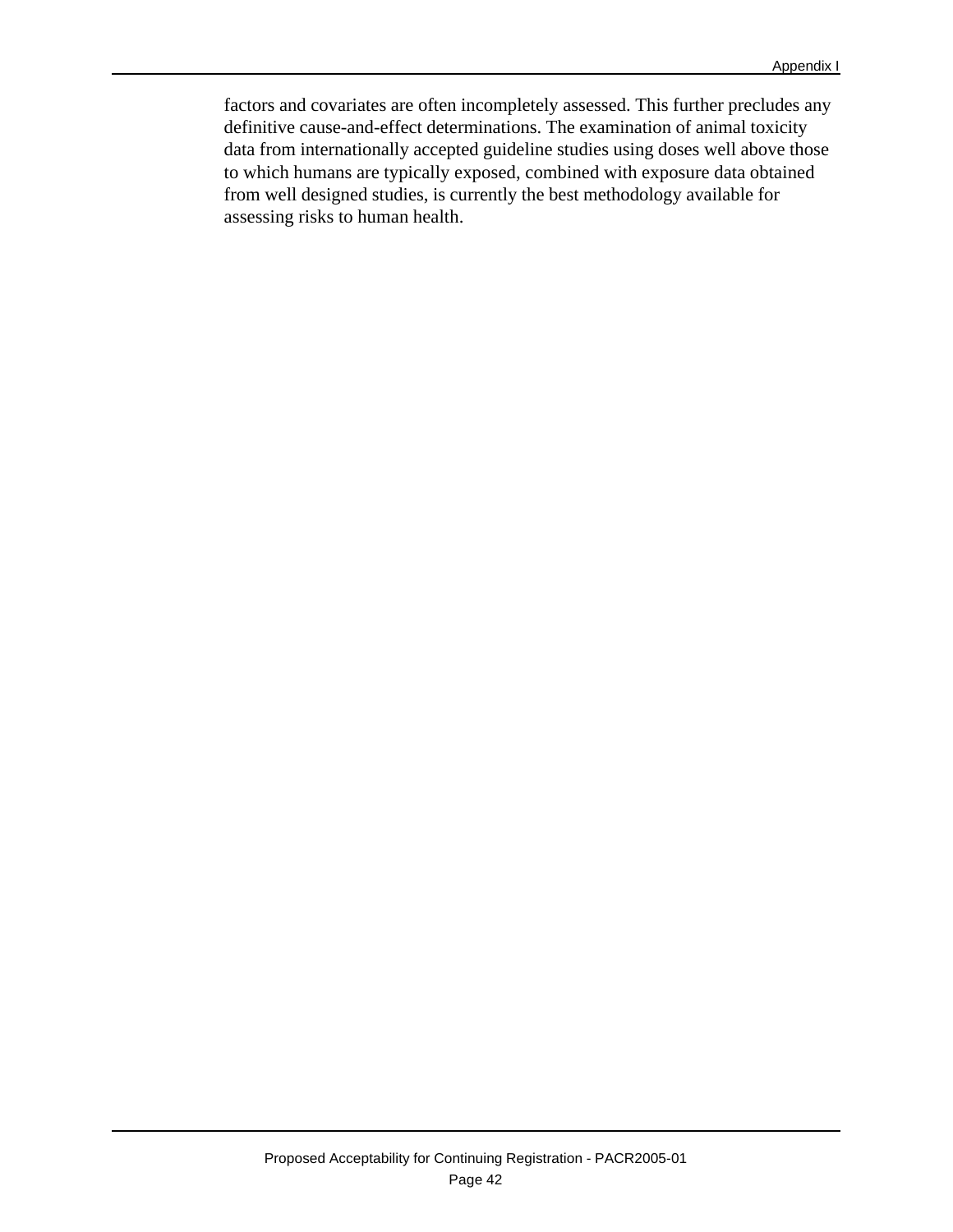# **Appendix II Risk assessment of human exposure: details of calculations**

#### **Table 1 Homeowner mixer/loader/applicator: short-term (1–7 day) exposure estimates and margins of exposure**

| <b>Applicatio</b><br>equipment            | Data<br>source                                                                                                     | <b>Formulation</b><br>/Rate    | Area<br>treated<br>(ha/day) | <b>Dermal</b><br>unit<br>exposure<br>$(\mu g/kg)$<br>handled) $a$ | <b>Dermal</b><br>exposure<br>$(\mu g/kg/day)^b$                                                                      | <b>Inhalation</b><br>unit<br>exposure<br>$(\mu g/kg)$<br>handled) <sup>a</sup> | <b>Inhalation</b><br>exposure<br>$(\mu g/kg/day)^c$ | <b>Dermal</b><br>MOE <sup>d</sup> | <b>Inhalation</b><br>$MOE^d$ | <b>Combined</b><br>$MOE^e$ |  |
|-------------------------------------------|--------------------------------------------------------------------------------------------------------------------|--------------------------------|-----------------------------|-------------------------------------------------------------------|----------------------------------------------------------------------------------------------------------------------|--------------------------------------------------------------------------------|-----------------------------------------------------|-----------------------------------|------------------------------|----------------------------|--|
|                                           | Residential lawns: homeowner wearing a short-sleeved shirt, short pants, no gloves<br>Acid equivalent target: 1000 |                                |                             |                                                                   |                                                                                                                      |                                                                                |                                                     |                                   |                              |                            |  |
| Handheld<br>equipment                     | ORETF                                                                                                              | Liquid<br>1.75                 | 0.2                         | 82741                                                             | 41.37                                                                                                                | 23.7                                                                           | 0.12                                                | 725                               | 253 000                      | 723                        |  |
| $($ low<br>pressure)                      |                                                                                                                    | kg a.e./ha                     | 0.01                        |                                                                   | 2.07                                                                                                                 |                                                                                | 0.006                                               | 14500                             | 5 060 000                    | 14 500                     |  |
| Handheld<br>equipment                     | <b>ORETF</b>                                                                                                       | Liquid<br>1.25                 | 0.2                         | 82741                                                             | 29.55                                                                                                                | 23.7                                                                           | 0.085                                               | 1020                              | 354 000                      | 1010                       |  |
| $($ low<br>pressure)                      |                                                                                                                    | kg a.e./ha                     | 0.01                        |                                                                   | 1.48                                                                                                                 |                                                                                | 0.004                                               | 2030                              | 7 090 000                    | 2020                       |  |
| Ready-to-                                 | <b>ORETF</b>                                                                                                       | Liquid                         | 0.2                         | 6875                                                              | 3.44                                                                                                                 | 32.2                                                                           | 0.16                                                | 8730                              | 186 000                      | 8340                       |  |
| use hose-<br>end sprayer                  |                                                                                                                    | 1.75<br>kg a.e./ha             | 0.01                        |                                                                   | 0.17                                                                                                                 |                                                                                | 0.008                                               | 175000                            | 3730000                      | 167 000                    |  |
| Dial-type<br>hose-end<br>sprayer          | <b>ORETF</b>                                                                                                       | Liquid<br>$1.75$ kg a.e./ha    | 0.2                         | 21 5 25                                                           | 10.76                                                                                                                | 35.6                                                                           | 0.178                                               | 2790                              | 169 000                      | 2740                       |  |
|                                           |                                                                                                                    |                                | 0.01                        |                                                                   | 0.54                                                                                                                 |                                                                                | 0.009                                               | 55700                             | 3 370 000                    | 54 800                     |  |
| Backpack <sup>f</sup>                     | <b>PHED</b>                                                                                                        | Liquid<br>1.75<br>kg a.e./ha   | 0.2                         | 10 149                                                            | 5.07                                                                                                                 | 62.1                                                                           | 0.311                                               | 5910                              | 96 600                       | 5570                       |  |
|                                           |                                                                                                                    |                                | 0.01                        |                                                                   | 0.25                                                                                                                 |                                                                                | 0.016                                               | 118000                            | 1932000                      | 111 000                    |  |
| Push<br>spreader                          | <b>ORETF</b>                                                                                                       | Granular<br>1.75<br>kg a.e./ha | 0.2                         | 1378                                                              | 0.69                                                                                                                 | 1.72                                                                           | 0.009                                               | 43500                             | 3 490 000                    | 43 000                     |  |
|                                           |                                                                                                                    | Acid equivalent target: 1000   |                             |                                                                   | Residential lawns: homeowner wearing a short-sleeved shirt, long pants, no gloves                                    |                                                                                |                                                     |                                   |                              |                            |  |
| Handheld<br>equipment                     | ORETF                                                                                                              | Liquid<br>1.75                 | 0.2                         | 33 612                                                            | 16.81                                                                                                                | 23.7                                                                           | 0.12                                                | 1790                              | 253 000                      | 1770                       |  |
| (low<br>pressure)                         |                                                                                                                    | kg a.e./ha                     | 0.01                        |                                                                   | 0.84                                                                                                                 |                                                                                | 0.006                                               | 35 700                            | 5 060 000                    | 35 500                     |  |
| Hose-end<br>sprayer <sup>g</sup>          | Harris<br>1991                                                                                                     | Liquid<br>0.61<br>kg a.e./day  |                             | n/a                                                               | 7.37<br>$(dermal +$<br>inhalation)                                                                                   | n/a                                                                            | n/a                                                 | n/a                               | n/a                          | 4070                       |  |
| Rotary push<br>spreader <sup>h</sup><br>a | Harris<br>1991                                                                                                     | Granular<br>1.2<br>kg a.e./day |                             | n/a                                                               | 0.62<br>$(dermal +$<br>inhalation)<br>Median unit exposures are from ORETE Rest fit unit exposures are from the PHED | n/a                                                                            | n/a                                                 | n/a                               | n/a                          | 48400                      |  |

es are from ORETF, Best-fit unit exposures are from the PHED.

<sup>b</sup> Where dermal exposure  $\mu$ g/kg/day = (unit exposure  $\times$  area treated  $\times$  use rate  $\times$  10% dermal absorption)/bw. The 70 kg body weight and corresponding body surface areas were used for both males and females as this results in a similar exposure estimate to using a 62 kg female body weight and female body surface areas.

<sup>c</sup> Where inhalation exposure  $\mu$ g/kg/day = (unit exposure  $\times$  area treated  $\times$  use rate)/ bw. Inhalation exposure based on a respiration rate of 17 litres per minute .

 $d$  Based on an oral NOAEL of 30 mg/kg/day, acid equivalent target is 1000.

<sup>e</sup> Calculated using the following equation: Combined MOE = NOAEL/( $Exp_{DERMAL}$  +  $Exp_{INHALATION}$ )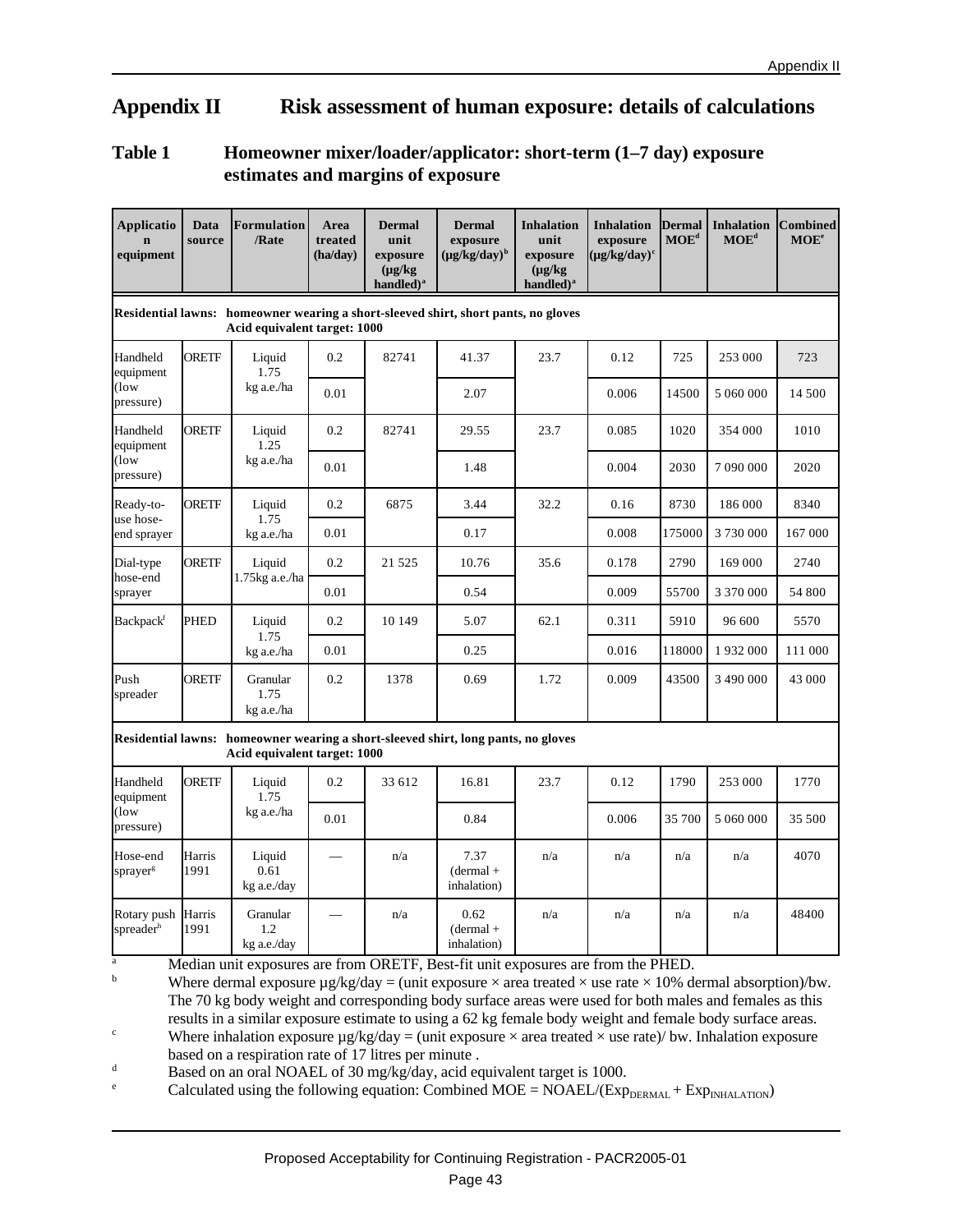- <sup>f</sup> The backpack application clothing scenario includes gloves. This data is not necessarily applicable to application on turf (USEPA 1997b, 2001)
- g  $90<sup>th</sup>$  percentile value from Harris (1991), based on homeowners applying 0.61 kg a.i./day with a hose-end sprayer, wearing long pants and short sleeves. Rate and area treated were not reported
- h  $90<sup>th</sup>$  percentile value from Harris (1991), based on homeowners applying 1.2 kg a.i./day of weed and feed with a rotary spreader. Rate and area treated were not reported.

# **Table 2 Adult and toddler acute (1 day) postapplication exposure and risk assessments on residential lawns**

| <b>Scenario</b>                                     | Data<br>source                 | <b>Contact</b><br>potential | <b>Dermal</b><br>exposure                   |                                | Oral exposure (µg/kg/day)     |                                          |                                |      | Oral<br>MOE <sup>e</sup> | <b>Combined</b><br>MOE <sup>f</sup> |
|-----------------------------------------------------|--------------------------------|-----------------------------|---------------------------------------------|--------------------------------|-------------------------------|------------------------------------------|--------------------------------|------|--------------------------|-------------------------------------|
|                                                     |                                |                             | absorbed<br>$(\mu g/kg)$<br>$b$ w/day $)^a$ | Hand-to-<br>mouth <sup>b</sup> | Turf<br>mouthing <sup>c</sup> | <b>Ingestion</b><br>of soil <sup>d</sup> | Ingestion<br>of<br>granules    |      |                          |                                     |
| <b>Adult</b><br>Acid equivalent / BEE target: 300   |                                |                             |                                             |                                |                               |                                          |                                |      |                          |                                     |
| Liquid<br>$1.75$ kg<br>a.e./ha                      | <b>USEPA</b><br>1997b.<br>2001 | High                        | 19.07                                       | n/a                            | n/a                           | n/a                                      | n/a                            | 1311 | n/a                      | 1311                                |
| Liquid<br>1.1 kg a.e./ha                            | Harris<br>1991 <sup>g</sup>    | Low                         | 8.24<br>(systemic)                          |                                |                               |                                          |                                | 3034 |                          | 3034                                |
| <b>Toddler</b><br>Acid equivalent / BEE target: 300 |                                |                             |                                             |                                |                               |                                          |                                |      |                          |                                     |
| Liquid<br>1.75<br>kg a.e./ha                        | <b>USEPA</b><br>1997b.<br>2001 | High                        | 31.91                                       | 23.3                           | 0.73                          | 0.08                                     | n/a                            | 2350 | 3107                     | 1338                                |
| Granular <sup>i</sup><br>$1.75$ kg<br>a.e./ha       | <b>ORETF</b>                   | High                        | 31.91                                       | 23.3                           | 0.73                          | 0.08                                     | 148 <sup>h</sup><br>max. value | 2350 | 436                      | 368                                 |
| Granular <sup>i</sup><br>$1.75$ kg<br>a.e./ha       | <b>ORETF</b>                   | High                        | 31.91                                       | 23.3                           | 0.73                          | 0.08                                     | 81 <sup>h</sup><br>min. value  | 2350 | 713                      | 547                                 |

<sup>a</sup> Dermal exposure = %TTR  $\times$  rate  $\times$  TC  $\times$  dermal absorption (10%)  $\times$  duration / bw. Body weight (bw) is 70 kg for adults and 15 kg for toddlers. The 70 kg body weight and corresponding body surface areas were used for both males and females as this results in a similar exposure estimate to using a 62 kg female body weight and female body surface areas. TTR is 2.63% based on the TTR study. TCs are 14 500 and 5 200 cm<sup>2</sup> /hour for adults and toddlers respectively. Exposure duration is two hours. Rate expressed as acid equivalents =  $17.5 \mu$ g/cm<sup>2</sup> for liquid and granular formulations.

<sup>b</sup> Based on 20 hand-to-mouth events/hour, 20 cm<sup>2</sup> surface area, saliva extraction factor (SEF) of 50%, dislodgeable foliar residue (DFR) is 5% of rate. Exposure = DFR  $\times$  SA  $\times$  hand-to-mouth events  $\times$  SEF  $\times$ 2 hours/15 kg bw

<sup>c</sup> Based on an ingestion of 25 cm<sup>2</sup> turf/day and an SEF of 50%, DFR is 5% of rate. Exposure = DFR  $\times$  25  $\times$ SEF/15 kg bw

Based on an ingestion of 0.1 g soil/day, depth of 1 cm, 100% available/cm soil, 0.67 cm<sup>3</sup>/g soil weight to volume conversion factor. Exposure = application rate  $\times$  0.1  $\times$  0.67  $\times$  1/15 kg bw

Adult acute MOEs are based on a NOAEL of 25 mg/kg/day with a target of 300. Toddler acute MOEs are based on a NOAEL of 75 mg/kg/day with a target of 300.

f Combined MOE = NOAEL/( $Exp<sub>DERMAL</sub> + Exp<sub>ORAI</sub>$ )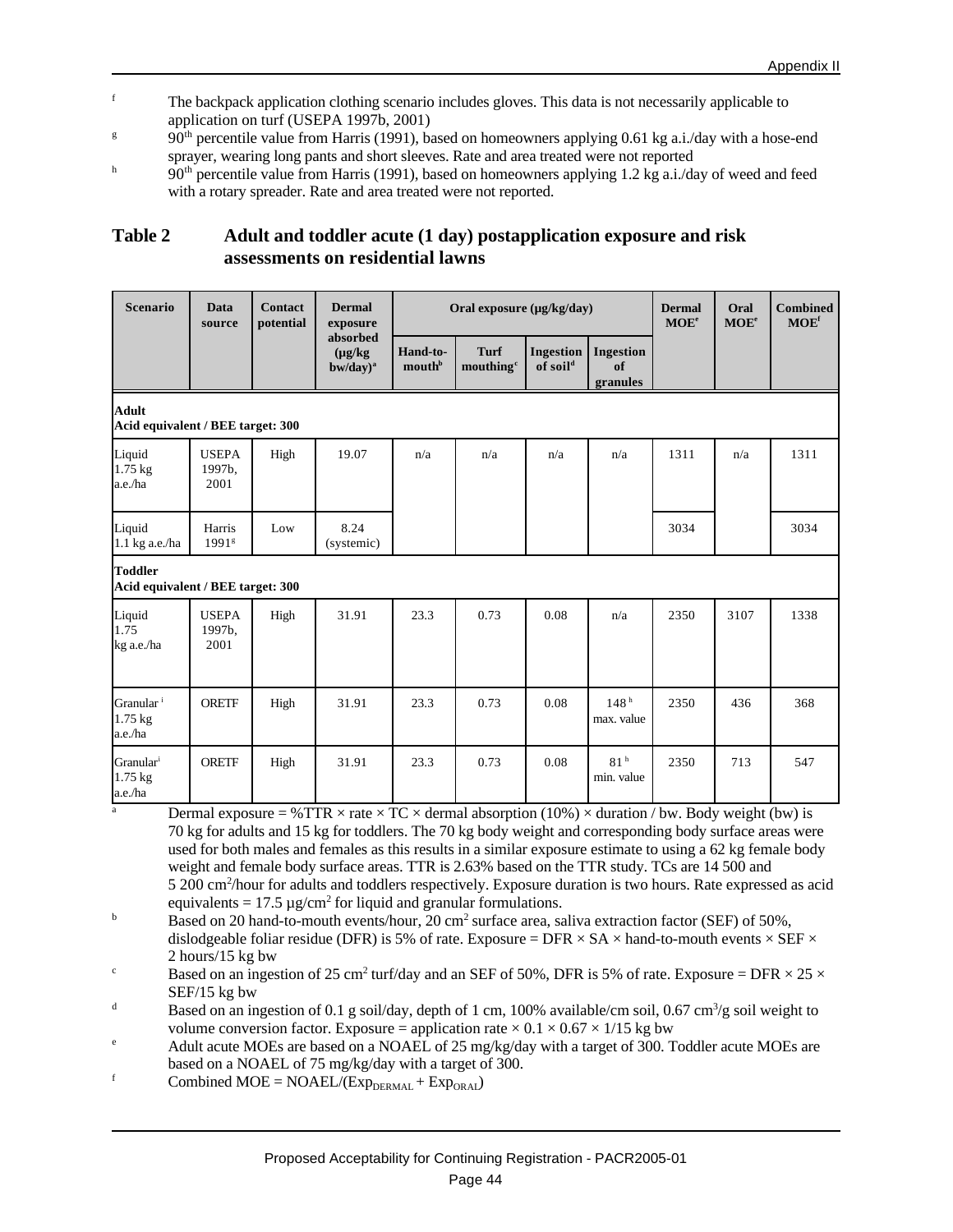- <sup>g</sup> Based on adult bystanders wearing shorts, short-sleeved shirts and no shoes who were lying, sitting and walking on treated turf for one hour. Study was conducted at 1.1 kg/ha. Systemic exposure = 4.12 µg/kg/hr  $\times$  2 hr/day, where 4.12 µg/kg/hr is a 90<sup>th</sup> percentile based on a 1 hour restricted entry interval (REI).
- h Maximum and minimum values based on an ingestion rate (IR) for dry pesticide formulations of 10% of the product applied in 1 ft<sup>2</sup>. A low product application rate of 0.4166 kg fertilizer/100 m<sup>2</sup> corresponds to an ingestion rate of  $3.7 \times 10^4$  µg with 6% 2,4-D per granule. A high product application rate of 15 kg fertilizer/100 m<sup>2</sup>corresponds to an ingestion rate of  $1.36 \times 10^6$  µg with 0.09% 2,4-D per granule. Exposure =  $IR \times a.i.$ /15 kg bw
- <sup>i</sup> Calculations are based on TTR data for liquid formulation. Granular TTR would be much lower. The calculations is intended only to show that, even with such highly conservative assumptions, aggregate MOEs incorporating potential ingestion of granules are greater than the target MOE.

#### **Table 3 Adult and toddler short-term (1–7 day) postapplication exposure and risk assessments on residential lawns**

| Scenario                                | Data source                                                                                                                                                                                                                                                                                   | <b>Contact</b><br>potential | <b>Dermal</b><br>exposure                   |                    | Oral exposure $(\mu g/kg/day)^e$     | <b>Dermal</b><br>MOE <sup>f</sup>        | Oral<br>MOE <sup>f</sup> | <b>Combined</b><br><b>MOE</b> <sup>g</sup> |        |  |
|-----------------------------------------|-----------------------------------------------------------------------------------------------------------------------------------------------------------------------------------------------------------------------------------------------------------------------------------------------|-----------------------------|---------------------------------------------|--------------------|--------------------------------------|------------------------------------------|--------------------------|--------------------------------------------|--------|--|
|                                         |                                                                                                                                                                                                                                                                                               |                             | absorbed<br>$(\mu g/kg)$<br>$b$ w/day $)^a$ | Hand-to-<br>mouthb | <b>Turf</b><br>mouthing <sup>c</sup> | <b>Ingestion of</b><br>soil <sup>d</sup> |                          |                                            |        |  |
| Adult                                   | Acid equivalent / BEE target: 1000                                                                                                                                                                                                                                                            |                             |                                             |                    |                                      |                                          |                          |                                            |        |  |
| Liquid<br>1.75<br>kg a.e./ha            | <b>USEPA 1997b,</b><br>2001                                                                                                                                                                                                                                                                   | High                        | 2.54                                        | n/a                | n/a                                  | n/a                                      | 11811                    |                                            | 11811  |  |
| Liquid<br>1.1<br>kg a.e./ha             | Harris 1991 <sup>h</sup>                                                                                                                                                                                                                                                                      | Low                         | 0.44<br>(systemic)                          |                    |                                      |                                          | 68 182                   |                                            | 68 182 |  |
| <b>Liquid BEE</b><br>1.75<br>kg a.e./ha | <b>USEPA 1997b,</b><br>2001                                                                                                                                                                                                                                                                   | High                        | 2.54                                        |                    |                                      |                                          | 3937                     |                                            | 3937   |  |
| Liquid BEE<br>1.1<br>kg a.e./ha         | Harris 1991 <sup>h</sup>                                                                                                                                                                                                                                                                      | Low                         | 0.44<br>(systemic)                          |                    |                                      |                                          | 22727                    |                                            | 22727  |  |
| <b>Toddler</b>                          | Acid equivalent target: 300                                                                                                                                                                                                                                                                   |                             |                                             |                    |                                      |                                          |                          |                                            |        |  |
| Liquid<br>$1.75$ kg<br>a.e./ha          | <b>USEPA 1997b,</b><br>2001                                                                                                                                                                                                                                                                   | High                        | 4.25                                        | 4.67               | 0.15                                 | 0.08                                     | 2944                     | 2556                                       | 1368   |  |
| a                                       | Dermal exposure = $(\% TTR \times \text{rate} \times TC \times \text{dermal absorption } (10\%) \times \text{duration}) / \text{bw}$ . Body weight (bw) is<br>$70.1$ , from the contract from the flux $70.1$ , $1.1$ , $1.1$ , $1.1$ , $1.1$ , $1.1$ , $1.1$ , $1.1$ , $1.1$ , $1.1$ , $1.1$ |                             |                                             |                    |                                      |                                          |                          |                                            |        |  |

70 kg for adults and 15 kg for toddlers. The 70 kg body weight and corresponding body surface areas were used for both males and females as this results in a similar exposure estimate to using a 62 kg female body weight and female body surface areas. TTR is 0.350% based on the TTR study. TCs are 14 500 and 5200 cm<sup>2</sup>/hr for adults and toddlers, respectively. Exposure duration is two hours. Rates (acid equivalent) are 22.5  $\mu$ g/cm<sup>2</sup> for liquids, 17.5  $\mu$ g/cm<sup>2</sup> for 2,4-D BEE and 25  $\mu$ g/cm<sup>2</sup> for granules.

<sup>b</sup> Based on 20 hand-to-mouth events/hour, 20 cm<sup>2</sup> surface area, SEF of 50%, DFR is 1% of rate. Exposure = DFR  $\times$  SA  $\times$  hand-to-mouth events  $\times$  SEF  $\times$  2 hr/15 kg bw

Based on an ingestion of 25 cm<sup>2</sup> turf/day and a saliva extraction factor (SEF) of 50%, DFR is 1% of rate. Exposure =  $DFR \times 25 \times SEF/15$  kg bw

Based on an ingestion of 0.1 g soil/day, depth of 1 cm, 100% available/cm soil, 0.67 cm<sup>3</sup>/g soil weight to volume conversion factor. Exposure = application rate  $\times$  0.1  $\times$  0.67  $\times$  1/15 kg bw

e Ingestion of granules is not considered in the short-term scenario as this is an episodic rather than a typical exposure event.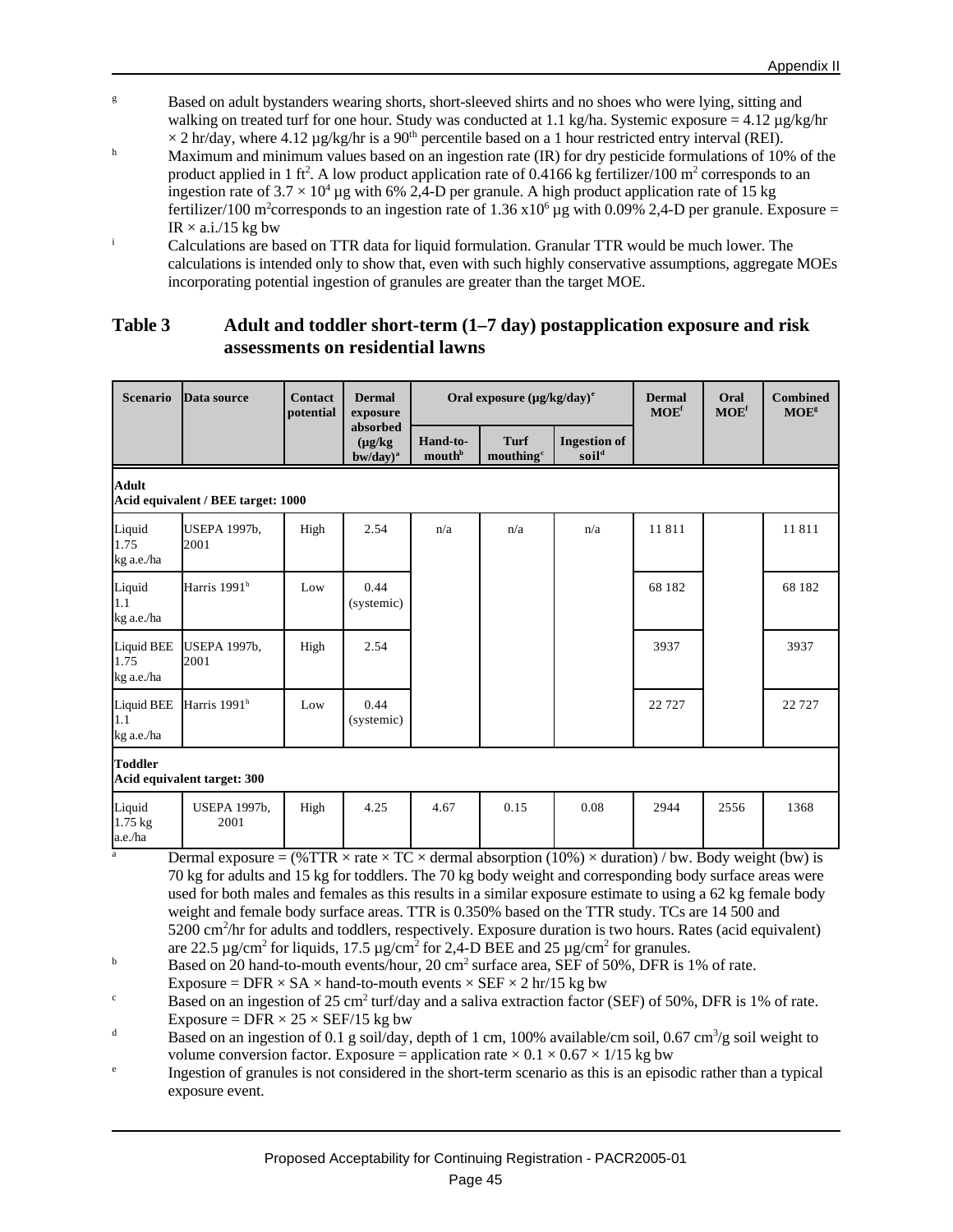- <sup>f</sup> Adult short-term MOEs are based on a NOAEL of 30 mg/kg/day and a target of 1000, with the exception of 2,4-D BEE where the MOE is based on the NOAEL of 10 mg/kg/day and a target of 1000. Toddler short-term MOEs are based on a NOAEL of 12.5 mg/kg/day with a target of 300.
- <sup>g</sup> Combined MOE = NOAEL/( $Exp<sub>DERMAL</sub> + Exp<sub>ORAL</sub>$ )
- Based on adult bystanders wearing short, short-sleeved shirts and no shoes who were lying, sitting and walking on treated turf for one hour. Study was conducted at 1.1 kg/ha. Systemic exposure =  $0.22 \mu$ g/kg/hour  $\times$  2 hours/day, where  $0.22 \mu$ g/kg/hour is a 90<sup>th</sup> percentile based on a 24-hour REI.

#### **Table 4 Postapplication exposure and margins of exposure for golfers**

| <b>Scenario</b>                   | <b>ACUTE EXPOSURE</b>                        |                          |                                              | <b>SHORT-TERM EXPOSURE</b> |  |  |  |
|-----------------------------------|----------------------------------------------|--------------------------|----------------------------------------------|----------------------------|--|--|--|
|                                   | <b>Dermal exposure</b><br>$(\mu g/kg/day)^a$ | <b>Dermal</b><br>$MOE^b$ | <b>Dermal exposure</b><br>$(\mu g/kg/day)^a$ | <b>Dermal</b><br>$MOE^b$   |  |  |  |
| <b>Adults</b>                     | Acid equivalent target: 300                  |                          | Acid equivalent / BEE target: 1000           |                            |  |  |  |
| Liquid: $1.75$ kg a.e./ha         | 1.32                                         | 19011                    | 0.18                                         | 171429                     |  |  |  |
| Liquid BEE: 1.75 kg BEE/ha        | 1.32                                         | 19011                    | 0.18                                         | 57143                      |  |  |  |
| Youths                            | Acid equivalent target: 300                  |                          | Acid equivalent target: 300                  |                            |  |  |  |
| Liquid all forms: 1.75 kg a.e./ha | 2.36                                         | 31776                    | 0.31                                         | 39796                      |  |  |  |

<sup>a</sup> Dermal exposure =  $(\% TTR \times \text{rate as acid equivalents} (17.5 \,\mu\text{g/cm}^2) \times TC \times \text{duration} \times \text{dermal absorption}) /$ bw. Body weight (bw) is 70 kg for adults and 39 kg for youths. The 70 kg body weight and corresponding body surface areas were used for both males and females as this results in a similar exposure estimate to using a 62 kg female body weight and female body surface areas. The TC is 500 cm<sup>2</sup>/hr based on generic transfer coefficients for turf. Duration is four hours. Acute TTR value (2.63 %) is based on the mean peak values and the short-term value (0.35 %) is based on a time weighted average over a seven-day period.

<sup>b</sup> Adult acute MOEs are based on a NOAEL of 25 mg/kg/day with a target of 300. Youth acute MOEs are based on a NOAEL of 75 mg/kg/day with a target of 300. Adult short-term MOEs are based on a NOAEL of 30 mg/kg/day and a target of 1000, with the exception of adult short-term MOEs for 2,4-D BEE, which are based on the NOAEL of 10 mg/kg/day and a target of 1000. Youth short-term MOEs are based on a NOAEL of 12.5 mg/kg/day with a target of 300.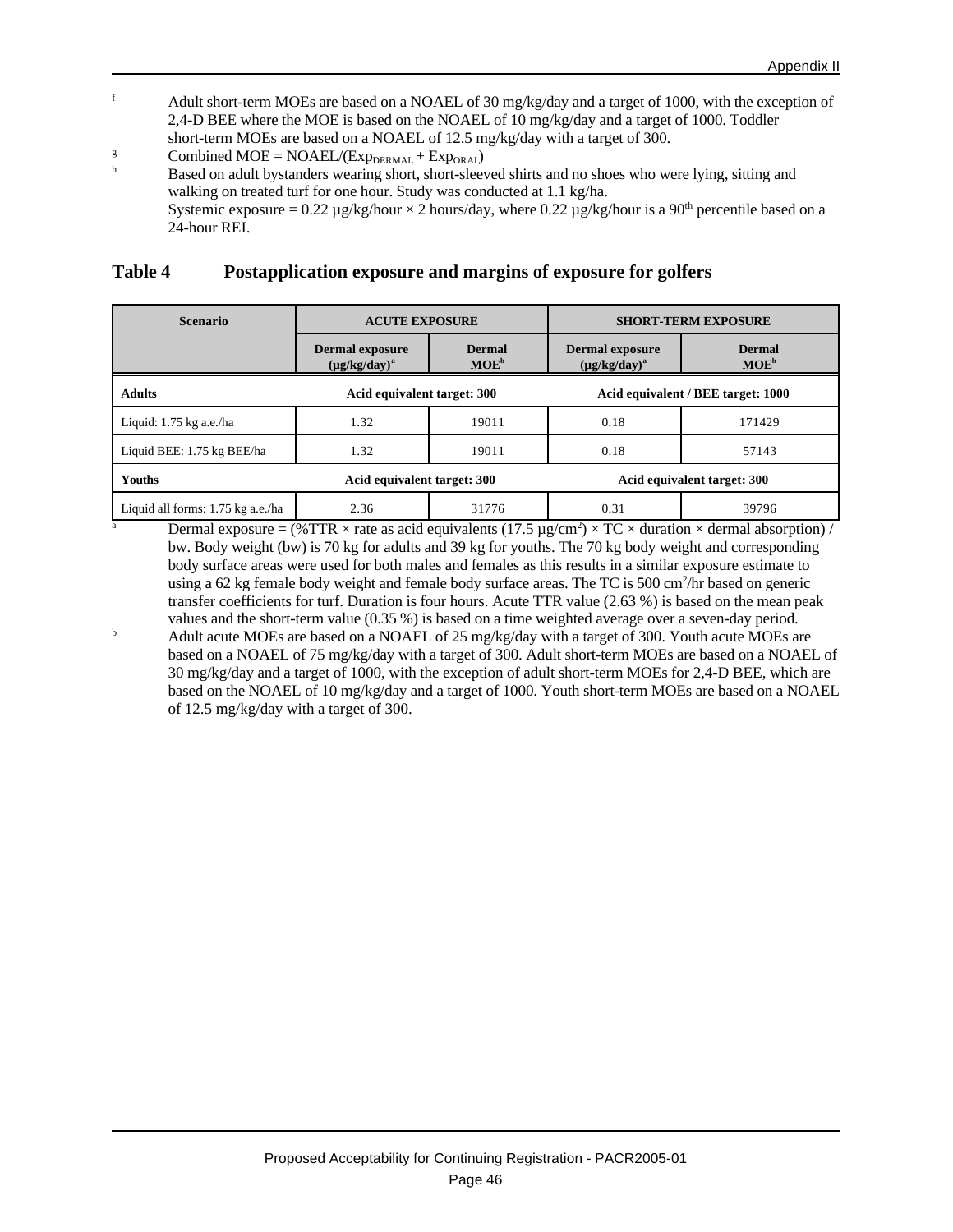| Age<br>group          | <b>Scenario</b>                                                       | <b>Dietary</b><br>exposure<br>$(\mu g/kg/day)^a$ | <b>Exposure to</b><br>homeowners applying<br>2,4-D to turf<br>$(\mu g/kg/day)$ |                   | <b>Exposure from re-</b><br>$(\mu g/kg/day)$ | entering treated turf | Aggregate<br>$MOE^b$ | <b>DWLOC®</b><br>$(\mu g/L)$ |
|-----------------------|-----------------------------------------------------------------------|--------------------------------------------------|--------------------------------------------------------------------------------|-------------------|----------------------------------------------|-----------------------|----------------------|------------------------------|
|                       |                                                                       | Oral                                             | Dermal <sup>d</sup>                                                            | <b>Inhalation</b> | <b>Dermal</b>                                | Oral                  |                      |                              |
| Adult                 | Handheld (low-pressure)<br>broadcast application                      | 0.284                                            | 16.81                                                                          | 0.12              | 2.54                                         | n/a                   | 1519                 | 359                          |
|                       | Ready-to-use hose-end<br>broadcast application                        | 0.284                                            | 3.44                                                                           | 0.16              | 5.53                                         | n/a                   | 4673                 | 825                          |
|                       | Dial-type hose-end<br>broadcast application                           | 0.284                                            | 10.76                                                                          | 0.18              | 5.53                                         | n/a                   | 2180                 | 568                          |
|                       | Backpack broadcast<br>application                                     | 0.284                                            | 5.07                                                                           | 0.31              | 5.53                                         | n/a                   | 3656                 | 763                          |
|                       | Push spreader application                                             | 0.284                                            | 0.69                                                                           | 0.009             | 5.53                                         | n/a                   | 8525                 | 927                          |
|                       | Re-enter recreational areas<br>treated with 2,4-D BEE                 | 0.284                                            | n/a                                                                            | n/a               | 5.53                                         | n/a                   | 3544                 | 251                          |
|                       | Golfing on turf treated with<br>2,4-D acid equivalent<br>formulations | 0.284                                            | n/a                                                                            | n/a               | 0.18                                         | n/a                   | 65 359               | 1034                         |
|                       | Golfing on turf treated with<br>2,4-D BEE formulations                | 0.284                                            | n/a                                                                            | n/a               | 0.18                                         | n/a                   | 21 786               | 334                          |
| Youth                 | Golfing on turf treated with<br>$2,4-D$                               | 0.377                                            | n/a                                                                            | n/a               | 0.31                                         | n/a                   | 18087                | 901                          |
| Toddle<br>$\mathbf r$ | Re-entering treated turf<br>(Broadcast application)                   | 0.71                                             | n/a                                                                            | n/a               | 4.25                                         | 4.89                  | 1269                 | 477                          |

| Table 5 | Short-term aggregate exposure and risk estimates for 2,4-D |
|---------|------------------------------------------------------------|
|---------|------------------------------------------------------------|

<sup>a</sup> Based on chronic dietary exposure estimates generated using DEEM®, does not include exposure to 2,4-D from drinking water.

<sup>b</sup> Adult aggregate MOEs are based on a NOAEL of 30 mg/kg/day and a target of 1000, with the exception of 2,4-D BEE MOEs, which are based on the NOAEL of 10 mg/kg/day and a target of 1000. Youth and toddler aggregate MOEs are based on a NOAEL of 12.5 mg/kg/day with a target of 300. Aggregate MOE  $=$  $NOAEL/(Exp_{oral} + Exp_{inhalation} + Exp_{dermal})$  and does not include exposure to drinking water.

<sup>c</sup> The DWLOC is calculated as per the formula in section 4.0. Daily drinking water rate is 2 L/day for adults and youth, and 1 L/day for toddlers

<sup>d</sup> Based on short-sleeved shirts, shorts and no gloves, except for handheld (low-pressure) broadcast applications where based on long pants, short-sleeved shirt, no gloves.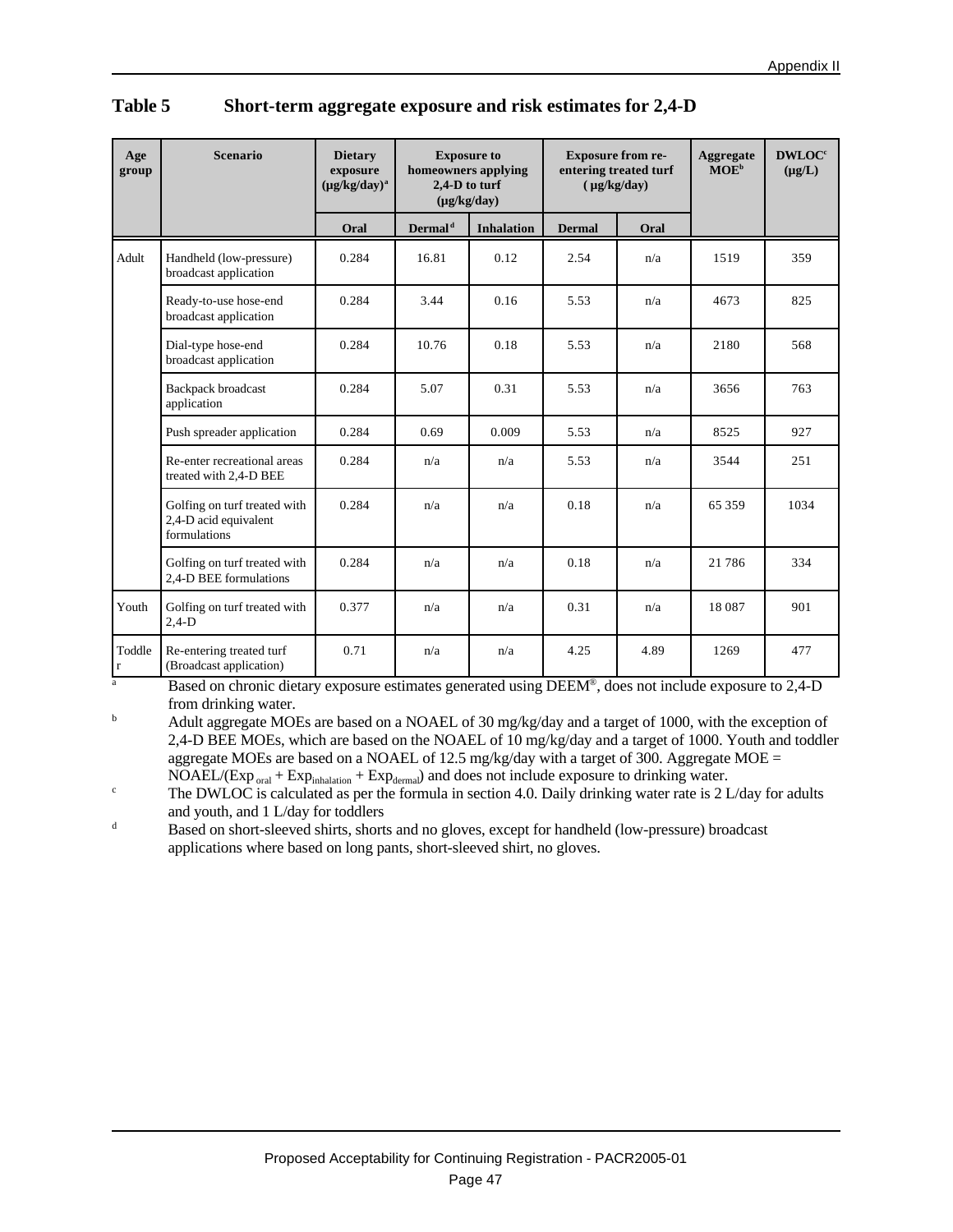#### **Table 6 Commercial mixer/loader/applicator: short-term exposure estimates and margins of exposure for turf**

| <b>Application</b><br>equipment                                                                                                                          | Data<br>source <sup>a</sup> | <b>Formulation</b><br>/ Rate                                                 | Area<br>treated<br>(ha/day) | <b>Dermal</b><br>unit<br>exposure<br>$(\mu g/kg)$<br>handled) | <b>Dermal</b><br>exposure<br>$(\mu g/kg/day)^b$                                                                                              | <b>Inhalation</b><br>unit<br>exposure<br>$(\mu g/kg)$<br>handled) | <b>Inhalation</b><br>exposure<br>$(\mu g/kg/day)^c$ | <b>Dermal</b><br>MOE <sup>d</sup> | <b>Inhalation</b><br>MOE <sup>d</sup> | <b>Combine</b><br>d MOE <sup>e</sup> |  |
|----------------------------------------------------------------------------------------------------------------------------------------------------------|-----------------------------|------------------------------------------------------------------------------|-----------------------------|---------------------------------------------------------------|----------------------------------------------------------------------------------------------------------------------------------------------|-------------------------------------------------------------------|-----------------------------------------------------|-----------------------------------|---------------------------------------|--------------------------------------|--|
| Residential lawns: commercial lawn care operator wearing long pants, long-sleeved shirt, gloves (1-30 days)<br>Acid equivalent / BEE target $MOE = 1000$ |                             |                                                                              |                             |                                                               |                                                                                                                                              |                                                                   |                                                     |                                   |                                       |                                      |  |
| Low-pressure<br>turf gun                                                                                                                                 | <b>ORETF</b>                | Liquid<br>1.75                                                               | 2                           | 785                                                           | 3.93                                                                                                                                         | $\overline{4}$                                                    | 0.2                                                 | 7643                              | 150 000                               | 7273                                 |  |
| Backpackf                                                                                                                                                | <b>PHED</b>                 | kg a.e./ha                                                                   | 0.4<br>(spot)               | 5446                                                          | 5.45                                                                                                                                         | 62.1                                                              | 0.62                                                | 5509                              | 48 309                                | 4945                                 |  |
| Low-pressure<br>turf gun                                                                                                                                 | <b>ORETF</b>                | <b>Liquid BEE</b><br>1.75                                                    | 2                           | 785                                                           | 3.93                                                                                                                                         | $\overline{4}$                                                    | 0.2                                                 | 2548                              | 50 000                                | 2424                                 |  |
| Backpack <sup>f</sup>                                                                                                                                    | PHED                        | kg a.e./ha                                                                   | 0.4<br>(spot)               | 5446                                                          | 5.45                                                                                                                                         | 62.1                                                              | 0.62                                                | 1836                              | 16 103                                | 1648                                 |  |
| Low-pressure<br>turf gun                                                                                                                                 | <b>ORETF</b>                | Wettable<br>powder<br>(water<br>soluble<br>packaging)<br>1.17<br>kg a.e./ha  | $\mathfrak{2}$              | 1427                                                          | 4.77                                                                                                                                         | 14.5                                                              | 0.48                                                | 6289                              | 61892                                 | 5709                                 |  |
| Low-pressure<br>turf gun                                                                                                                                 | <b>ORETF</b>                | Wettable<br>powder<br>(water<br>soluble<br>packaging)<br>1.058<br>kg a.e./ha | $\overline{c}$              | 1290                                                          | 3.9                                                                                                                                          | 47.8                                                              | 1.44                                                | 7693                              | 20762                                 | 5613                                 |  |
| "Typical"                                                                                                                                                | Harris<br>1991 <sup>g</sup> | Liquid<br>1.4<br>kg a.e./day                                                 | not<br>reported             | n/a                                                           | 4.9<br>(systemic)                                                                                                                            | n/a                                                               | n/a                                                 | n/a                               | n/a                                   | 6122                                 |  |
| Golf courses and sod farms:                                                                                                                              |                             |                                                                              |                             |                                                               | commercial mixer/loader/applicator wearing long pants, long-sleeved shirt and gloves (1-7 days)<br>Acid equivalent / BEE target $MOE = 1000$ |                                                                   |                                                     |                                   |                                       |                                      |  |
| Low-pressure<br>turf gun                                                                                                                                 | <b>ORETF</b>                | Liquid<br>1.75                                                               | 2                           | 785                                                           | 3.93                                                                                                                                         | 4                                                                 | 0.2                                                 | 7643                              | 150 000                               | 7273                                 |  |
| Backpackf                                                                                                                                                | <b>PHED</b>                 | kg a.e./ha                                                                   | 0.4<br>(spot)               | 5446                                                          | 5.45                                                                                                                                         | 62.1                                                              | 0.62                                                | 5509                              | 48 309                                | 4945                                 |  |
| Groundboom<br>(golf)                                                                                                                                     | <b>PHED</b>                 |                                                                              | 16                          | 83.6                                                          | 3.34                                                                                                                                         | 2.6                                                               | 1.04                                                | 8971                              | 28 8 4 6                              | 6843                                 |  |
| Groundboom<br>(sod)                                                                                                                                      |                             |                                                                              | 30                          | 83.6                                                          | 6.27                                                                                                                                         | 2.6                                                               | 1.95                                                | 4785                              | 15 3 8 5                              | 3650                                 |  |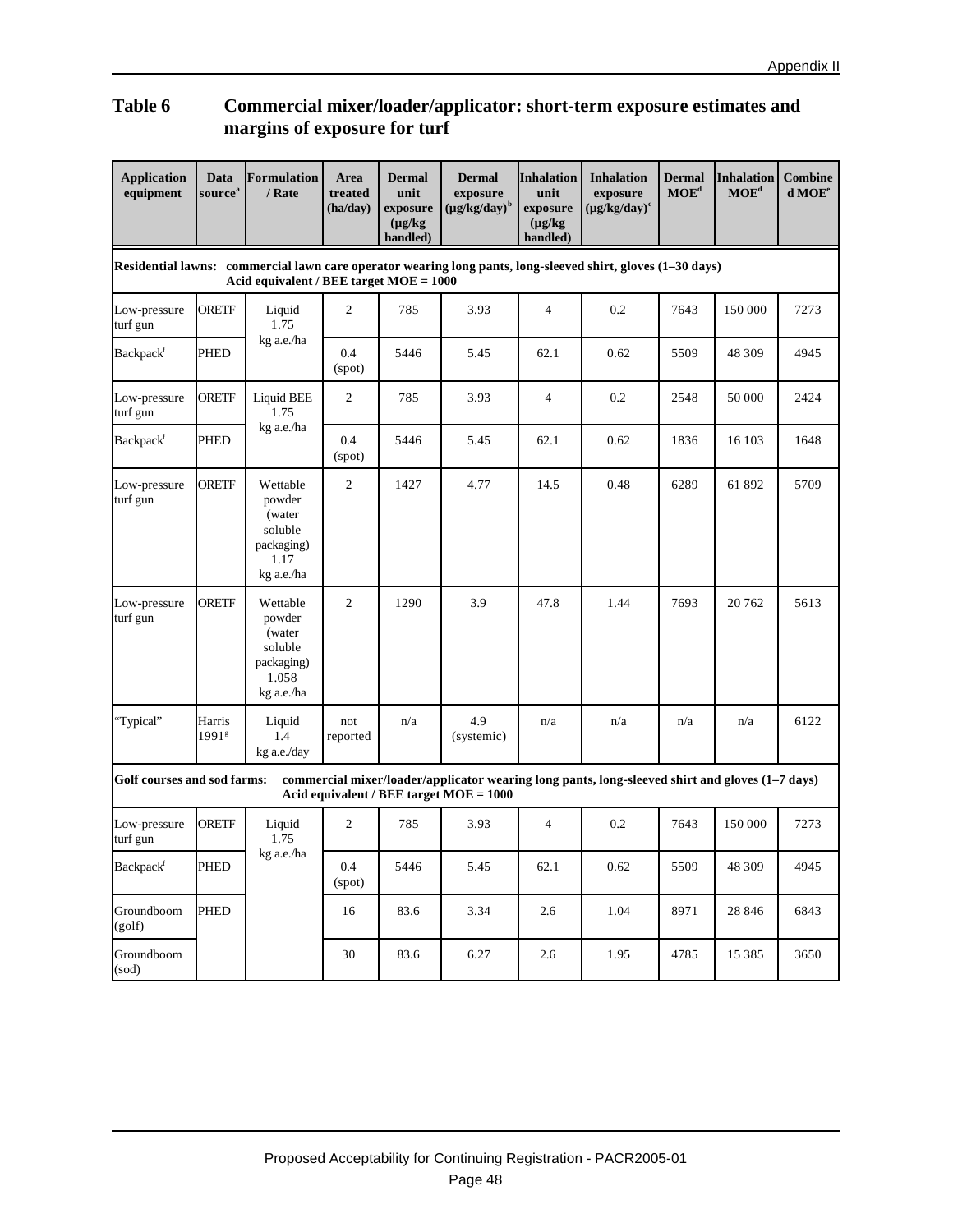| <b>Application</b><br>equipment | <b>Data</b><br>source <sup>a</sup> | <b>Formulation</b><br>/ Rate     | Area<br>treated<br>(ha/day) | <b>Dermal</b><br>unit<br>exposure<br>$(\mu g/kg)$<br>handled) | <b>Dermal</b><br>exposure<br>$(\mu g/kg/day)^b$ | <b>Inhalation</b><br>unit<br>exposure<br>$(\mu g/kg)$<br>handled) | <b>Inhalation</b><br>exposure<br>$(\mu g/kg/day)^c$ | <b>Dermal</b><br>$\mathbf{MOE}^{\mathbf{d}}$ | <b>Inhalation</b><br>MOE <sup>d</sup> | <b>Combine</b><br>d MOE <sup>e</sup> |
|---------------------------------|------------------------------------|----------------------------------|-----------------------------|---------------------------------------------------------------|-------------------------------------------------|-------------------------------------------------------------------|-----------------------------------------------------|----------------------------------------------|---------------------------------------|--------------------------------------|
| Low-pressure<br>turf gun        | <b>ORETF</b>                       | <b>Liquid BEE</b><br>1.75        | $\overline{c}$              | 785                                                           | 3.93                                            | 4                                                                 | 0.2                                                 | 2548                                         | 50 000                                | 2424                                 |
| Backpack <sup>f</sup>           | <b>PHED</b>                        | kg a.e./ha                       | 0.4<br>(spot)               | 5446                                                          | 5.45                                            | 62.1                                                              | 0.62                                                | 1836                                         | 16 103                                | 1648                                 |
| Groundboom<br>(golf)            | <b>PHED</b>                        |                                  | 16                          | 83.6                                                          | 3.34                                            | 2.6                                                               | 1.04                                                | 2990                                         | 9615                                  | 2281                                 |
| Groundboom<br>(sod)             |                                    |                                  | 30                          | 83.6                                                          | 6.27                                            | 2.6                                                               | 2.6                                                 | 1595                                         | 5128                                  | 1217                                 |
| Low-pressure<br>turf gun        | <b>ORETF</b>                       | Wettable<br>powder               | 2                           | 1427                                                          | 4.97                                            | 14.5                                                              | 0.48                                                | 6289                                         | 61892                                 | 5709                                 |
| Groundboom<br>(golf)            | <b>PHED</b>                        | (water<br>soluble<br>packaging)  | 16                          | 54.1                                                          | 1.45                                            | 1.14                                                              | 0.3                                                 | 20 736                                       | 98403                                 | 17 127                               |
| Groundboom<br>(sod)             |                                    | 1.17<br>kg a.e./ha               | 30                          | 54.1                                                          | 2.71                                            | 1.14                                                              | 0.57                                                | 11 059                                       | 52482                                 | 9134                                 |
| Low-pressure<br>turf gun        | <b>ORETF</b>                       | Water<br>dispersible             | $\mathfrak{2}$              | 1290                                                          | 3.9                                             | 47.8                                                              | 1.44                                                | 7693                                         | 20762                                 | 5613                                 |
| Groundboom<br>(golf)            | <b>PHED</b>                        | granule<br>$1.058$ kg<br>a.e./ha | 16                          | 196                                                           | 4.74                                            | $\overline{2}$                                                    | 0.48                                                | 6329                                         | 62 027                                | 5743                                 |
| Groundboom<br>(sod)             |                                    |                                  | 30                          | 196                                                           | 8.89                                            | $\overline{2}$                                                    | 0.91                                                | 3376                                         | 33 081                                | 3063                                 |

a<br>Median unit exposures are from ORETF, Best-fit unit exposures are used from the PHED.<br>Where dermal exposure uses  $\alpha$  and  $\alpha$  are transposure  $\alpha$  are transposed as a set of  $\alpha$ 

Where dermal exposure  $\mu$ g/kg/day = (unit exposure  $\times$  area treated  $\times$  use rate [expressed as acid equivalents])  $\times$  10% dermal absorption)/ bw. The 70 kg body weight and corresponding body surface areas were used for both males and females as this results in a similar exposure estimate to using a 62 kg female body weight and female body surface areas.

<sup>c</sup> Where inhalation exposure  $\mu$ g/kg/day = (unit exposure  $\times$  area treated  $\times$  use rate [expressed as acid equivalents]) / bw. Inhalation exposure based on a respiration rate of 17 litres per minute.

d 1–30 day short-term MOEs are based on a NOAEL of 30 mg/kg/day and a target of 1000, with the exception of short-term MOEs for 2,4-D BEE, which are based on a NOAEL of 10 mg/kg/day and a target of 1000.

 $e$  Combined MOE = NOAEL/(Exp<sub>DERMAL</sub> + Exp<sub>INHALATION</sub>)

Backpack data may not be completely applicable for application to lawns (USEPA 1997b).

<sup>g</sup> Biomonitoring data (Harris 1991). 90<sup>th</sup> percentile used due to study limitations. Represents "typical" professional applicator exposure. Applied approximately 1.4 kg a.e./day; personal protective equipment not specified.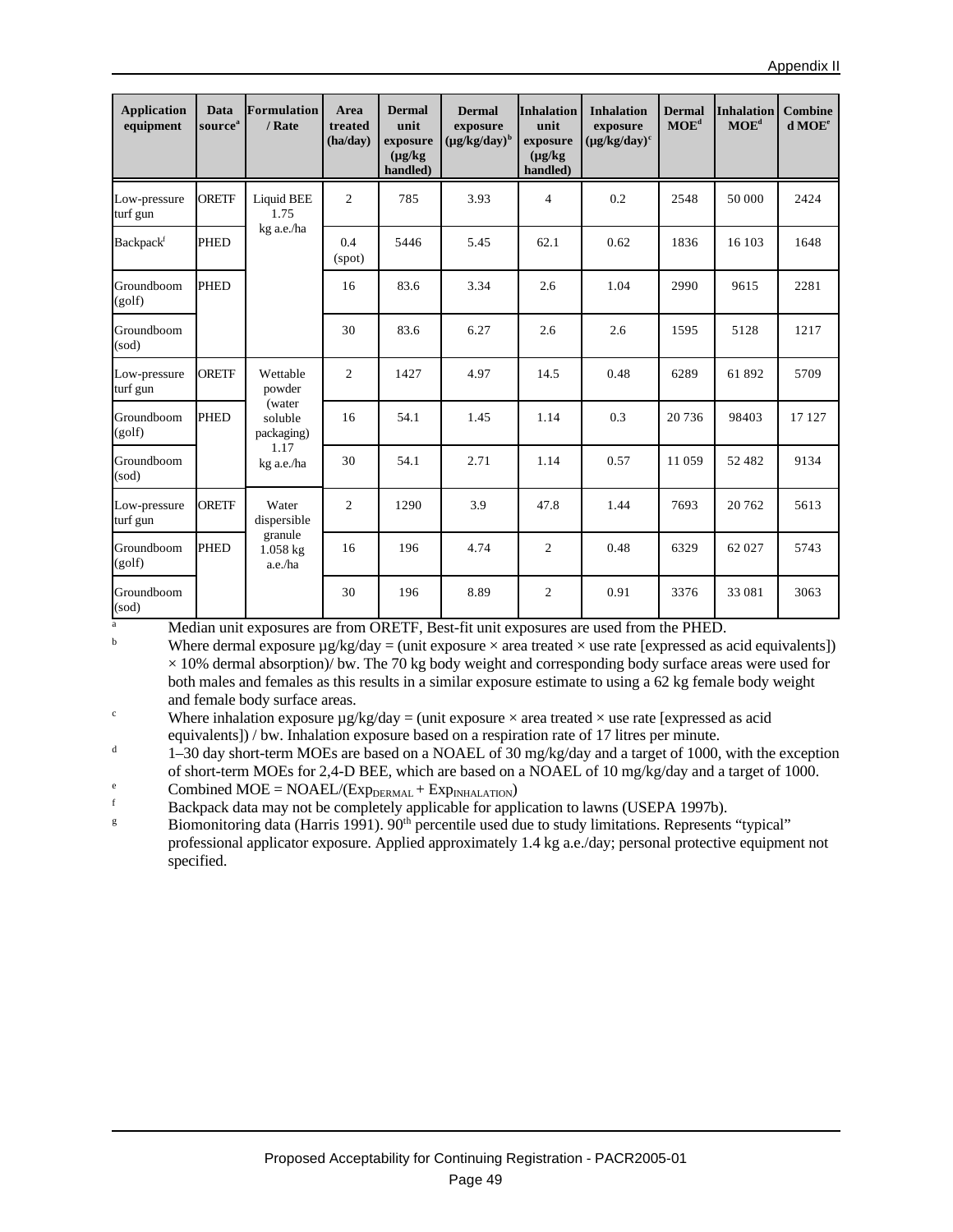#### **Table 7 Worker postapplication exposure and risk on golf course and sod farm turf**

| <b>Scenario</b>                                                                        | <b>ACUTE EXPOSURE<sup>a</sup></b> |                                                  |            | <b>SHORT-TERM EXPOSURE a</b> |                                           |            |
|----------------------------------------------------------------------------------------|-----------------------------------|--------------------------------------------------|------------|------------------------------|-------------------------------------------|------------|
|                                                                                        | % TTR <sup>b</sup>                | <b>Dermal Exposure</b> <sup>c</sup><br>ug/kg/day | <b>MOE</b> | $%$ TTR <sup>b</sup>         | Dermal Exposure <sup>c</sup><br>µg/kg/day | <b>MOE</b> |
| Aerating, fertilizing, pruning, scouting, mowing<br>Target: 300<br><b>Target: 1000</b> |                                   |                                                  |            |                              |                                           |            |
| Liquid<br>1.75 kg a.e./ha                                                              | 2.63%                             | 2.63                                             | 9506       | 0.35%                        | 0.35                                      | 85714      |
| <b>Liquid BEE</b><br>1.75 kg BEE/ha                                                    | 2.63%                             | 2.63                                             | 9506       | 0.35%                        | 0.35                                      | 28 571     |
| Harvesting and transplanting treated turf<br>Target: 300<br><b>Target: 1000</b>        |                                   |                                                  |            |                              |                                           |            |
| Liquid<br>1.75 kg a.e./ha                                                              | 2.63%                             | 88.79                                            | 288        | 0.35%                        | 11.55                                     | 2579       |
| Liquid BEE<br>1.75 kg BEE/ha                                                           | 2.63%                             | 88.79                                            | 288        | 0.35%                        | 11.55                                     | 866        |
| Liquid<br>1.55 kg a.e./ha                                                              | 2.63%                             | 79.88                                            | 313        | 0.35%                        | 10.23                                     | 2933       |
| Liquid BEE<br>1.55 kg BEE/ha                                                           | 2.63%                             | 79.88                                            | 313        | 0.35%                        | 10.23                                     | 978        |
| Liquid<br>1.25 kg a.e./ha                                                              | 2.63%                             | 64.42                                            | 388        | 0.35%                        | 8.25                                      | 3636       |
| <b>Liquid BEE</b><br>1.25 kg BEE/ha                                                    | 2.63%                             | 64.42                                            | 388        | 0.35%                        | 8.25                                      | 1212       |

Acute MOEs are based on a NOAEL of 25 mg/kg/day with a target of 300. Short-term MOEs are based on a NOAEL of 30 mg/kg/day and a target of 1000, with the exception of 2,4-D BEE, where MOEs are based on the NOAEL of 10 mg/kg/day and a target of 1000.

<sup>b</sup> Chemical-specific data from a turf transferable residue and dissipation study. Acute TTR value is based on the mean peak values and the short-term value is based on a time-weighted average over a seven-day period. The day 3 TTR value is 0.148% of the applied rate.

<sup>c</sup> Dermal exposure = % TTR  $\times$  rate as acid equivalents 17.5 µg/cm<sup>2</sup> for liquids and 17.5 µg/cm<sup>2</sup> for liquid 2,4-D BEE)  $\times$  TC  $\times$  8 hours  $\times$  10% dermal absorption / bw. The 70 kg body weight and corresponding body surface areas were used for both males and females as this results in a similar exposure estimate to using a 62 kg female body weight and female body surface areas. TCs are 500 and 16 500 cm<sup>2</sup>/hour for the various re-entry activities. New exposure data may be used to refine these estimates of exposure.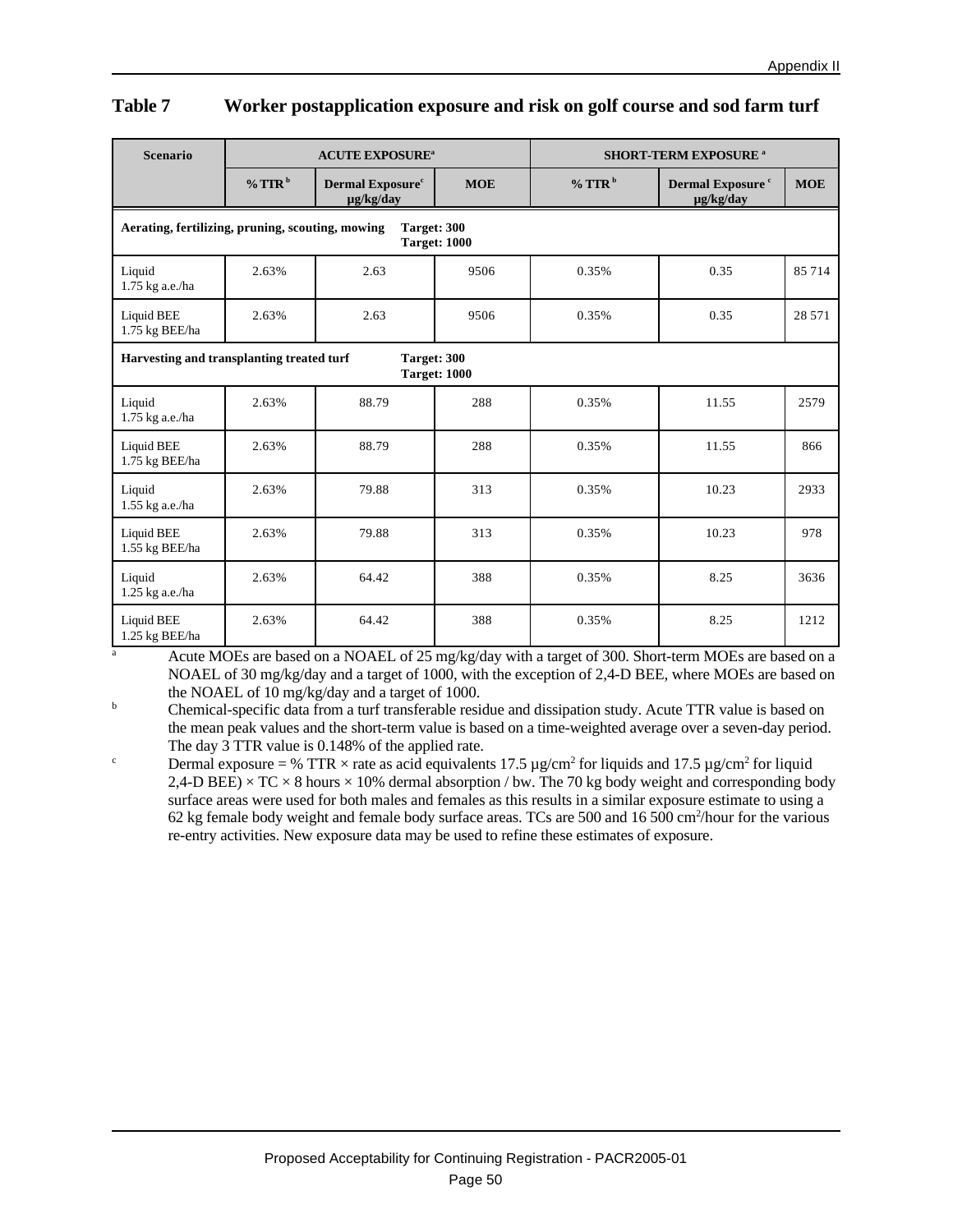# **References**

A list of additional information regarding 2,4-D is included below. This is limited to a subset of published studies including review articles and international regulatory documents. It is not an exhaustive listing of all published studies on 2,4-D. Other relevant information referenced within each of the published reviews and international documents were also considered in this reevaluation and these documents may be consulted for further reference listings. This list does not include references to the unpublished proprietary data utilized in this assessment.

# **Section 3.0 Re-evaluation of the turf uses of 2,4-D**

CDS Tomlin (ed.). 2000. *Pesticide Manual*. British Crop Protection Council 12th Edition. 243 pp.

### **Section 4.0 Effects having relevance to human health**

#### **Reviews by international and foreign regulatory authorities**

EC. 2001. *Review report for the active substance 2,4-D*. European Commission, Health and Consumer Protection Directorate-General. 63 pp.

New Zealand. 2000. *Report of the Pesticides Board Expert Panel on 2,4-D*.

USDA Forest Service. 1999. *2,4-Dichlorophenoxyacetic acid Formulations - Human Health and Ecological Risk Assessment Final Report*. United States Department of Agriculture, Forest Service. Document code SERA TR 95-21-09-01d

USEPA. 2002a. *2,4-D; Time-Limited Pesticide Tolerance (Soybeans)*. United States Environmental Protection Agency. Federal Register Notice 67(46) 10622–10631.

USEPA. 2005. *2,4-Dichlorophenoxyacetic Acid Revised Risk Assessments and Preliminary Risk Reduction Options (Phase 5 of 6-Phase Process)*; Notice of Availability. United States Environmental Protection Agency Docket ID OPP-2004-0167. Federal Register Notice 70(8) 2158–2160.

WHO. 2003. *Guidelines for Drinking-water Quality*. Third Edition. Geneva. World Health Organization, pp. 340–342.

WHO/FAO. 1997. Pesticide Residues in Food -1996. Toxicological Evaluations. Joint Meeting of the FAO Panel of Experts on Pesticide Residues in Food and the Environment and the WHO Core Assessment Group. Rome, Italy. WHOIPSC/97-1. 96 pp.

#### **Diethanolamine**

USEPA. 2002b. *Reclassification of Certain Inert Ingredients and Rhodamine B*. United States Environmental Protection Agency Federal Register Notice 67(46): 10718–10722.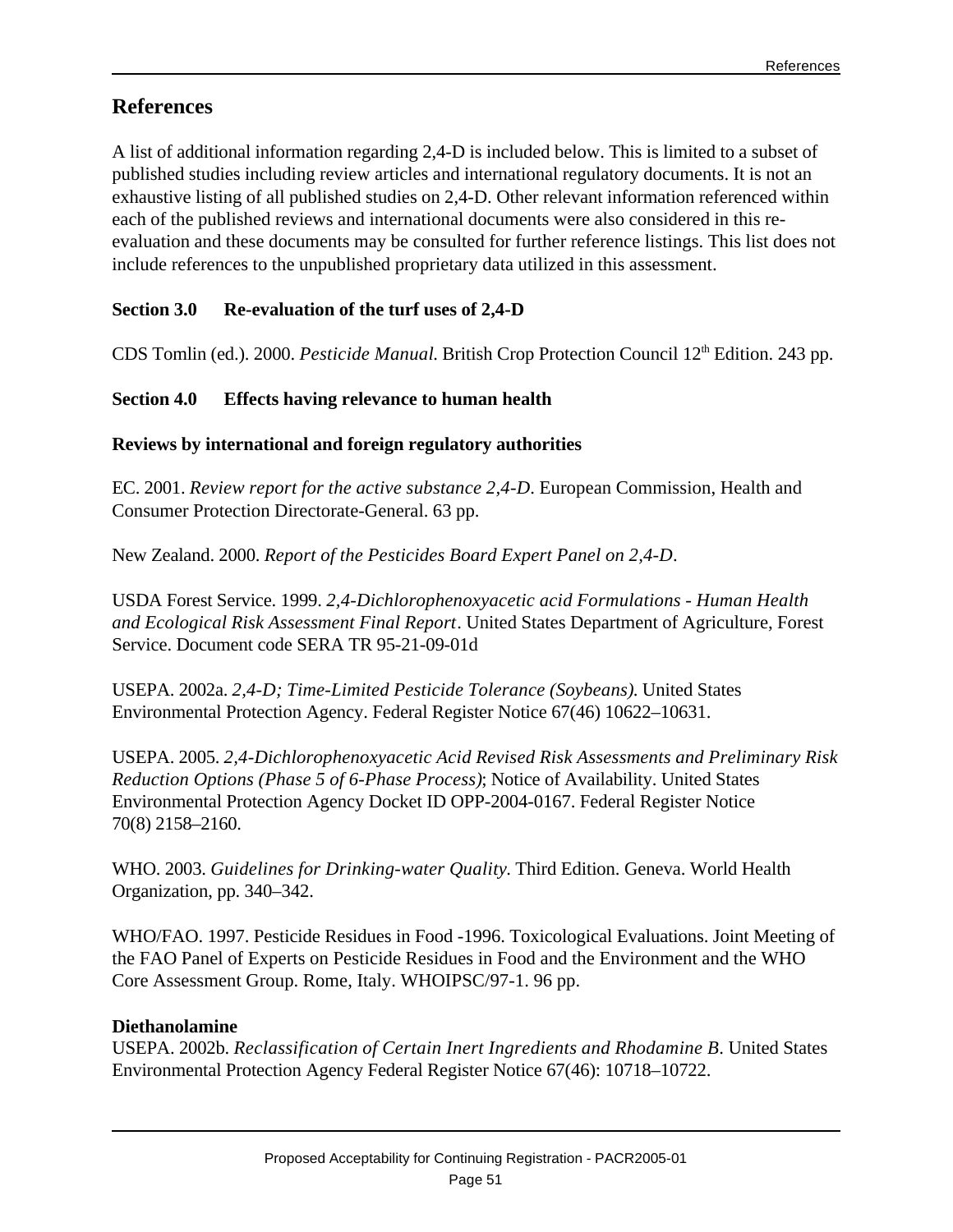National Toxicology Program. 1994. Technical report on toxicity studies of diethanolamine (CAS No. 111-42-2) administered topically and in drinking water to F344/N rats and B6C3F1 mice. National Institutes of Health Publication No. 92-3343. *J. Appl. Tox.* 14(1):1–19.

National Toxicology Program. 1997. Technical report on the toxicology and carcinogenesis studies of diethanolamine (CAS No. 111-42-2) in F344/N rats and B6C3F1 mice. NTP TR 478, Publication No. 97-3968. United States Public Health Service, United States Department of Health and Human Services, National Institutes of Health, Research Triangle Park, NC.

National Toxicology Program. 2001. Technical report on the toxicology and carcinogenesis studies of coconut oil acid diethanolamine condensate (CAS No. 68603-42-9). NTP TR 479, Publication No. 01-3969.United States Public Health Service, United States Department of Health and Human Services, National Institutes of Health, Research Triangle Park, NC.

National Toxicology Program. 1992a. The immunotoxicity of diethanolamine (CAS No. 111-42- 2) in female Fischer 344 rats. NTP Report No. IMM20303. United States Public Health Service, United States Department of Health and Human Services, National Institutes of Health, Research Triangle Park, NC.

National Toxicology Program. 1992b. The immunotoxicity of diethanolamine (CAS No. 111-42- 2) in female B6C3F1 mice. NTP Report No. IMM98011. United States Public Health Service, United States Department of Health and Human Services, National Institutes of Health, Research Triangle Park, NC.

#### **Canine malignant lymphoma**

Carlo, et al. 1992. Review of a study reporting an association between 2,4-dichlorophenoxyacetic acid and canine malignant lymphoma: report of an expert panel. *Regulatory Toxicology and Pharmacology* 16: 245–252.

Gavazza, et al. 2001. Association between canine malignant lymphoma, living in industrial areas, and use of chemicals by dog owners. *J. Veterinary Internal Medicine* 15: 190–195.

Hayes, H.M., et al. 1991. Case-control study of canine malignant lymphoma: Positive association with dog owner's use of 2, 4-Dichlorophenoxy acetic acid herbicides. *J Natl Cancer Inst*. 83:1226–1231.

Hayes, H.M., et al. 1995. On the association between canine malignant lymphoma and opportunity for exposure to 2,4-Dichlorophenoxy acetic acid. *Environmental Res*. 70: 119–125.

Kaneene and Miller. 1999. Re-analysis of 2,4-D use and the occurrence of canine malignant lymphoma. *Veterinary and Human Toxicology*. 41(2):164–170.

Kelsey, et al. 1998. Epidemiologic studies of risk factors for cancer in pet dogs. *Epidemiologic Reviews*. 20(2): 204–217. Overview posted at <http://members.tripod.com/RavenwoodDals/cancer.htm>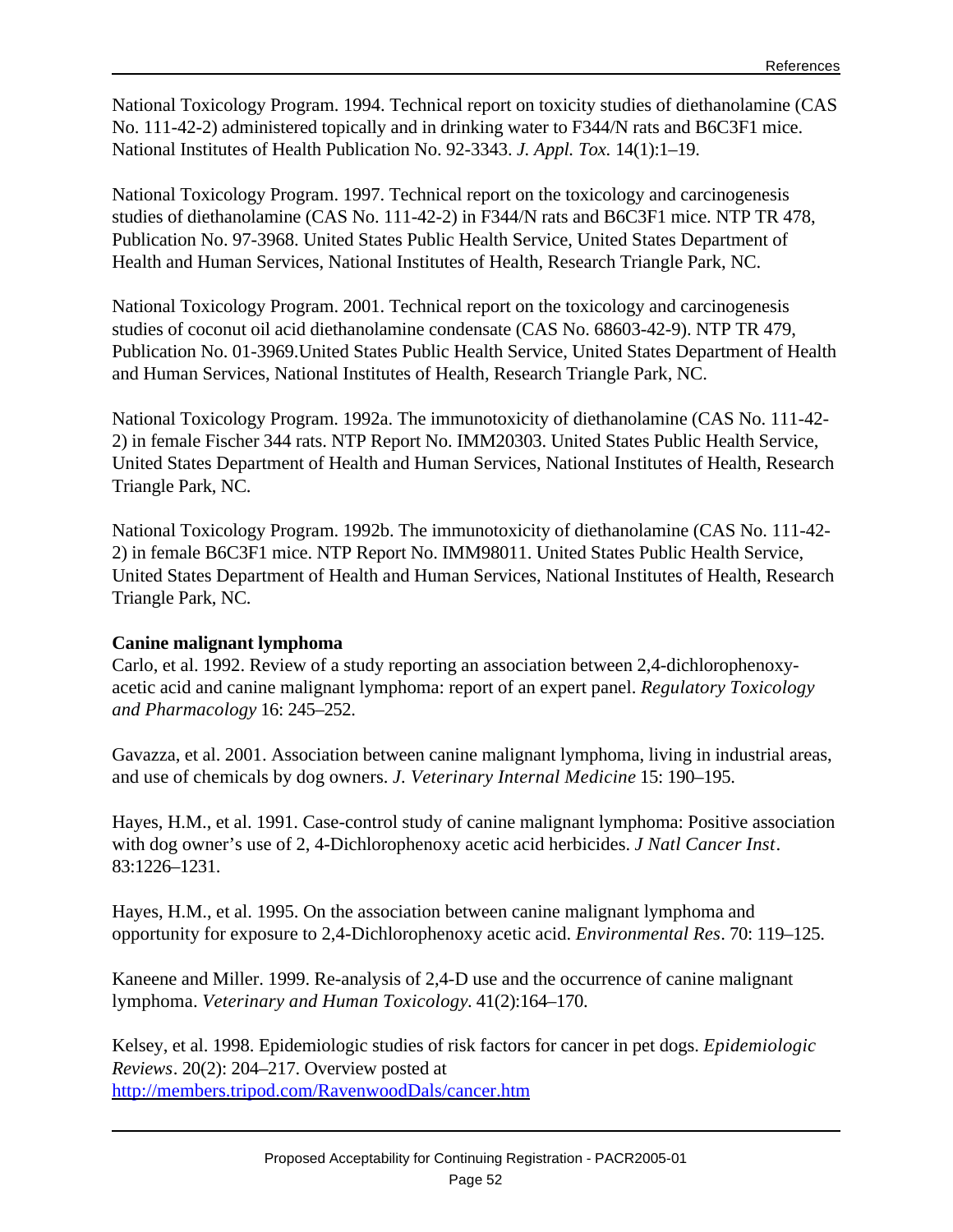#### **Neurotoxicity**

Bortolozzi, A.A., et al. 2003. Asymmetrical development of the monoamine systems in 2,4- Dichlorophenoxy acetic acid treated rats. *Neurotoxicology*. 24(1): 149–57.

Bortolozzi, A.A., et al. 1999. Behavioural alterations induced in rats by a pre- and postnatal exposure to 2,4-Dichlorophenoxy acetic acid. *Neurotoxicology and Teratology* 21(4): 451–465.

Duffard, Ricardo, et al. 1996. Central nervous system myelin deficit in rats exposed to 2,4- Dichlorophenoxy acetic acid throughout lactation. *Neurotoxicology and Teratology*. 18(6): 691–696.

De Duffard, A.M., et al. 1995. Changes in serotonin-immunoreactivity in the dorsal and median raphe nuclei of rats exposed to 2,4-Dichlorophenoxy acetic acid through lactation. *Molecular and Chemical Neuropathology*. 26: 187–193.

Rosso, S.B., et al. 1997. Effects of 2,4-Dichlorophenoxy acetic acid on central nervous system of developmental rats. Associated changes in ganglioside pattern. *Brain Research*. 769: 163–167.

Rosso, S.B., et al. 2000. 2,4-Dichlorophenoxy acetic acid in developing rats alters behaviour, myelination and regions brain gangliosides pattern. *Neurotoxicology*. 21:155–164.

Sturtz, Nelson, et al. 2000. Detection of 2,4-Dichlorophenoxy acetic acid (2,4-D) residues in neonates breast-fed by 2,4-D exposed dams. *Neurotoxicology*. 21:147–154.

#### **Birth defects**

Cavieres, et al. 2002. Developmental toxicity of a commercial herbicide mixture in mice and effects on embryo implantation and litter size. *Environmental Health Perspectives*. 110(11): 1081–1085.

Fofana, D. et al. 2002. Postnatal survival of rat offspring prenatally exposed to pure 2,4-Dichlorophenoxy acetic acid (2,4-D). *Congenital Anom Kyoto*. 42(1): 32–35.

Kwangjick, L., et al. 2001. The effect of exposure to a commercial 2,4-D formulation during gestation on the immune response in CD-1 mice. *Toxicology*. 165: 39–49.

Oakes, et al. 2002. A study of the potential for a herbicide formulation containing 2,4-D and picloram to cause male-mediated developmental toxicity in rats. *Toxicol. Sci.* 68(1) 200–206.

Sulik, M., et al. 2002. Fetotoxic action of 2,4-Dichlorophenoxy acetic acid (2,4-D). III. Morphologic changes in rat kidneys. *Rocz Akad Med Bialymst*. 47: 175–185.

Schreinemachers, D.M. 2003. Birth malformations and other adverse perinatal outcomes in four U.S. wheat-producing states. *Environmental Health Perspectives*. 111:9. July online issue.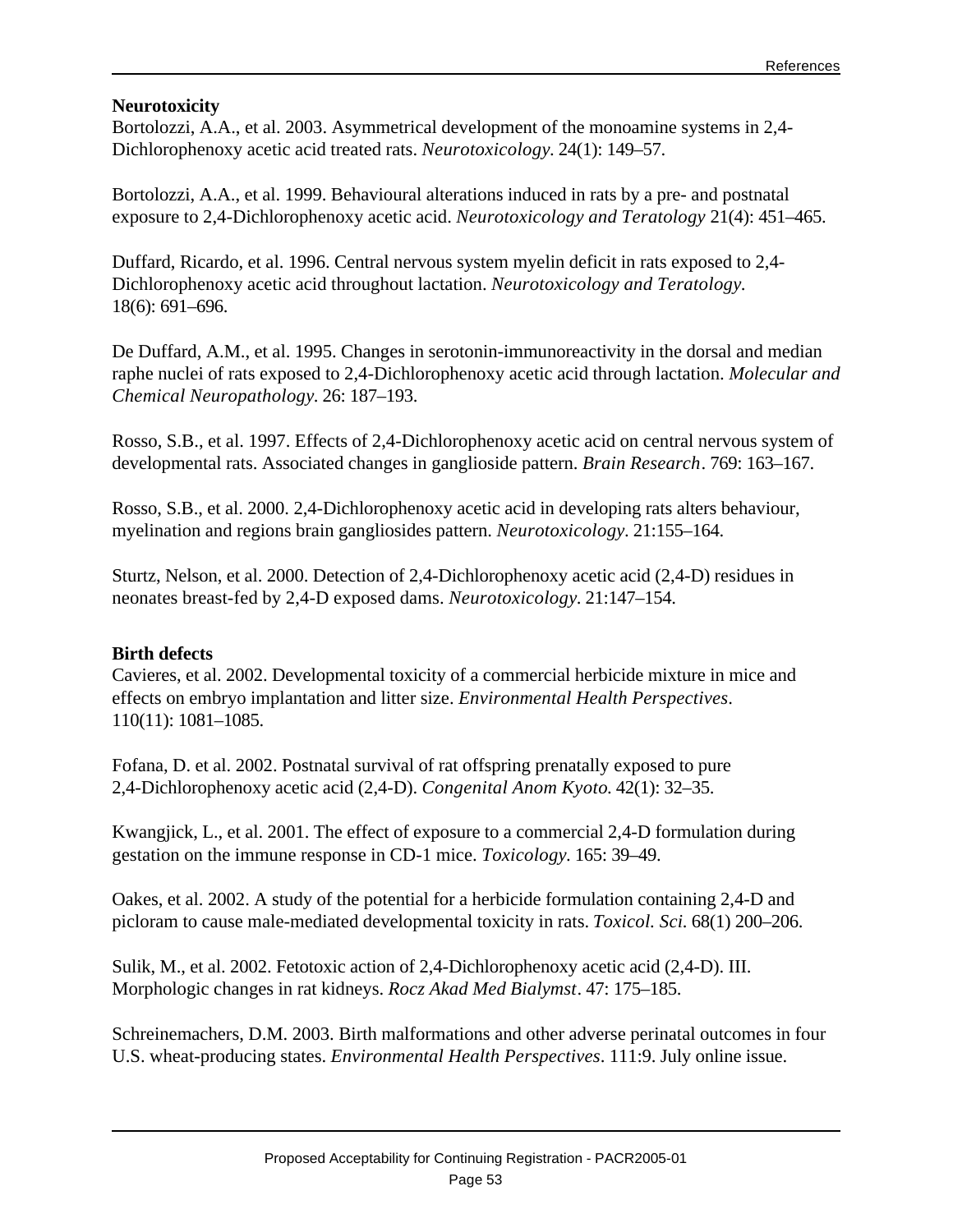#### **Epidemiology—cancer**

Alavanja, M.C.R., et al. 2002. Use of agricultural pesticides and prostate cancer risk in the agricultural health study cohort. *American J. Epidemiology*. 157: 800–814.

Alavanja, M.C.R., et al. 2004. Pesticides and lung cancer risk in the agricultural health study cohort. *American J. Epidemiology*. 160: 876–885.

Burns C.J., et al. 2001. Mortality in chemical workers potentially exposed to 2,4-D 1945-94: an update. *Occupational Environmental Medicine*. 58: 24–30.

De Roos, A.J., et al. 2003. Integrative assessment of multiple pesticides as risk factors for non-Hodgkins lymphoma among men. *Occupational Environmental Medicine* 60:e11. <http://oem.bmjjournals.com/cgi/content/full/60/9/e11>

Fontana, A., et al. 1998. Incidence rates of lymphomas and environmental measurements of phenoxy herbicides: ecological analysis and case-control study. *Archives of Environmental Health*. 53(6): 384–387.

Gandhi, R., et al. 2000. Critical Evaluation of Cancer Risk from 2,4-D. *Rev Environmental Contamination Toxicology*. 167: 1–33.

Garabrant D.H., and M.A. Phlibert. 2002. Review of 2,4-Dichlorophenoxyacetic acid (2,4-D) epidemiology and toxicology. *Critical Reviews in Toxicology* 32(4): 233–257.

Hoffmann, W. 1996. Organochlorine compounds: risk of non-Hodgkin's lymphoma and breast cancer? *Archives of Environmental Health*. 51(3): 189–192.

Johnson, R.A., and E.V. Wattenberg. 1996. Risk Assessment of Phenoxy Herbicides: An Overview of the Epidemiology and Toxicology Data. In: O.C. Burnside (editor). *Biological and Economic Assessment of the Benefits from Use of Phenoxy Herbicides in the United States*. Richtman Printing Companies. pp. 16–40.

Lynge, E. 1998. Cancer incidence in Danish phenoxy herbicide workers, 1947-1993. *Environmental Health Perspectives*. 106(Suppl 2): 683–688.

McDuffie, H.H., et al. 2001. Non-Hodgkin's lymphoma and specific pesticide exposures in men: cross-Canada study of pesticides and health. *Cancer Epidemiology, Biomarkers & Prevention*. 10: 1155–1163.

USEPA. 1997a. *Carcinogenicity Peer Review (4th) of 2,4-Dichlorophenoxyacetic acid (2,4-D)*. United States Environmental Protection Agency; Office of Prevention, Pesticides and Toxic Substances. Washington, DC.

Schreinemachers, D.M., et al. 1999. Cancer mortality in agricultural regions of Minnesota. *Environmental Health Perspectives*. 107(3): 205–211.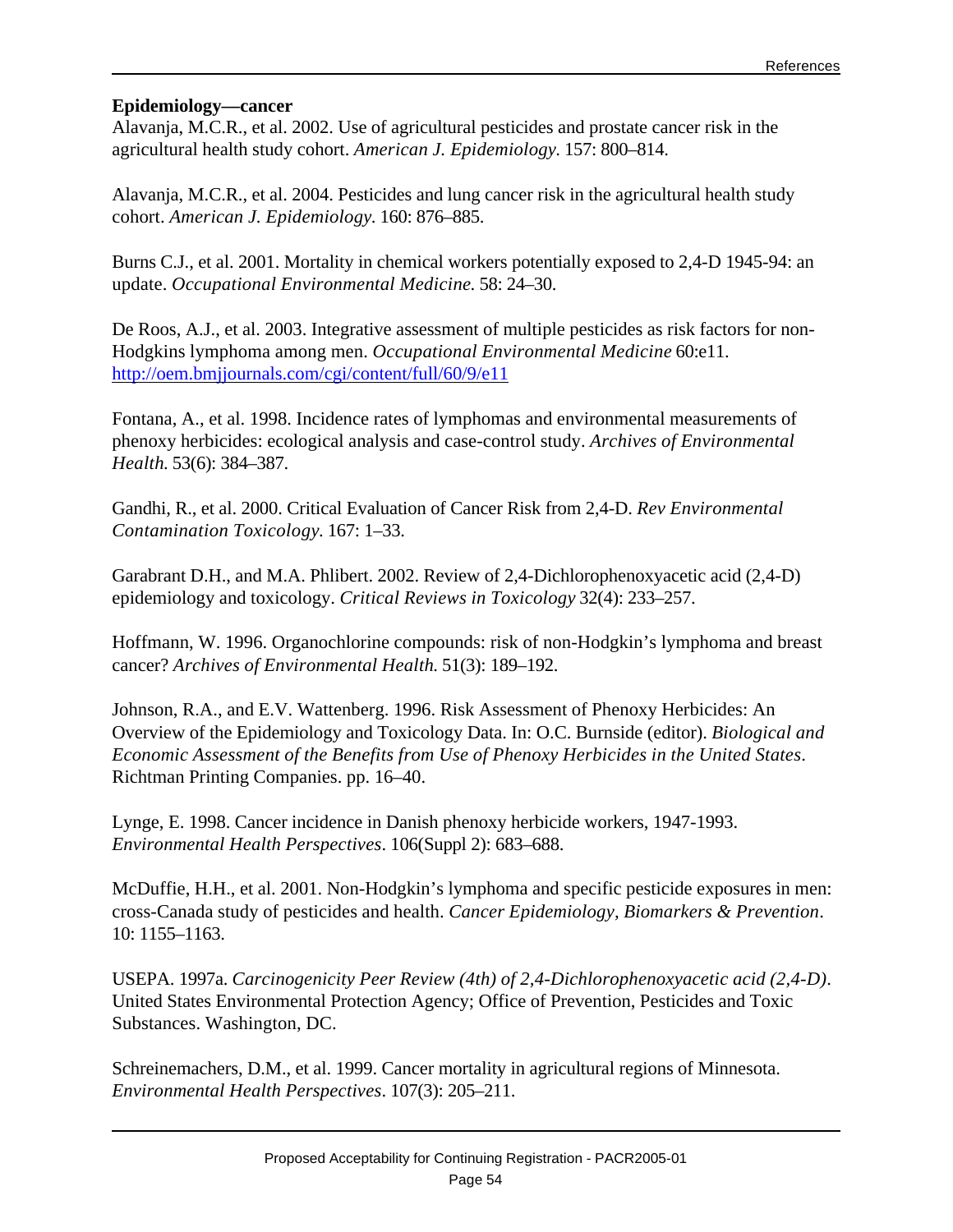Schreinemachers, D.M. 2000. Cancer mortality in four northern wheat-producing states. *Environmental Health Perspectives*. 108(9): 873–881.

Zahm, S.H. 1997. Mortality study of pesticide applicators and other employees of a lawn care service company. *J. Occup. Env. Med*. 39(11) 1055–1067.

#### **Epidemiology—reproduction**

Arbuckle, T.E., and L.E. Sever. 1998. Pesticide exposures and fetal death: a review of the epidemiologic literature. *Critical Reviews in Toxicology*. 28(3): 229–270.

Arbuckle, T.E., et al. 1999a. 2,4-Dichlorophenoxy acetic acid residues in semen of Ontario farmers. *Reproductive Toxicology*. 13(6): 421–429.

Arbuckle, T.E., et al. 1999b. Exposure to phenoxy herbicides and the risk of spontaneous abortion. *Epidemiology*. 10(6):752–760.

Arbuckle, T.E., et al. 2001. An exploratory analysis of the effect of pesticide exposure on the risk of spontaneous abortion in an Ontario farm population. *Environmental Health Perspectives*. 109(8):851–857.

Arbuckle, T.E., et al. 2002. Predictors of herbicide exposure in farm applicators. *International Archives of Occupational and Environmental Health*. Springer-Verlag, 16 pp.

Curtis, K.M., et al. 1999. The effect of pesticide exposure on time to pregnancy. *Epidemiology*. 10(2): 112–117.

Garry, V.F., et al. 1996. Pesticide appliers, biocides and birth defects in rural Minnesota. *Environmental Health Perspectives*. 104(4): 394–399.

Garry, V.F., et al. 2001. Biomarker correlations of urinary 2,4-D levels in foresters: genomic instability and endocrine disruption. *Environmental Health Perspectives*. 109(5): 495–500.

Lerda, D., and R. Rizzi. 1991. Study of reproductive function in persons occupationally exposed to 2,4-dichlorophenoxy acetic acid (2,4-D). *Mut. Res*. 262: 47–50.

Savitz, D.A., et al. 1997. Male pesticide exposure and pregnancy outcome. *Amer. J. Epidemiol*. 146(12):1025–1036.

Sever, L.E., et al. 1997. Reproductive and developmental effects of occupational pesticide exposure: The epidemiologic evidence. *Occup. Med*. 12(2): 305–325.

Willis, et al. 1993. Pregnancy outcome among women exposed to pesticides through work or residence in an agricultural area. *J. Occup. Med*. 35(9): 943–949.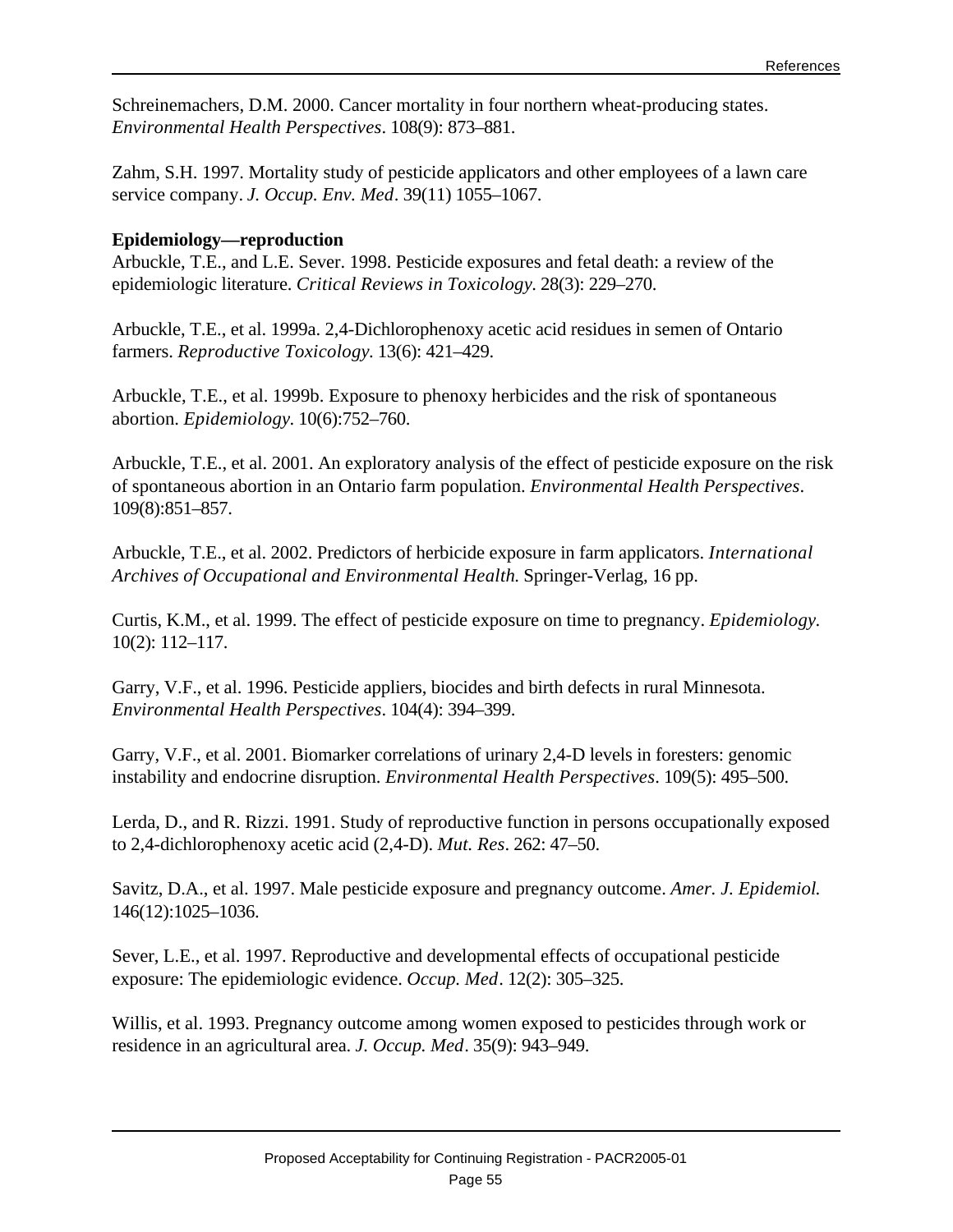#### **Human exposure**

Agriculture and Agri-Food Canada (1994). *Compendium of Fertilizer-Use Pesticides*. Plant Products Division, Plant Industry Directorate, Agriculture and Agri-Food Canada. Ottawa, Ontario.

Camann, D.E., T.K. Majumadar, H. Harding, W.D. Ellenson and R.G. Lewis. 1996. Transfer Efficiency of Pesticides from Carpet to Saliva-Moistened Hands. In: *Measurement of Toxic and Related Air Pollutants: Proceeding of an International Specialty Conference*. Publication VIP-64, Air & Waste Management Association, Pittsburgh, Pennsylvania, 1996, pp.532–540.

Camann, D.E., T.K. Majumadar and P. Geno. 1995. *Determination of Pesticide Removal Efficiency from Human Hands Wiped with Gauze Moistened with Three Salivary Fluids*. Final Report to the USEPA by ManTech under Contract 68-D5-0049.Research Triangle Park, North Carolina:ManTech, 1995.

Clothier, J.M. 2000. *Dermal Transfer Efficiency of Pesticides from Turf Grass to Dry and Wetted Palms*. USEPA Contract 68-D5-0049 Prepared for the USEPA, National Exposure Research Laboratory, Research Triangle Park, North Carolina.

Feldmann, R.J., and H.I. Maibach. 1974. Percutaneous Penetration of Some Pesticides and Herbicides in Man. *Toxicology and Applied Pharmacology*. 28: 126–132.

Formoli, T.A. 1996. *Estimation of Exposure of Persons in California to Pesticide Products that Contain Propetamphos*. HS-1731, California Environmental Protection Agency.

Harris, S.A. 1991. Exposure of Homeowners, Professional Applicators and Bystanders to 2,4- Dichlorophenoxy acetic acid (2,4-D). A thesis presented to The Faculty of Graduate Studies, University of Guelph.

Harris, S.A., and K.R. Solomon. 1992a. Percutaneous Penetration of 2,4-Dichlorophenoxy acetic Acid and 2,4-D Dimethyamine Salt in Human Volunteers. *Journal of Toxicology and Environmental Health*. 36: 233–240

Harris, S.A., and K.R. Solomon. 1992b. Human Exposure to 2,4-D Following Controlled Activities on Recently Sprayed Turf. *J. Environ. Sci. Health*. B27(1): 9–22.

Lu, C., and R. Fenske. 1999. Dermal Transfer of Chlorpyrifos residues form Residential Surfaces: Comparison of Hand Press, Hand Drag, Wipe and Polyurethane Foam Roller Measurements after Broadcast and Aerosol Pesticide Applications. *Environ Health Perspect*. 107(6): 463–7.

Moody, R., C. Franklin, L. Ritter and H. Maibach. 1990. Dermal Absorption of the Phenoxy Herbicides 2,4-D, 2,4-D Amine, 2,4-D Isooctyl and 2,4,5-T in Rabbits, Rats, Rhesus Monkeys and Humans: A Cross-Species Comparison. *Journal of Toxicology and Environmental Health*. 29: 237–245.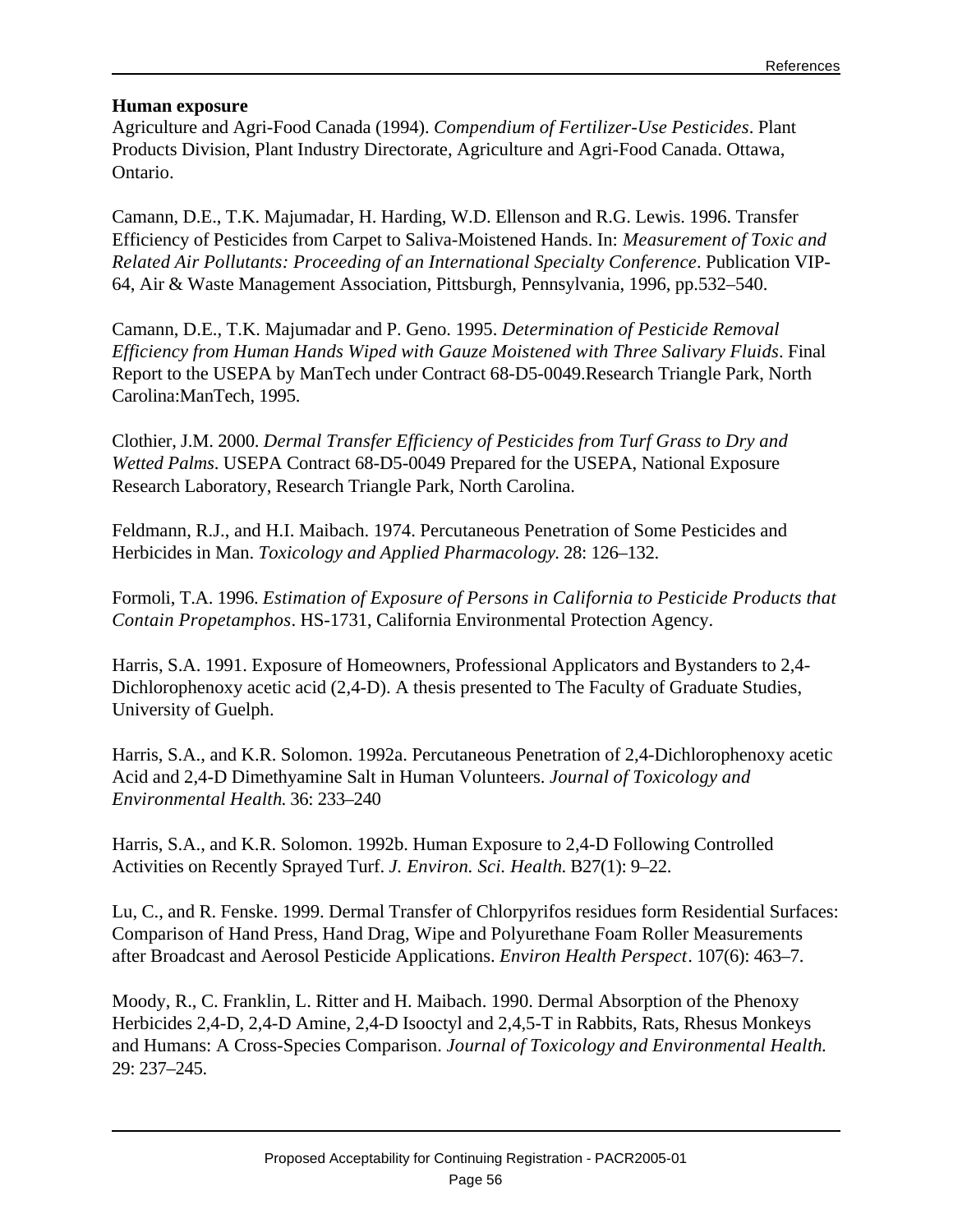Nishioka, M.G., H.M. Burkholder, M.C. Brinkman and S.M. Gordon. 1997. *Simulation of Track-In of Lawn-Applied Pesticides from Turf to Home: Comparison of Dislodgeable Turf Residues with Carpet Dust and Carpet Surface Residues.* United States Environmental Protection Agency Report No. EPA/600/R-97/108; Research Triangle Park, North Carolina (NTIS Accession No. PB98-103120).

Pelletier, O., L. Ritter, J. Caron and D. Somers. 1988. Pharmacokinetics of 2,4-Dichlorophenoxy acetic Acid Dimethylamine Salt in Rats: Dermal versus Oral Exposure, 196<sup>th</sup> ACS National Meeting, Los Angeles, California, 25–30 September 1988.

Solomon, K.R., S.A. Harris and G.R. Stephenson. 1992. *Applicator and Bystander Exposure to Home Garden and Landscape Pesticides*. Proceeding of the American Chemical Society Symposium on Home and Garden Pesticides. San Francisco, California, 7–9 April 1992.

Solomon, K.R., S.A. Harris and G.R. Stephenson. 1993. Applicator and Bystander Exposure to Home Garden and Landscape Pesticides. In: K. Racke and A. Leslie (eds.). American Chemical Society Symposium Series 522: *Pesticides in Urban Environments: Fate and Significance*. Chapter 22, pp. 262–274.

USEPA. 1997b. *Draft Standard Operating Procedures (SOPs) for Residential Exposure Assessments*. Contract No. 68-W6-0030. Work Assignment No. 3385.102. The Residential Exposure Assessment Work Group. USEPA: Washington, DC

USEPA. 1999. *Overview of Issues Related to the Standard Operating Procedures For Residential Exposure Assessment*. Presented to the FIFRA Scientific Advisory Panel on 21 September 1999. USEPA: Washington, DC

USEPA. 2001. *Recommended Revisions to the Standard Operating Procedures (SOP's) for Residential Exposure Assessments*. Health Effects Division Policy Number 12. 22 February 2001.

Vacarro, J.R., R.J. Noolan, P.G. Murphey. and D.B. Berbrich. 1996. The use of unique study design to estimate exposure of adults and children to surface and airborne chemicals. In: B.A. Tichenor (ed.). *Characterizing Sources of Indoor Air Pollution and Related Sink Effects*. ASTM STP 1287. American Society for Testing and Materials. pp. 166–183.

Wester, R.C., J. Melendres, F. Logan, X. Hui and H. Maibach. 1996. Percutaneous Absorption of 2,4-Dichlorophenoxy acetic Acid from Soil with Respect to Soil Load and Skin Contact Time: In Vivo Absorption in Rhesus Monkey and In Vitro Absorption in Human Skin. *Journal of Toxicology and Environmental Health*. 47: 335–344.

Whitmore, R.W., F.W. Immerman, D.E. Camann, A.E. Bond, R.G. Lewis and J.L. Schaum. 1994. Non-Occupational Exposures to Pesticides for Residents of Two US Cities. *Archives of Environmental Contaminants and Toxicology*. 26: 47-59